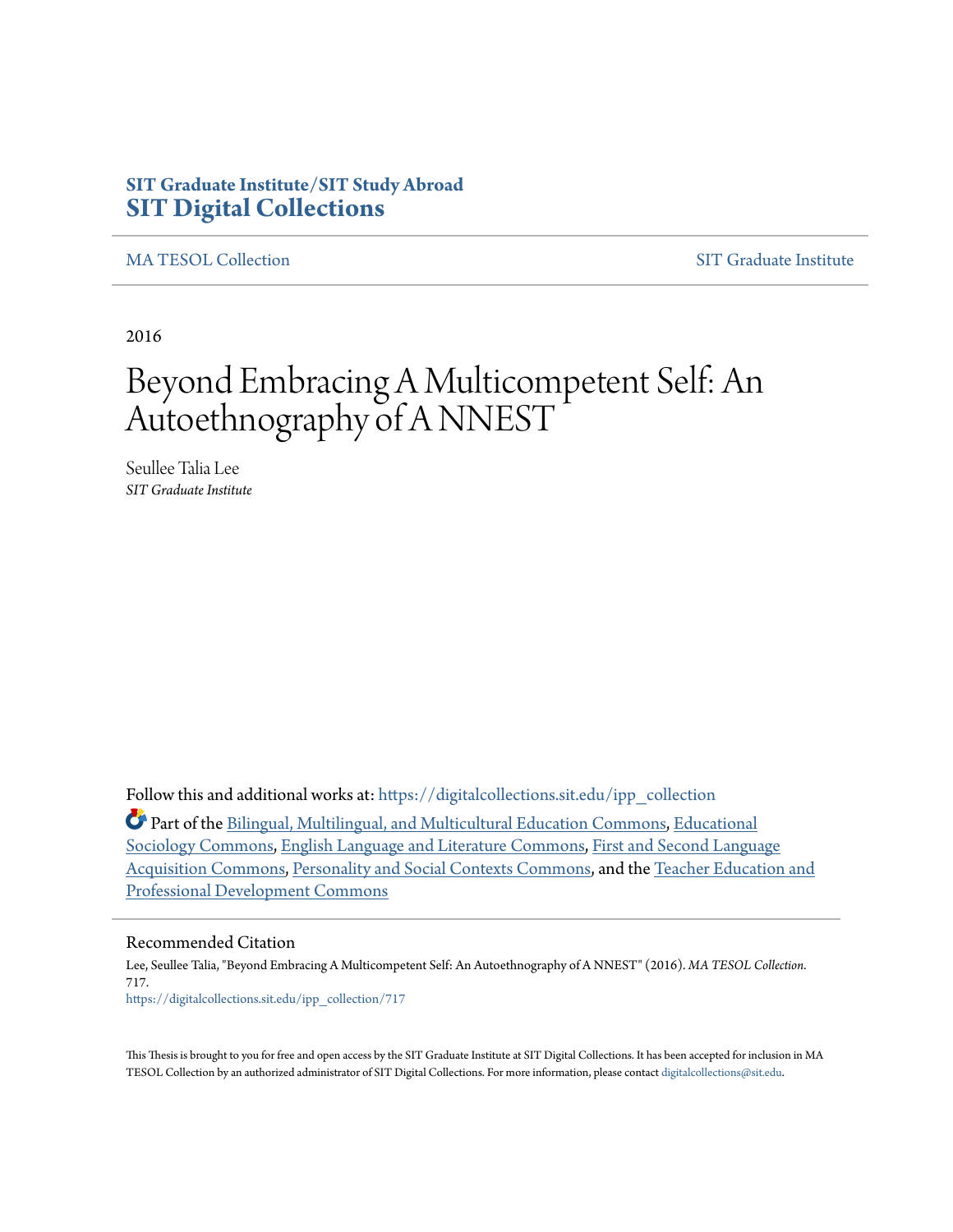# Beyond Embracing A Multicompetent Self: An Autoethnography of A NNEST

Seullee Talia Lee Seullee.lee@mail.sit.edu SIT Graduate Institute

Submitted in partial fulfillment of the requirements for the Master of Arts in TESOL degree at SIT Graduate Institute, Brattleboro, Vermont.

July 14, 2016

IPP Advisor: Steve Iams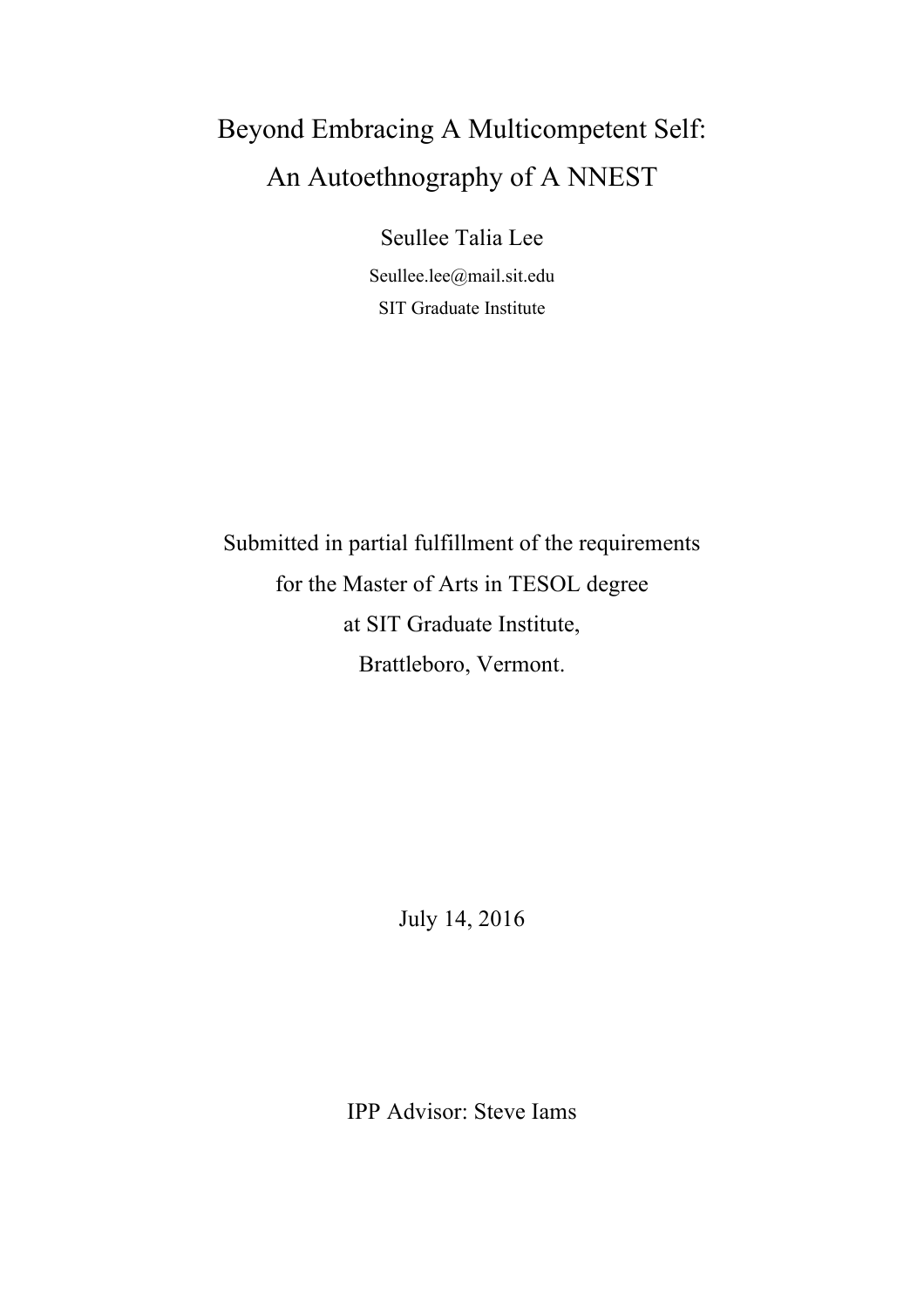# **CONSENT TO USE OF IPP**

I hereby grant permission for World Learning to publish my Independent Professional Project (IPP) on its websites and in any of its digital/electronic collections, and to reproduce and transmit my IPP electronically. I understand that World Learning's websites and digital collections are publicly available via the Internet. I agree that World Learning is NOT responsible for any unauthorized use of my Thesis by any third party who might access it on the Internet or otherwise.

Student name: Seullee Talia Lee Date: July 14, 2016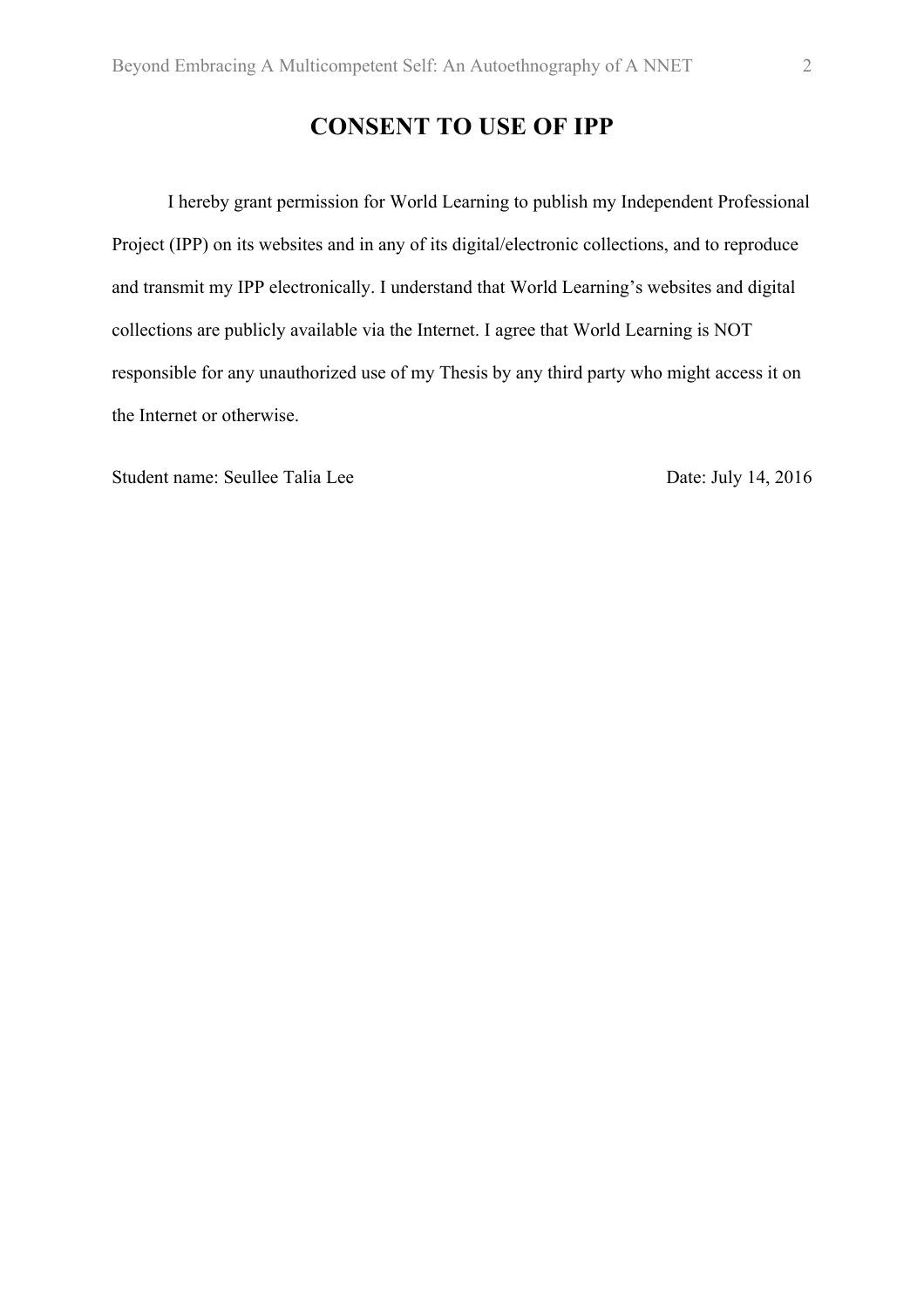#### **ABSTRACT**

This article represents the identity transformation process of a non-native Englishspeaking teacher (hereafter  $NNEST^1$ ) in the format of an autoethnography. Through the vignettes of the author, the evidence that English language plays a vital role as *cultural capital*<sup>2</sup> (Bourdieu, 1991) in *expanding circle* countries*<sup>3</sup>* (hereafter ECCs) (Kachru, 1985, 1986) such as South Korea (hereafter Korea) becomes apparent. Also, her narrative adds more credence to how the newly imagined identity options such as multicompetent self and English language teaching (hereafter ELT) professional have a tremendous constructive impact on the personal and professional development of NNESTs. Lastly, this study proposes the reconceptualization of Teaching English to Speakers of Other Languages (hereafter TESOL) programs to address NNESTs' needs for further language improvement. The NNESTs' efforts for language development should no longer be seen to be rooted from a sense of inferiority, but as a desire to broaden their linguistic reservoirs in order to become more effective teachers. By moving forward from simply discussing multilingualism to making further efforts to accommodate NNESTs' desired level of English proficiency, TESOL programs will see an exponential growth in professional practice among participants.

 <sup>1</sup> I advocate that the ultimate purpose of using the terms *NNEST* and *NEST* is to "to put our finger on the problem" (Selvi, 2014:596). Therefore, although I acknowledge that the binary terms *NNEST* and *NEST* do embody a negative connotation of non-native English teachers, I decided to use these terms in this article in an attempt to foster active discussions surrounding issues of the NNEST/NEST dichotomy.

<sup>&</sup>lt;sup>2</sup> *Cultural capital* refers to highly valued cultural signals that are used for sociocultural division and exclusion such as "attitudes, preferences, formal knowledge, behaviors, goods, and credentials" (Lamont & Lareau, 1988:156). Bourdieu (1997) divides cultural capital into more specified forms and explains other types of capital as well as other related concepts, but here I will not touch on those in detail.

<sup>&</sup>lt;sup>3</sup> Kachru (1986) introduces a model of three concentric circles in order to explain different types of the spread of English: the *inner circle* countries (hereafter ICCs: countries where English is used as the primary language such as the United States or the United Kingdom), the *outer circle* countries (hereafter OCCs: countries where English has been evolved as a second language such as India), and the *expanding circle* countries (hereafter ECCs: countries where English is used as a foreign language such as Korea).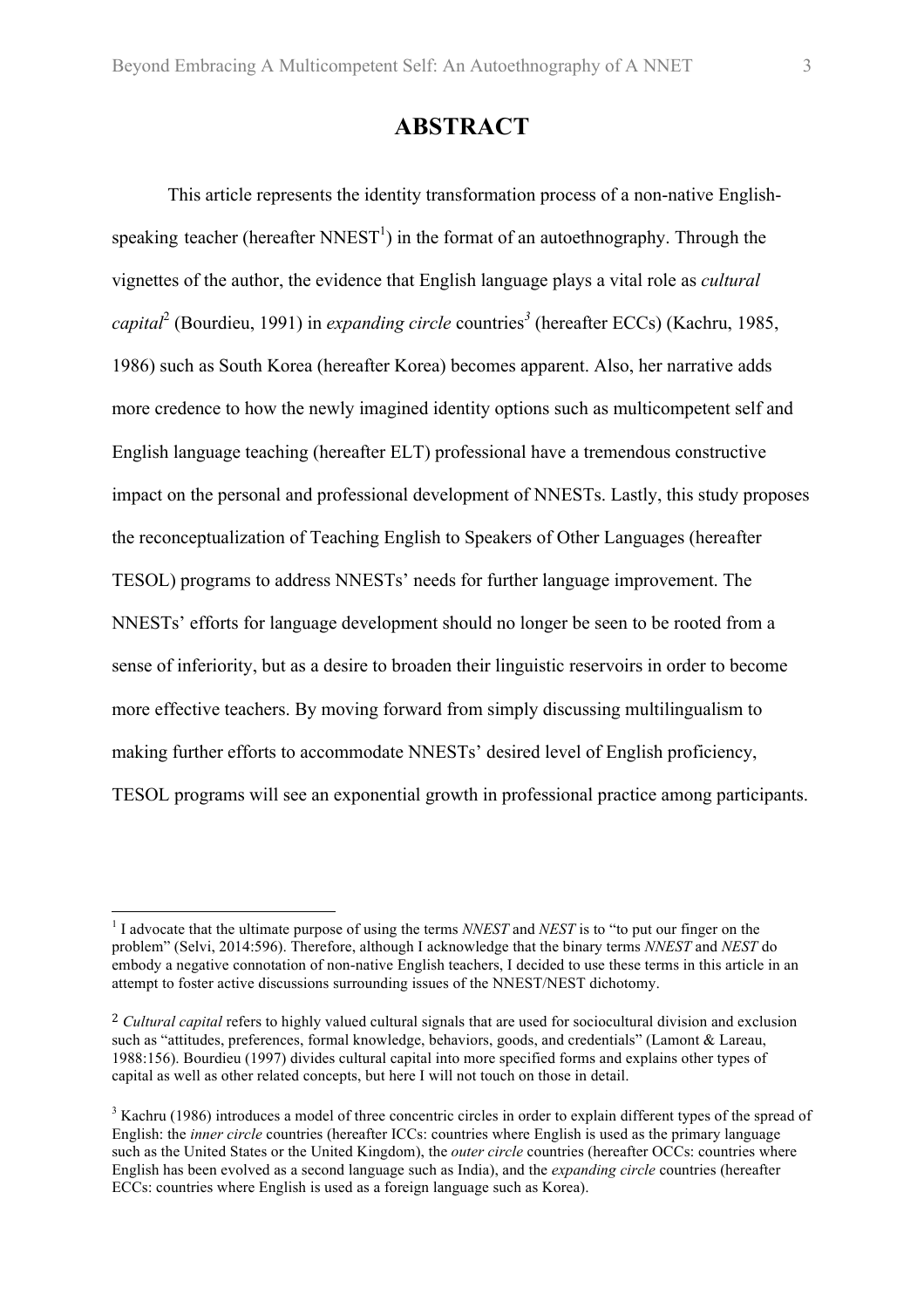# **EDUCATIONAL RESOURCES INFORMATION CENTER (ERIC) DESCRIPTORS**

Autobiographies

Multilingualism

Native Speakers

Professional Identity

Second Language Learning

Self Concept

Teacher Education

TESOL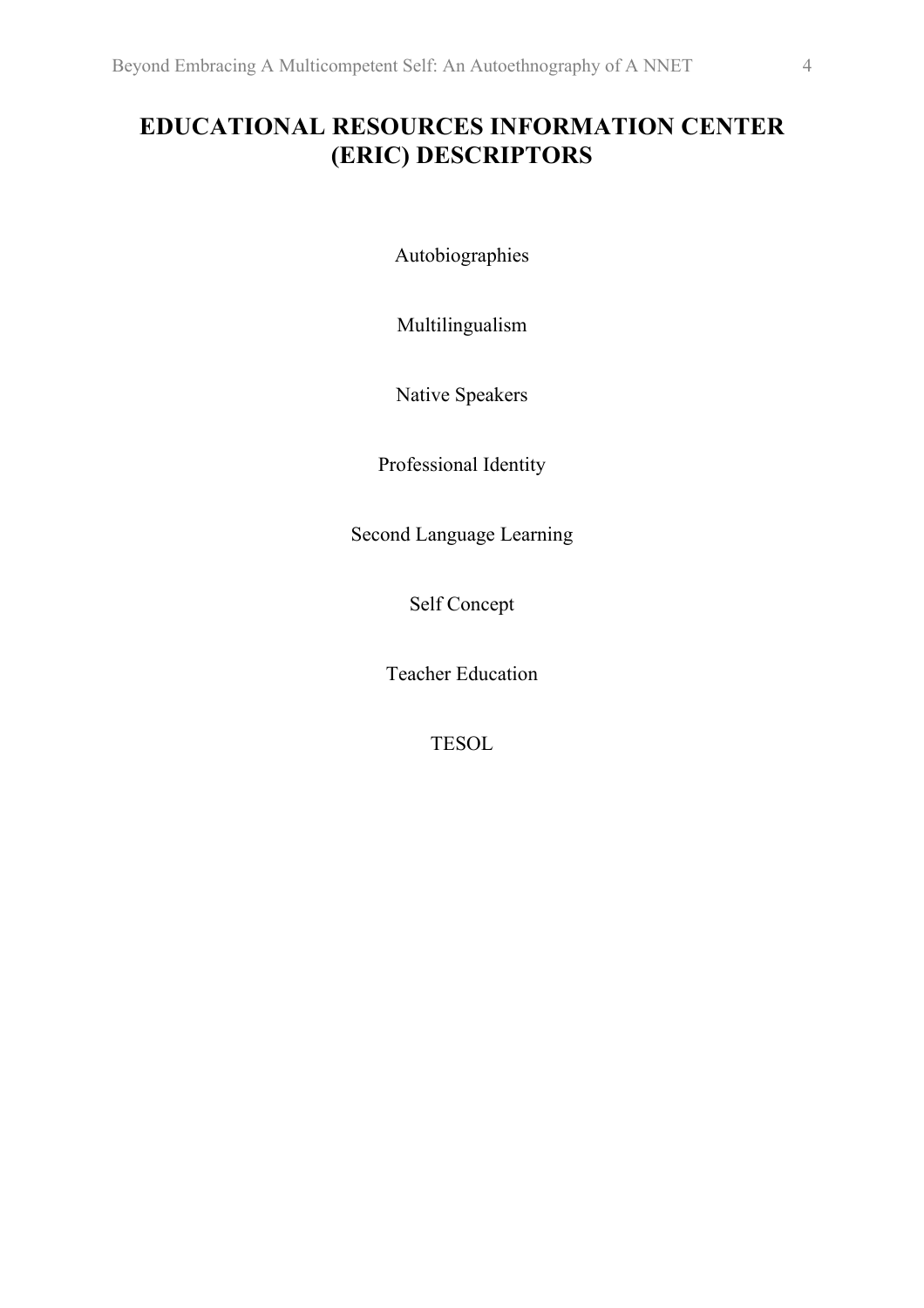# **TABLE OF CONTENTS**

| <b>CONSENT TO USE OF IPP</b>                                                       | $\boldsymbol{2}$ |
|------------------------------------------------------------------------------------|------------------|
| <b>ABSTRACT</b>                                                                    | 3                |
| <b>EDUCATIONAL RESOURCES INFORMATION CENTER (ERIC) DESCRIPTORS</b>                 | 4                |
| <b>TABLE OF CONTENTS</b>                                                           | 5                |
| <b>INTRODUCTION</b><br><u> 1980 - Johann Barn, fransk politik (f. 1980)</u>        | 6                |
| THE FORMAT OF AN AUTOETHNOGRAPHY                                                   | 8                |
| THEORETICAL FRAMEWORKS                                                             | 10               |
| <b>GLOBALIZATION AND MULTILINGUALISM</b>                                           | 10               |
| IDENTITY, INVESTMENT, AND IMAGINED IDENTITY/COMMUNITY                              | 11               |
| <b>ETHNOCULTURAL CONTEXT OF KOREA</b>                                              | 13               |
| <b>ENGLISH LANGUAGE IMPERIALISM IN KOREA</b>                                       | 13               |
| <b>ENGLISH-HAVES VS. ENGLISH-HAVE-NOTS IN KOREA</b>                                | 15               |
| <b>EDUCATION FEVER IN KOREA</b>                                                    | 17               |
| SOCIOCULTURAL APPROPRIATENESS IN KOREA                                             | 17               |
| AN AUTOETHNOGRAPHY                                                                 | 19               |
| <b>CHAPTER ONE: THE FIRST ENCOUNTER WITH AN EXOTIC LANGUAGE</b>                    | 19               |
| <b>CHAPTER TWO: IMAGINED IDENTITY IN SECONDARY SCHOOL</b>                          | 20               |
| <b>CHAPTER THREE: ENGLISH LANGUAGE LEARNING IN COLLEGE</b>                         | 23               |
| <b>CHAPTER FOUR: IDENTITY SHIFTING AS A NNEST</b>                                  | 26               |
| CHAPTER FIVE: BEYOND EMBRACING THE NEW IDENTITY OPTION AS A MULTICOMPETENT TEACHER | 31               |
| <b>CHAPTER SIX: COMING BACK, EYES OPENED</b>                                       | 38               |
| <b>CONCLUSION</b>                                                                  | 41               |
| <b>BIBLIOGRAPHY</b>                                                                | 42               |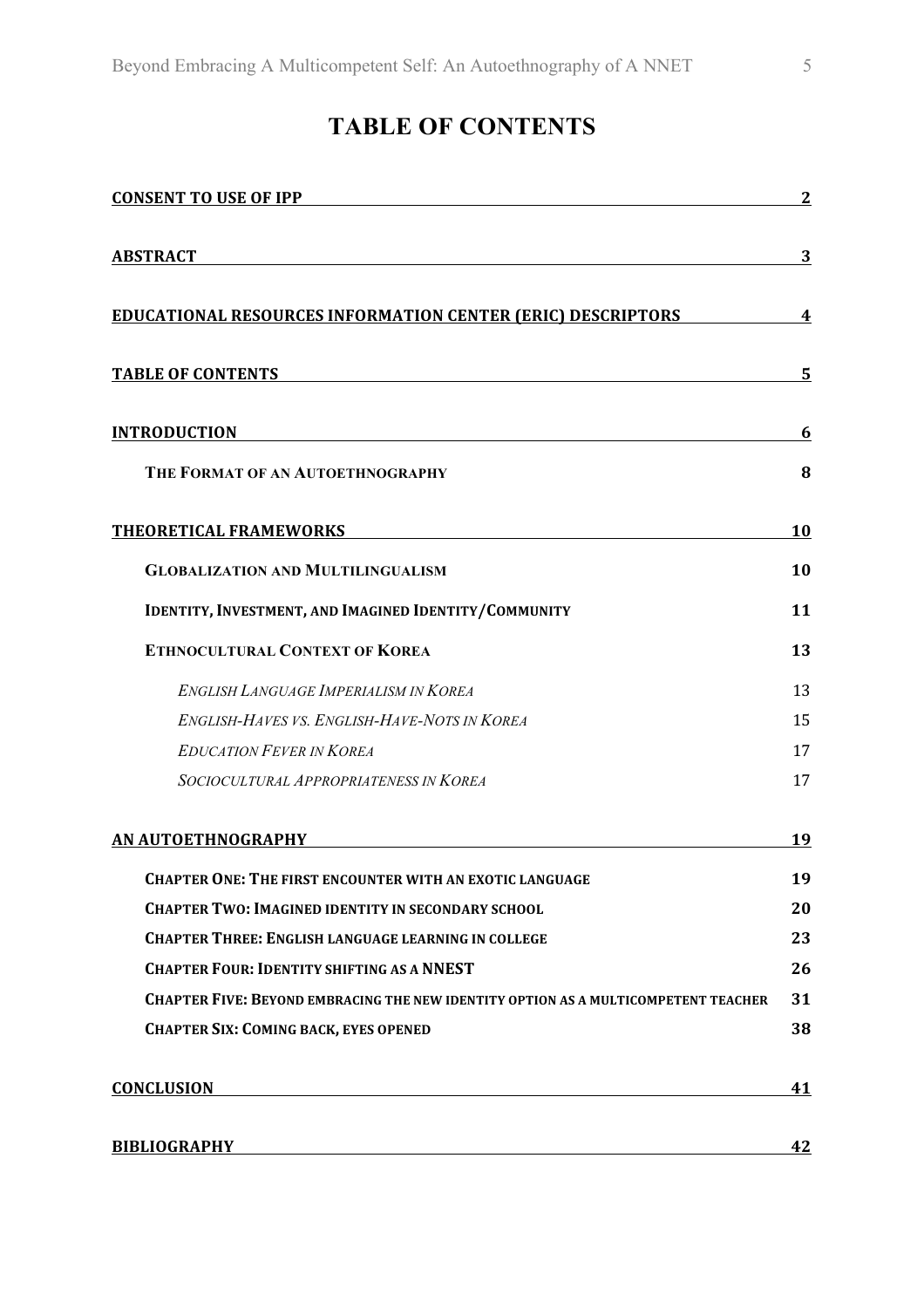### **INTRODUCTION**

*Since coming to the States, I often felt an urge to burst into tears. How much more effort should I put into this language? How many more times do I have to come across the moments when I feel like I'm such a helpless idiot, until I finally become a competent English teacher? Will that day ever come? If I hadn't chosen to be an English teacher, I wouldn't have felt this awful feeling for myself. (…) Last Friday, with all these lingering questions, I sat on the bench on the hill where the sun had already gone away, and cried.4*

I remember the beginning of my first semester in the TESOL program in the United States. At that time, I was struggling with a huge language barrier as a *non-native English speaker* (hereafter NNES) – as I viewed myself as deficient compared to *native English speakers* (hereafter NESs). For example, when it came to group tasks, I often felt that there was not enough time for me to process, plan, and complete the tasks in order to make a significant contribution to my group. Consequently, I often felt that I was falling behind my classmates. This sense of inferiority led me to consider myself as an insufficient English speaker/teacher, which generated low self-efficacy. Over time I grew silent and became a passive watcher in groups. I was reluctant to express my opinions when working on group tasks, focusing solely on my individual tasks. This differed from how Seullee (my identity as a Korean speaker) had taken on group tasks – she used to be a competent, proactive team member. However, Talia (my identity as an English speaker) was passive and timid in group work as well as in many of her own learning tasks.

This incongruence between the first (hereafter L1) and second language (hereafter L2) speaker components of a language learner's identity commonly leads to struggles around the resulting power inequities between the two components. When trade-offs between two-selves in one individual collide, one often experiences internal conflict and mental distress – such as insecurity, anxiety, sadness, confusion, and a sense of inability (Pavlenko, 2006). Doubled

 <sup>4</sup> Lee, Seullee Talia (November 16, 2015). Personal journal entry.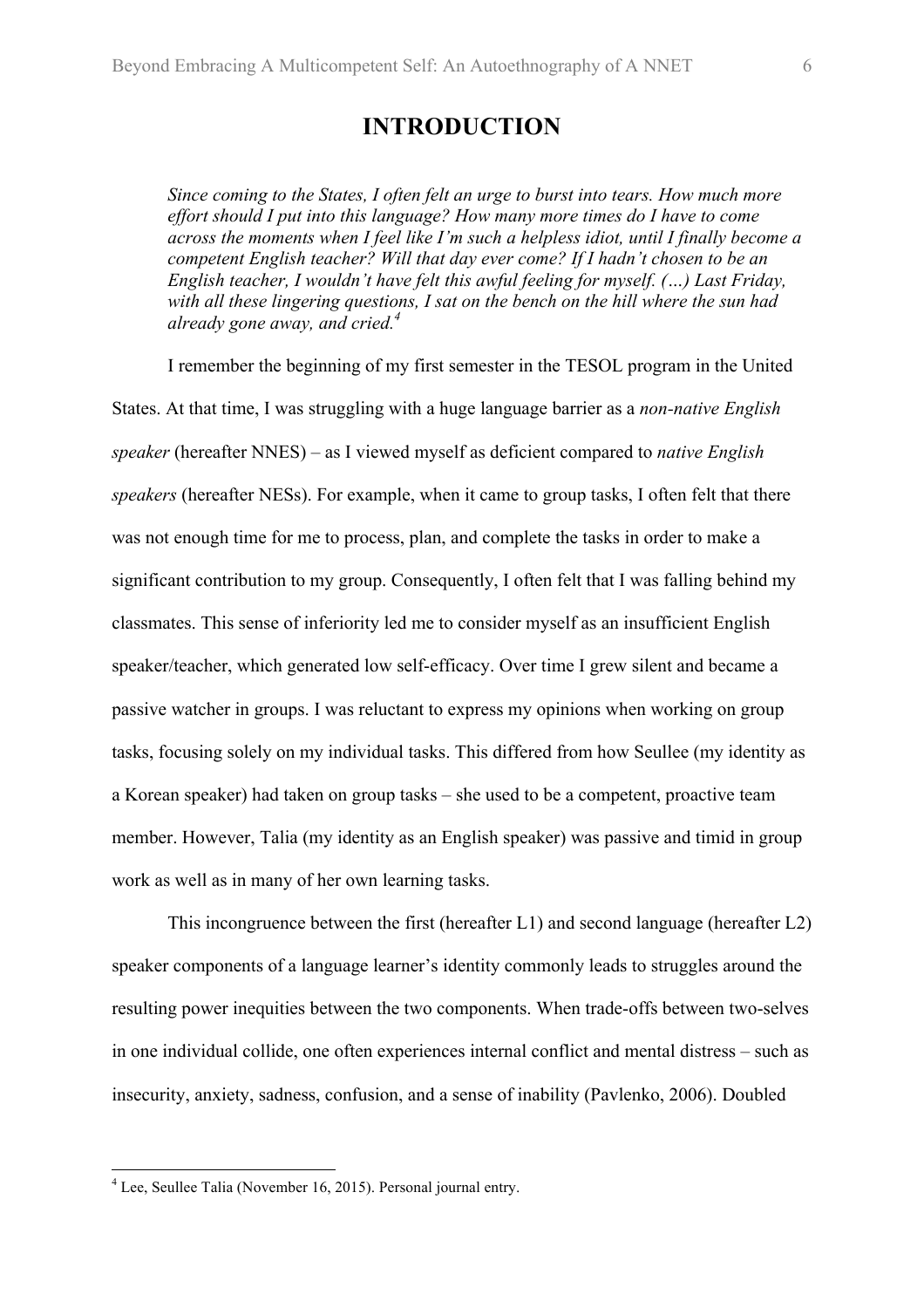with another 'problem-causing' factor of being a NNEST in *native-speakerism<sup>5</sup>* (Holliday, 2005), my own internal conflict as a NNES(T) took me a long time to overcome. Experiencing this identity crisis, I came to be interested in the correlation between language learning and language learners' identities. In searching for theoretical explanations that could illustrate and thus help me to overcome my identity struggle, I found my answer within the theoretical frameworks of identity research. These frameworks helped me to explain my personal stories of developing my identity as an English speaker as well as an ELT professional. In writing this article, I present my trajectory to self-awareness and my identity development as a multicompetent English speaker and an ELT professional in line with the work of identity research in the field of Second Language Acquisition (hereafter SLA).

Also, this paper seeks to find further implications for pre-service or in-service teachers in TESOL programs based on personal experiences. Identity in relation to language learning has been the focus of several studies over the past two decades. After Norton's groundbreaking work in identity research (Norton Peirce, 1995; Norton 2000, 2013), a growing number of identity studies have been conducted, intriguing scholars in the field of SLA and language education (Norton & Toohey, 2011). In particular, a great deal of literature has well illustrated how the new identity option as a multilingual and a multicompetent teacher generates positive ramifications in ELT professionals (e.g. Brutt-Griffler & Samimy, 1999; Pavlenko, 2003a). However, I found that researchers almost never suggested pedagogical implications 'after' the identity transformation to multicompetent English teachers. This article hopes to make a contribution to the existing identity research, with respect to what practical support for NNESTs should follow up after the identity transformation phase has taken place.

 <sup>5</sup> *Native-speakerism* refers to 'an established believe that "native-speaker" teachers represent a "Western culture" from which spring the ideals both of the English language and of English language teaching methodology' (Holliday, 2005:6).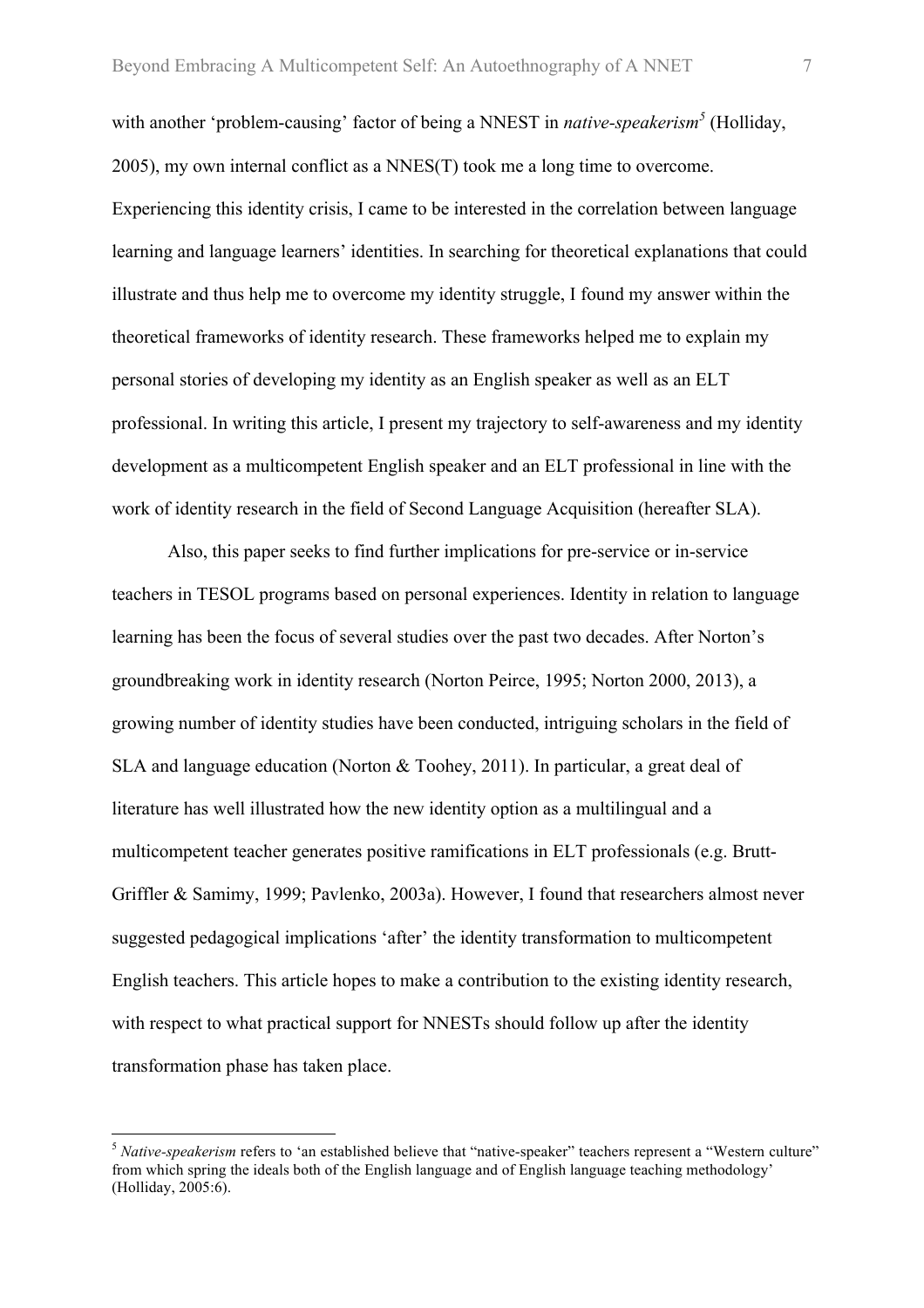#### **The Format of an Autoethnography**

In this paper, I will present my own narrative as a speaker/teacher of English in particular cultural settings that I have experienced or witnessed. In reviewing and representing my own trajectory, this article adopts the form of an autoethnography.

Traditionally, the use of the first person 'I' has been considered as subjective, an undesirable quality in academic literature. I believe that the reason that personal testament is so often excluded from academia is because objectivity is so pivotal to academic writing. Nevertheless, I insist that it is impossible for academic writing to be completely free from subjectivity. In the autobiography of Pavlenko (2003b), she contends that every scholar inevitably draws his/her own self into academic writing – we write about certain topics because we are drawn by personal history that makes the topics more important than others (2003b:177). Based on this premise that academic literature inextricably reflects the authors' lived experience, I argue against the traditional convention in schools which views the use of the first person as unreliable or unprofessional as academic literature.

Also, one of the purposes of this article is to demonstrate the sociocultural context of ECCs – Korean society to be specific – through my own narrative. I found that my narrative could be articulated in the most effective manner through the form of an autoethnography. Canagarajah (2012) defines the term *autoethnography* by breaking it into three pieces: *auto*, *ethno*, and *graphy*. *Auto* represents that the genre of autoethnography is "conducted and represented from the point of view of the self" (p.258). *Ethno* indicates that the close interconnectedness of culture and one's experience plays a crucial role in this type of research. Finally, *graphy* implies the importance of writing, as a tool to record and interrogate data. I believe that the definitions of these three pieces can explain this literature well. Therefore, this research will be framed in an autoethnography.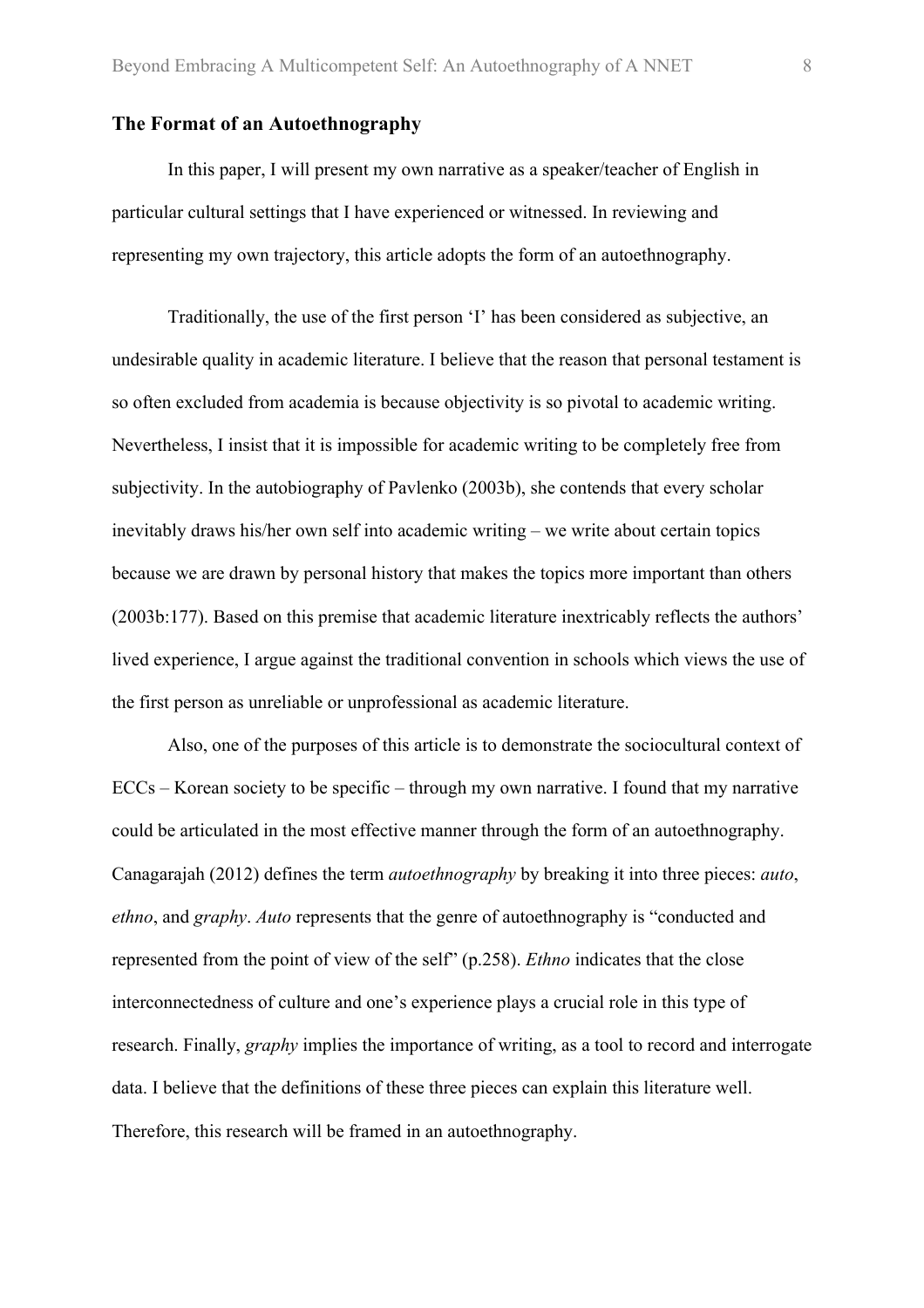To conclude, the major emphasis in this paper is fourfold:

- a) To articulate my own experiences as a NNES(T) through the lens of existing studies in identity research in order to make a meaningful connection between theories and myself both as an individual and as an ELT professional.
- b) To suggest that TESOL programs continue to foster NNESTs' ongoing personal and professional identity development by providing practical support beyond simply helping them to embrace their identities as multicompetent individuals and ELT professionals.
- c) To provide vivid pictures of English language learning in ECCs specifically Korea, where English plays a vital role as cultural capital.
- d) To advocate that the use of the first person 'I*'* in academic writing is legitimate by implementing the format of an autoethnography as a frame for my personal narrative.

This article will first sketch out the theoretical frameworks underpinning the analysis of my own narratives with respect to identity. Next, I articulate my vignettes as a NNES(T) and interpret those vignettes using the aforementioned theoretical frameworks. These personal narratives are organized into six chapters based upon identity development stages that I underwent. Finally, possible implications from this autoethnographic account will be addressed.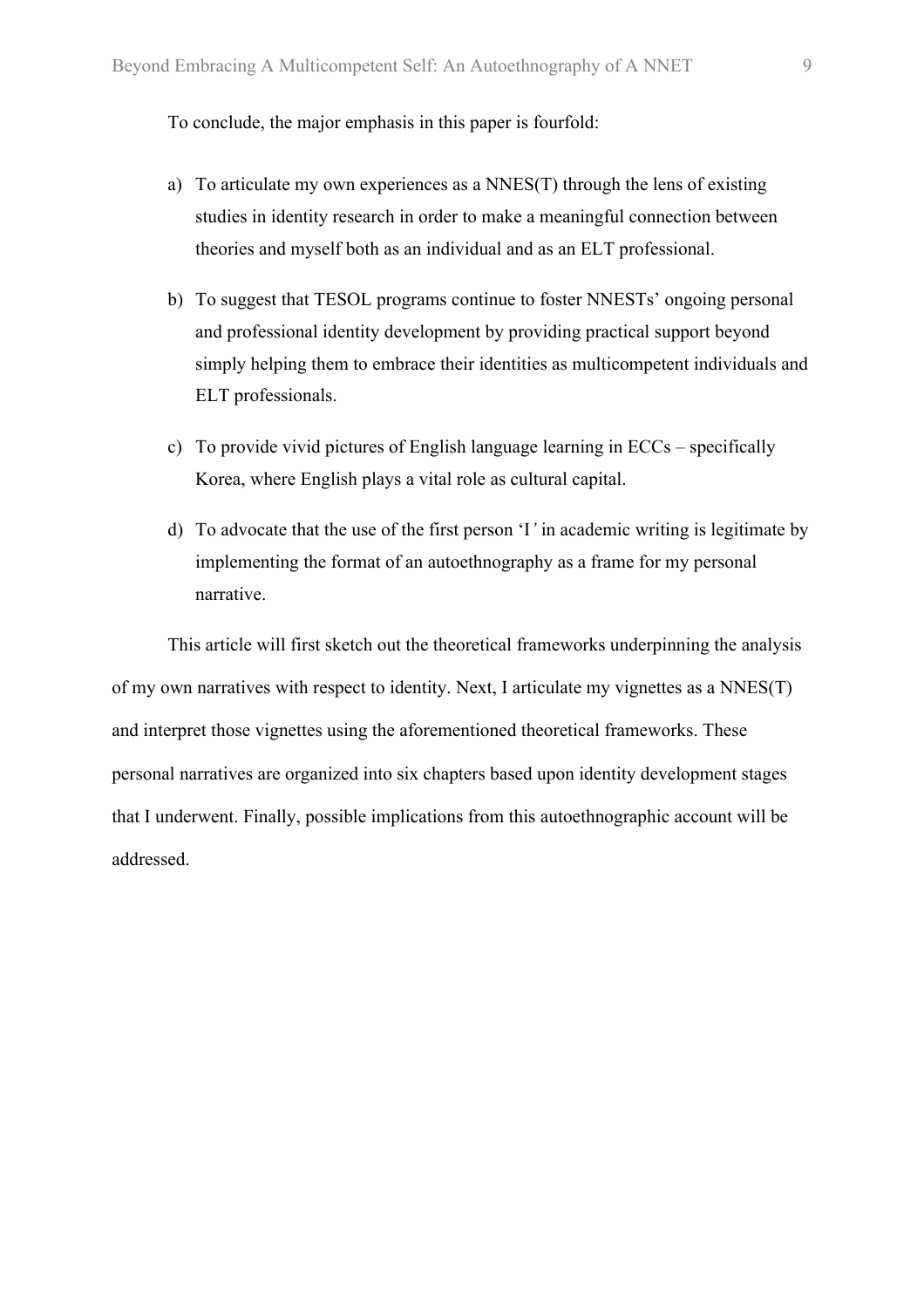# **THEORETICAL FRAMEWORKS**

#### **Globalization and Multilingualism**

Globalization is inextricable in explaining the worldwide spread of the English language. Although the origin of globalization varies from one scholar to the next, the spread of English traces back to the British colonial period, where English functioned as an imperial language in former British colonies (Phillipson, 1992). More recently, economic globalization – commonly equated to *Americanization* by opponents of neo-liberalism (Guerlain, 2002:66) – and the consequential spread of American English (hereafter AmE) (Kachru, 1985) started with the end of the Cold War (Berghahn, 2010). After the Cold War, the United States has maintained the strongest economic power in the international community (Schneider, 2011). The power of the United States economy fostered the worldwide spread of its culture, including AmE. The spread of AmE generated a number of sociocultural power inequity issues in the global society, disseminating native speaker norms of English.

Traditionally, the process of globalization is considered to have deepened disparity in economic and cultural power between dominant *Centre* (the powerful Western countries) and dominated *Peripheries* (the under-developed countries) (cited in Phillipson, 1992; Galtung, 1971). Under the influence of neoliberalism, which is a core feature of globalism, the English language was promoted in the form of standardized native speaker varieties of ICCs in OCCs and ECCs. As English has historically been a language of dominant countries such as the United Kingdom or the United States, it has been powerful linguistic capital that symbolizes the power of dominant groups.

Meanwhile, the trend of globalization also generated a greater need for more diverse varieties of English. According to Canagarajah (2014), the English language has recently come to be used not only in local contexts such as ICCs or OCCs, but also in other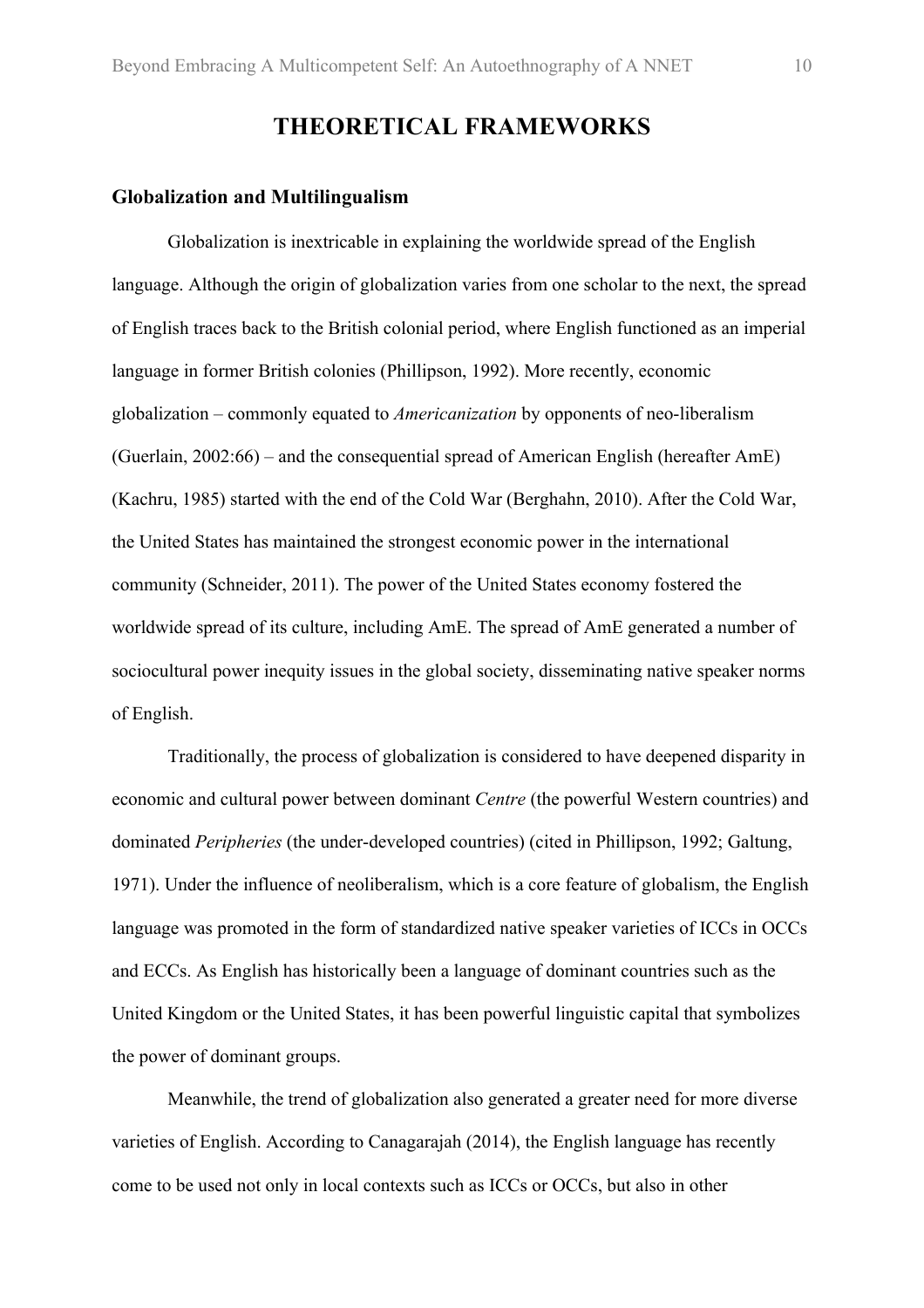multilingual communities in the context of globalization. Consequently, interactions of interlocutors have become highly unpredictable. This phenomenon has brought a new paradigm of multilingualism into the field of SLA and TESOL praxis. Localized varieties of English are appreciated, as opposed to the previously prevailing *monolingual bias*. 6

Thanks to the scholars that have challenged the monolingual bias and standard English ideology, and suggested *multicompetence<sup>7</sup>* as an alternative (cited in Pavlenko, 2003a; Cook, 1992, 1999; Kachru, 1994; Sridhar, 1994), we have seen stark changes in the representation of the English language itself and recent English language learning (Canagarajah, 2014). Most recently, English has come to be viewed as an international language. It is considered as a diverse, dynamic language that is negotiated in different manners based on specific settings, rather than a homogeneous language with a set of standard norms (Canagarajah, 2014). Now there is heightened awareness and active movement of this multilingual era in the field of SLA and pedagogical orientation. As May (2013) describes, "the need for more nuanced ethnographic understandings of the complex multilingual repertoires of speakers" (p.1) in this globalized community has been fostering the movement that attempts to place multilingualism at the center of SLA study and TESOL discourse.

#### **Identity, Investment, and Imagined Identity/Community**

After Norton (Norton Peirce, 1995; Norton 2000, 2013) conceptualized the notion of *investment* as contrary to that of *motivation* in the mid-1990s, there has been growing interest in identity research over the last two decades (Norton & Toohey, 2011). Norton, who is well

 <sup>6</sup> *Monolingual bias* accounts for "the practice of assessing and measuring second language competence or performance according to monolingual norms" (De Angelis, 2007:12)

<sup>7</sup> The term *multicompetence* is introduced by Cook (1991), referring to "the compound state of mind with two grammars" (p.12). Cook argues that multicompetence encompasses all the linguistic knowledge of both L1 and L2 of a person. In this state of one's mind, his/her L1 and L2 influence one another interchangeably and therefore a bilingual speaker's knowledge of his/her L1 inevitably differs from that of a monolingual.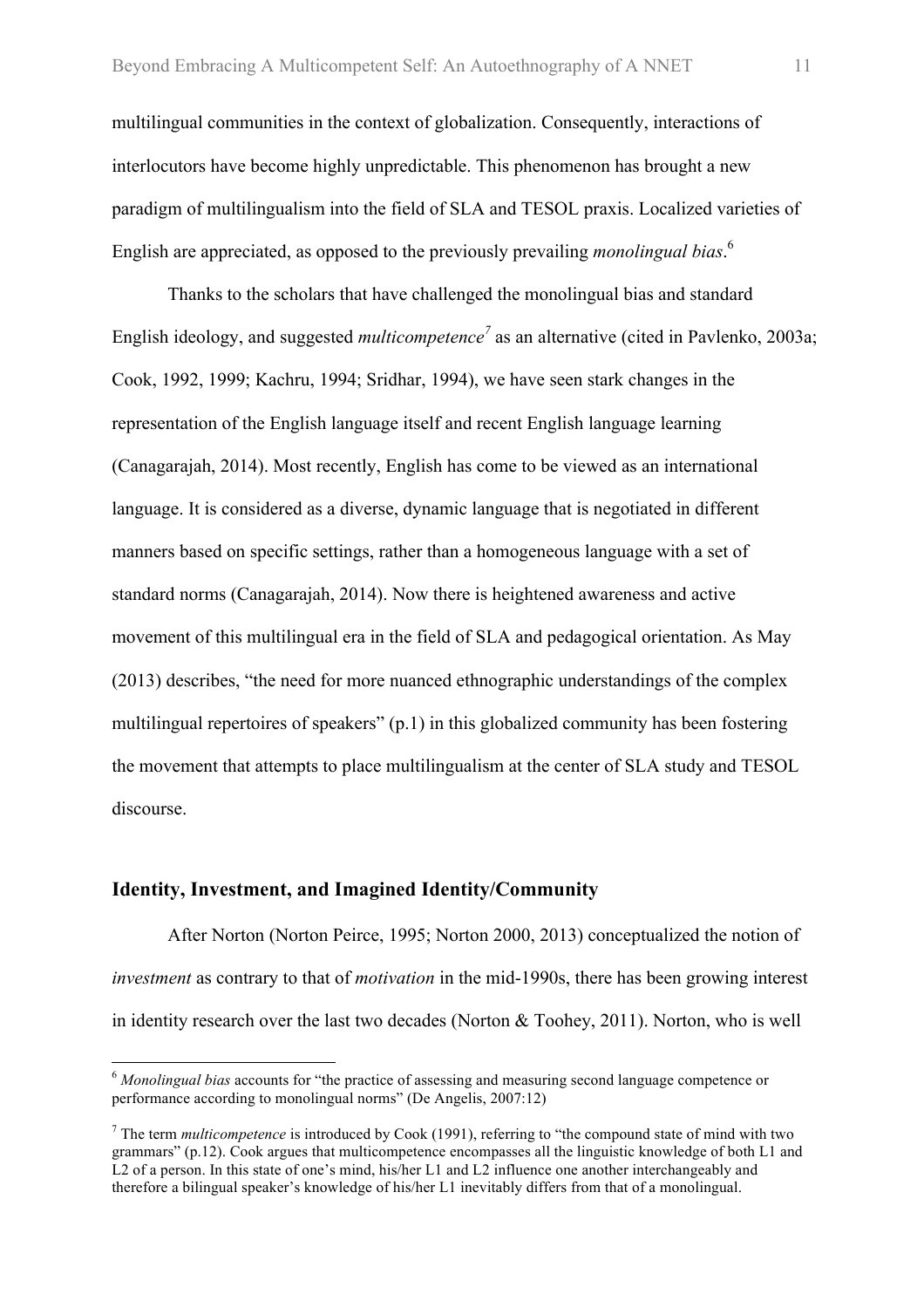known for her work in identity studies, defines *identity* as "how a person understands his or her relationship to the world, how that relationship is structured across time and space, and how the person understands possibilities for the future" (Norton 2013:45). Drawing on poststructural theories, she contends that one's identity is (re)constructed and negotiated by interlocutors through language.

Granted that the nature of identity is context-dependent and ever shifting, Norton conceptualizes investment as a way through which language learners position themselves to the point where they can acquire their desired *social* and *cultural capital* (Bourdieu, 1977, 1984, 1997). <sup>8</sup> According to Norton, "if learners invest in a language, they do so with the understanding that they will acquire a wider range of symbolic and material resources, which will in turn increase the value of their cultural capital and social power" (2000:10). This notion of investment poses a new question associated with a learner's commitment to learning the target language. In addition to asking, for example, 'Are students motivated to learn a language?' we may need to add an additional question: 'Are students invested in the language and literacy practices of a given classroom or community?' (Norton, 2013)

This alternative question stems from Norton's research findings that were not consistent with existing theories of motivation in the field of SLA (Norton & Toohey, 2001). Most theories at the time assumed that the reason learners failed to learn the target language was because of their lack of motivation. Based on this assumption with respect to the concept of motivation, a learner that did not show enough progress in a language learning context was often seen as a poor or unmotivated language learner. However, in her research with immigrant women in Canada (Norton, 2000), she observed that high levels of motivation did not necessarily lead to success in language learning. The case of Mai in her study

 <sup>8</sup> According to Bourdieu (1997), *capital* is "accumulated labor" (p. 46), which has a potential to (re)produce profits. He insists that capital appears in various forms such as *social* or *cultural capital*. *Social capital* refers to social relations that provide the members therein with its collectively owned capital; and *cultural capital* is already explained above (see Footnote #2). Norton (2000) sees one's language learning in line with the learner's investment in order to obtain his/her desired social and cultural capital that the newly acquired language entails.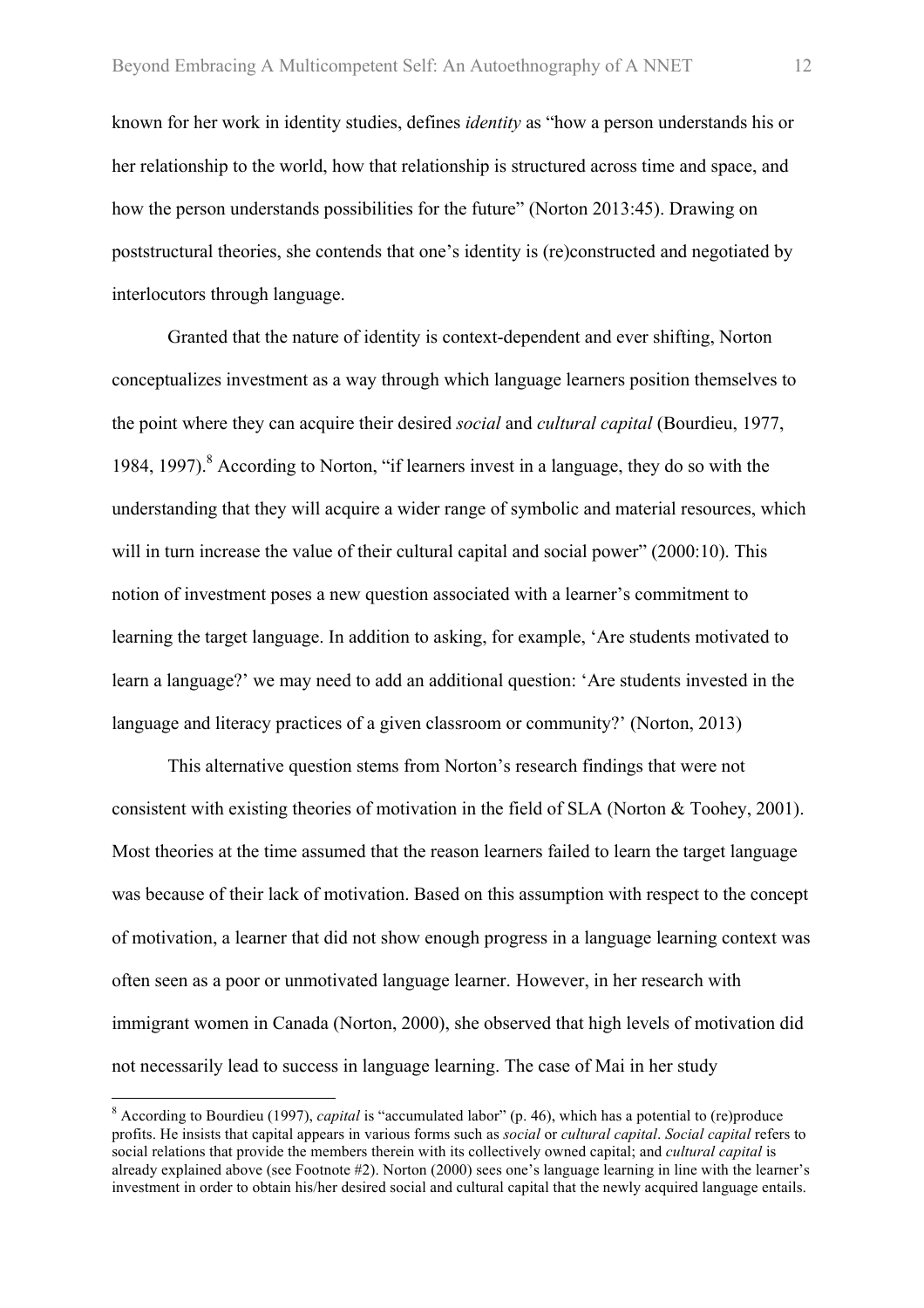(2000) presents this well. Mai ended up withdrawing from the entire English language course, showing her lack of investment in the language classroom. Although she had a strong motivation to learn English, her investment was thwarted due to the frustration with her *imagined community*.

*Imagined community* refers to "groups of people, not immediately tangible and accessible, with whom we connect through the power of the imagination" (Kanno & Norton, 2003:241). According to Kanno and Norton (2003), we are involved in a number of communities that we can directly interact with in our daily lives: our workplaces, educational institutions, religious groups, etc. However, these are not the only communities to which we belong. According to Wenger (1998; cited in Kanno & Norton, 2003), imagination – as well as direct involvement – is another crucial source of participation in community practices. He draws on Anderson (1991), who first coined the term 'imagined communities'. Anderson argues that what we think of as nations are actually imagined communities, "because the members of even the smallest nation will never know most of their fellow-members, meet them, or even hear of them, yet in the minds of each lives the image of their communion" (p.6). Thus, we can feel a sense of belonging and bonding to communities by imagining ourselves connected to that group of people. Norton (2013), emphasizing the significant role of imagination as a source of community practice, insists that these imagined communities might have a greater impact on trajectories of language learners than do the actual communities in which they are physically involved.

#### **Ethnocultural Context of Korea**

#### *English Language Imperialism in Korea*

Phillipson (1992), who first coined the term *linguistic imperialism,* draws heavily on Galtung's theory on imperialism. Galtung (1971) insists that elites in both dominant Centre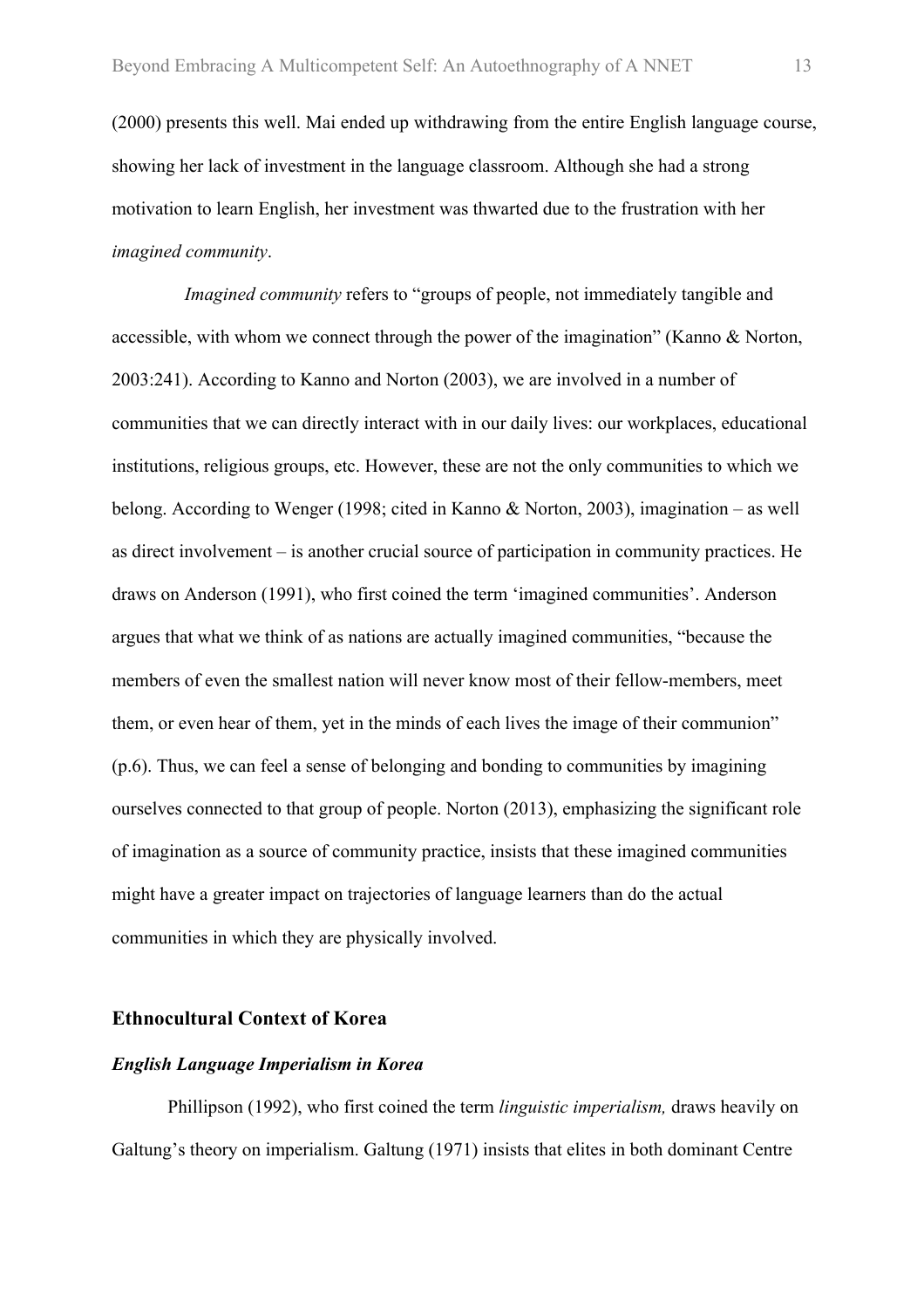and dominated Peripheries are closely interconnected with one another by shared interests (cited in Phillipson, 1992:52). According to Phillipson, the English language is one of the shared interests of the elites that ensures strong bonding among them and enables them to accumulate social capital as well as to pass those down to future generations. Consequently, English is often used as a means of solidifying the status of elites, aggravating the gap between *English-haves* and *English-have-nots* (Phillipson, 2008).

Korea is a prime example where this linguistic imperialism can be well explained. With the onset of globalization in the twenty-first century, English became significant linguistic capital in Korea (Lee & Jeon, 2006). Having political interests with Western countries and building firm alliances with those countries, elites in Korean society established their social capital in line with the English language. English, the linguistic capital of the dominant groups, became a symbol of the privileged in Korean society. In particular, standard AmE became the most powerful symbolic capital of Korean elite groups because of the primary dependence of Korea on the social, political, economic, and cultural aspects of American society (Lee, 2016).

This phenomenon is particularly evident in *Gangnam*, one of the most affluent areas in Korea. Concentrated with Korean elites that have the highest socioeconomic status (hereafter SES) in the country, Gangnam does not require any further explanation on its fame in wealth among Korean people. As one example showing this, the average house price in Gangnam district is almost two times higher than that of Seoul and 3.5 times higher than that of the nation (Jeong, 2011). In the study of Lee (2016) on neoliberal English ideology in Gangnam, the ideology that American-like English proficiency represents the high SES of the speaker's family reoccurs in the discourse of the participants that are parents who live in the Gangnam area. Also, native-like English is a prerequisite to enter the inner circle of the Gangnam community. This obsession with English is not only seen in the Gangnam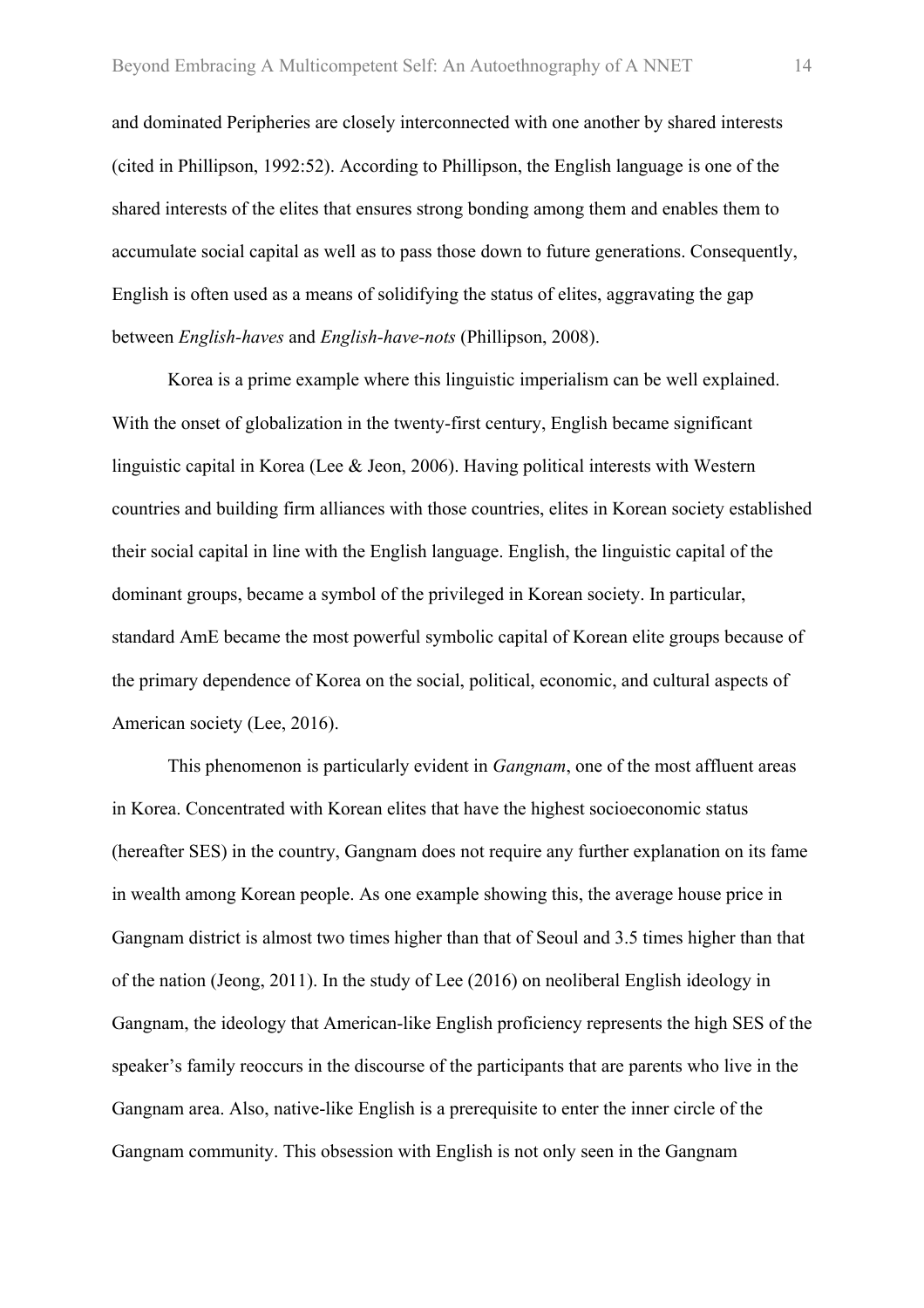community, but also in the rest of Korean society. Although the majority of Koreans cannot afford the same luxury as Gangnam members – such as early education abroad in the United States – they make an enormous effort to obtain high proficiency in English.

#### *English-Haves vs. English-Have-Nots in Korea*

According to Bourdieu (1997), unequal distribution of cultural capital from one's birth (re)produces educational and social inequalities. For instance, students from higher SES family, through the exposure to their parents' accumulated economic and cultural capital, are more likely to achieve success in school than those from the lower SES family. This educational achievement of students with higher SES backgrounds eventually leads them to possess high SES as adults, which can also be passed down to future generation. Likewise, cultural capital itself reproduces cultural capital, aggravating existing social inequalities in a society.

In Korea, English knowledge is one of the representative cultural capital that has tremendous symbolic (e.g., honor) as well as economic (e.g., wealth) values (Seo, 2010). As described earlier that native-like English – AmE in particular – is essential capital of Korean elites in symbolizing and maintaining their high SES, having a good command of English privileges one to access economic, cultural, and social capital in Korean society. This disposition of English as invaluable cultural capital entails its symbolized image as 'language of elites' among Koreans.

Furthermore, English plays a gatekeeping role that directly decides one's SES in Korean society. From the early years in school, English is one of the most important subjects (Byun, 2007) that are often allotted the highest percentage in calculating the total GPA of a student when entering college. The English score on the national university entrance exam is also a key factor that decides which college one can enter. Considering the strong hierarchy in university ranks in Korean society and consequential social and economic (dis)advantages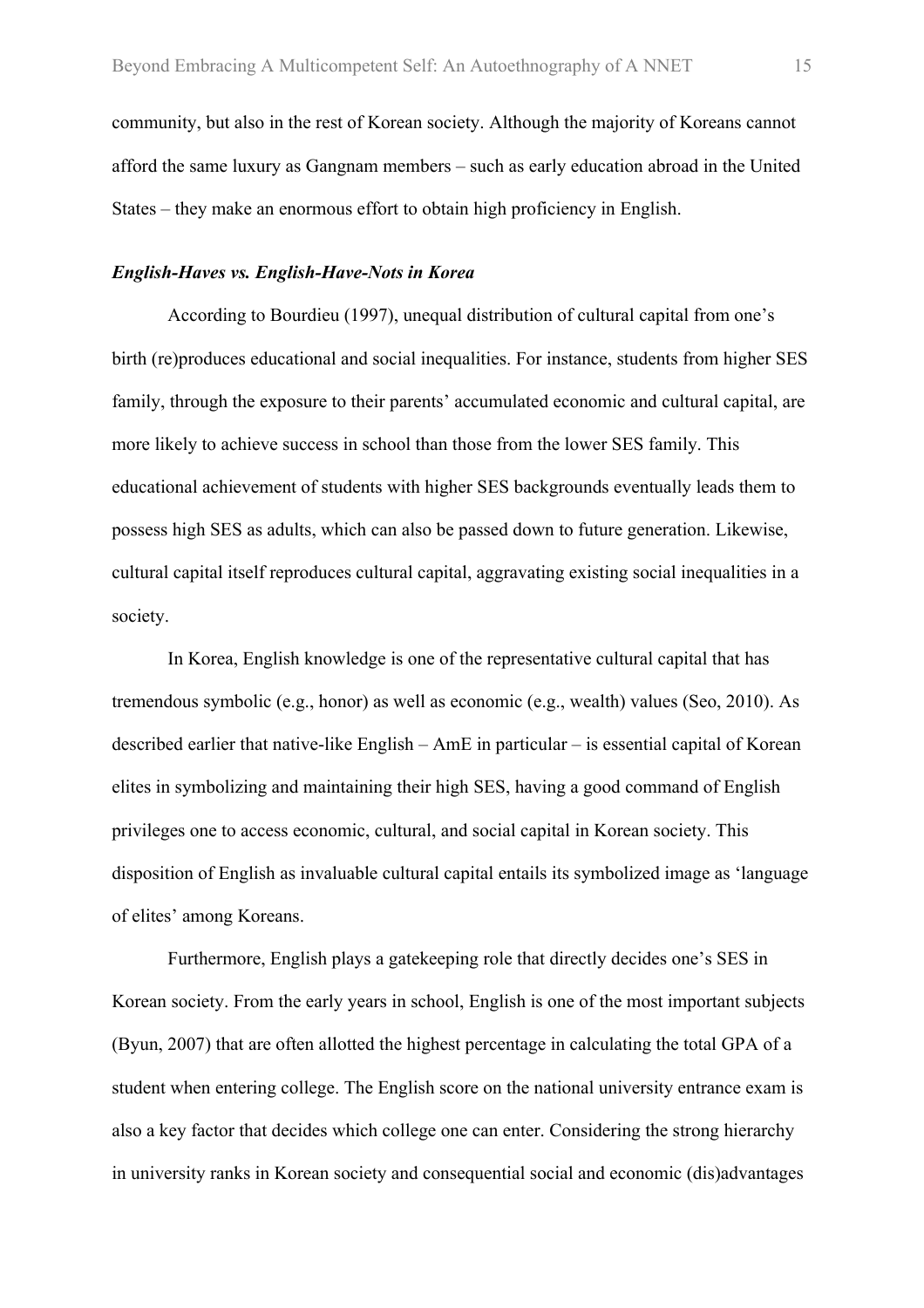based on one's affiliated college (e.g., job opportunities), it is not an exaggeration to say that English determines if one is eligible to be given an access to social and cultural capital even at the early stages in his/her life.

Moreover, in the Korean labor market, nearly all companies request candidates to submit scores in Test of English for International Communication (hereafter TOEIC), Test of English as a Foreign Language (hereafter TOEFL) or other standardized English tests as an indication of one's competitiveness (Byun, 2007). Even after obtaining employment, he/she is offered uneven opportunities in his/her work place when promoted to higher positions or provided salary increase according to his/her English scores. In a survey on English proficiency as a determining factor in one's success in his/her company, 370 human resources managers responded that English proficiency affected an employee's career advancement and salary increase (Choi, 2010). Reflecting this unparalleled status of English in business, 88% out of 350 companies in another survey (Son, 2007) answered that they provided massive support for English proficiency development of its employees, such as through in-company/overseas English training or financial assistance for English courses in private institutes. In this Korean context where English proficiency governs almost all aspects of one's life, people are frantic to be one of the English-haves in order not to be social outcasts. Once one taps into English-haves community, he/she will be given a green card to social and cultural capital and be able to reproduce it. However, if one fails to acquire English, he/she may face disadvantages of class stratification and being provided with only a limited access to social and cultural capital. This divide between English-haves and Englishhave-nots in Korea has long been a serious issue that has caused social inequalities and yet remains unsolved to this day.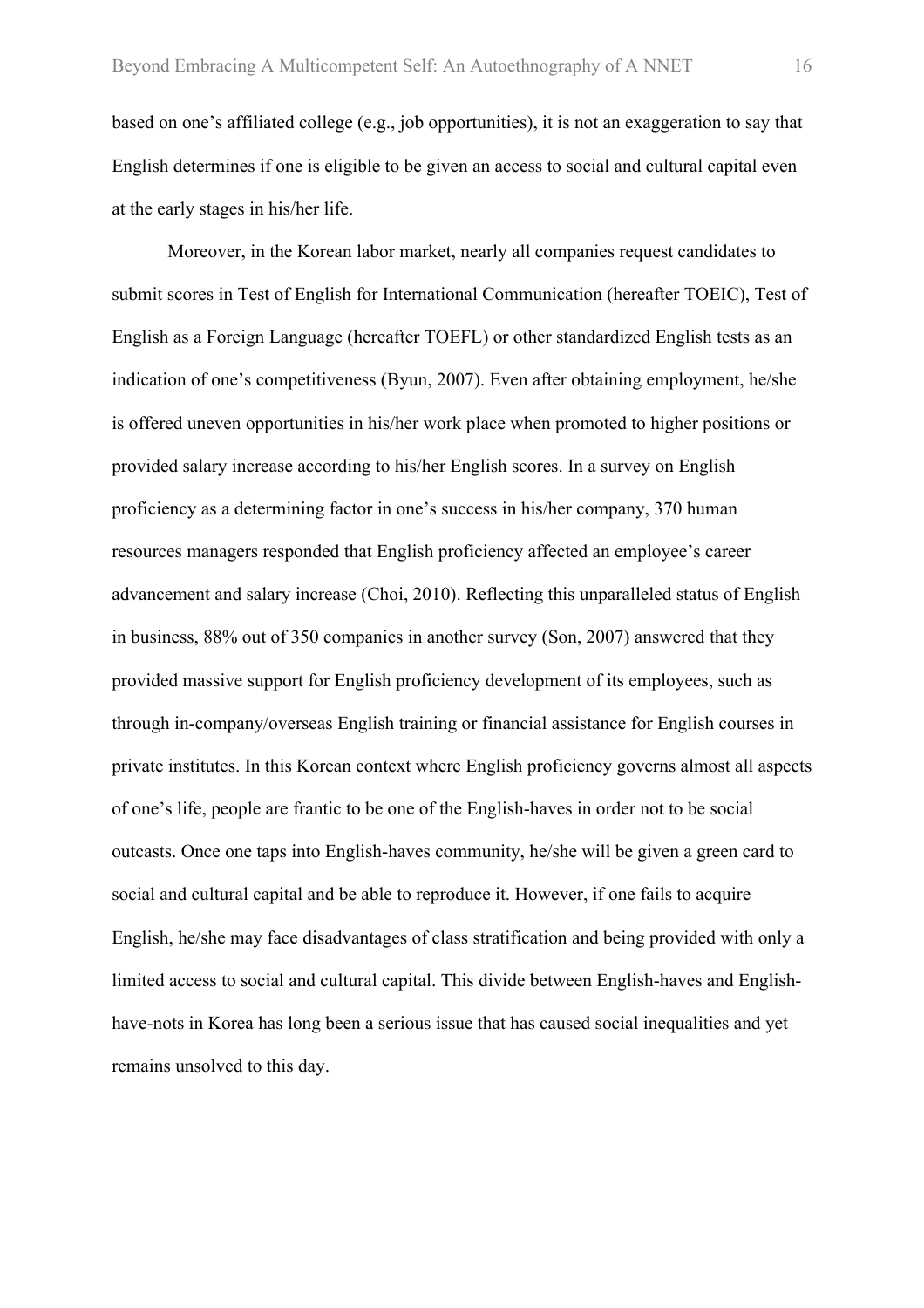#### *Education Fever in Korea*

Korean society is well known for its 'education fever' (Seth, 2002). There are numerous *hagwon*s (private institutes) all over the country in which students study as late as midnight every day. Parents invest heavily in their children's education, regardless of their aptitude on tests. Private tutoring is a necessity among students, regardless of any potential financial difficulties. In this atmosphere, English is the top pursuit for all parents and students in Korea. According to the Korea Development Institute (KDI), the total budget of private tutoring solely on English subjects accounted for about 6.5 trillion won (about \$ 5.6 billion) at the national level in 2012 (Song, 2013). This spending outweighed that of other major subjects in primary and secondary levels such as Mathematics and the Korean language. It is indicative of a national obsession with English due to its cultural capital as described in the previous section.

This Korean zeal for education is derived from the fundamental societal structure of Korea that provides increased professional potential with higher academic achievement. Korean students, at the high school level especially, are exposed to extreme competition to enter the most prestigious Seoul-based universities that will guarantee them social prestige, admiration from others, and better job opportunities. Students who have strong English language skills in addition to a degree from one of Korea's elite universities will gain political, economic and social advantages.

#### *Sociocultural Appropriateness in Korea*

Behaving within sociocultural norms is highly important in Korean society. One of the most influential attributes in understanding this culture is Confucianism. Confucianism is a philosophy that studies human nature, putting foremost emphasis on human relationships as the basis of society (Yum, 1988). This philosophy has been underpinning sociocultural and political principles in Korean society for over 500 years (Park, 2012). As social relationships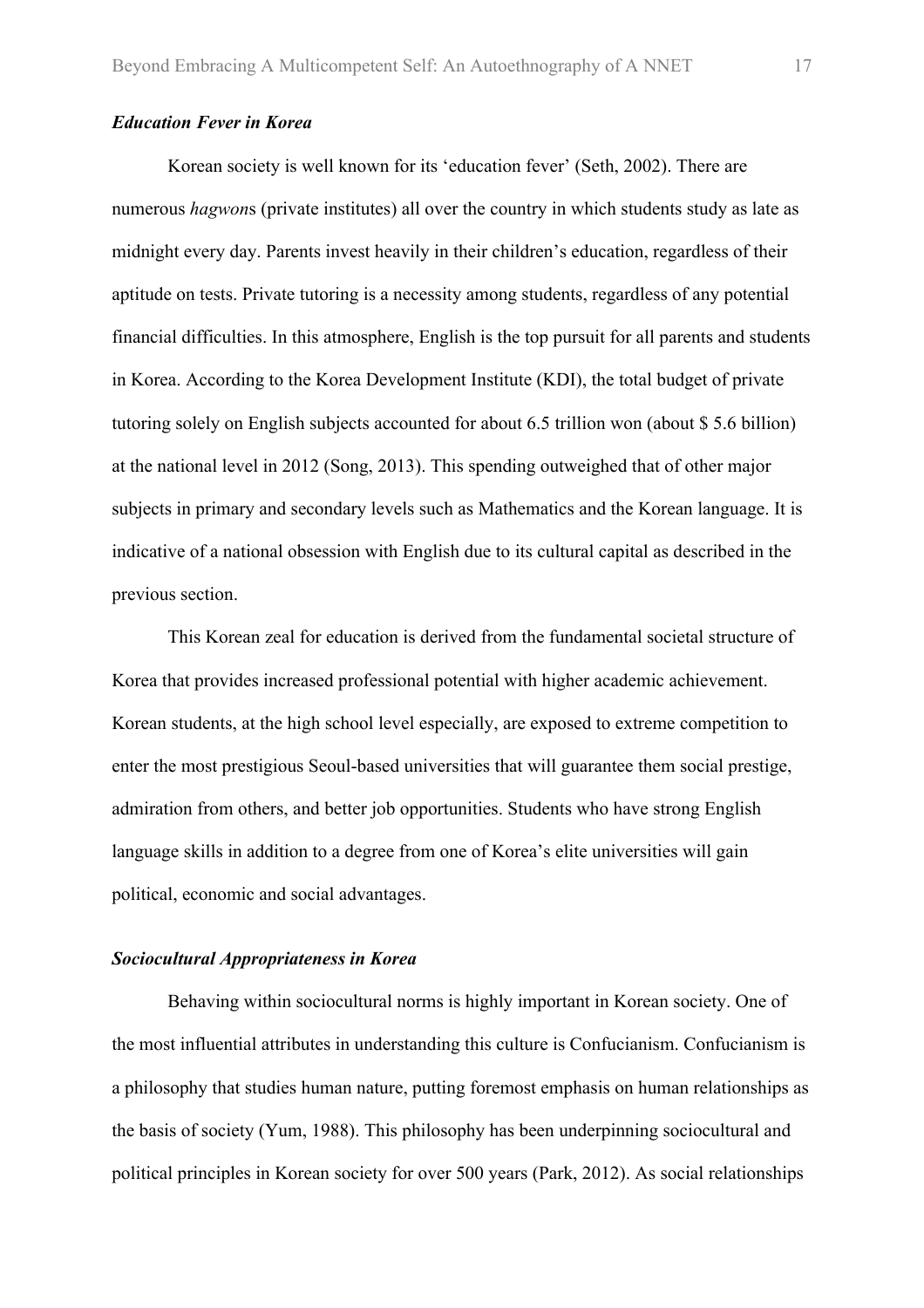are highly valued under Confucianism, virtues such as saving face, acting modestly and 立身揚名 (translates to 'rise in the world and gain fame', which considers achieving fame on behalf of one's family as the primary goal in his/her life) are basic principles that strongly govern Koreans' thoughts and behavior. If one does not conform to these norms, the individual is often seen as disrespectful, problematic, uneducated, selfish or poorly behaved.

Consequently, Koreans' interpersonal behavior is generally regulated by sociocultural values of Korean society. Even in an English learning context, one is not exempt from conforming to sociocultural norms. Park (2012) shows this complexity in explaining interactions among Korean interlocutors. Despite the firm belief of Koreans on the superiority of native English, "a desirable self-image based on one's own sociocultural norms" (p.230) is also a significant variable that decides Koreans' interactive behavior. She describes factors that affect Korean English learners' interpersonal behavior, such as interdependent culture, hierarchy based on age or position in social or institutional context, and indirectness. These are more decisive variables in representing Korean learners' identities than their desire to choose a native variety of English in an attempt to associate themselves with NESs. In other words, Korean-specific norms are what predominantly govern Korean interlocutors' behavior when using English (e.g., acting modestly when speaking with elders), preference in English variety (i.e., AmE, rather than other varieties of English because of historical ties), and their imagined identities. Although Koreans aspire to identify their English with native variety of English, their imagined identities are members of English-haves communities in Korean society, rather than NESs. This general tendency of having imagined identities of English-haves demonstrates the primacy of Koreans' adherence to shared sociocultural norms in their society.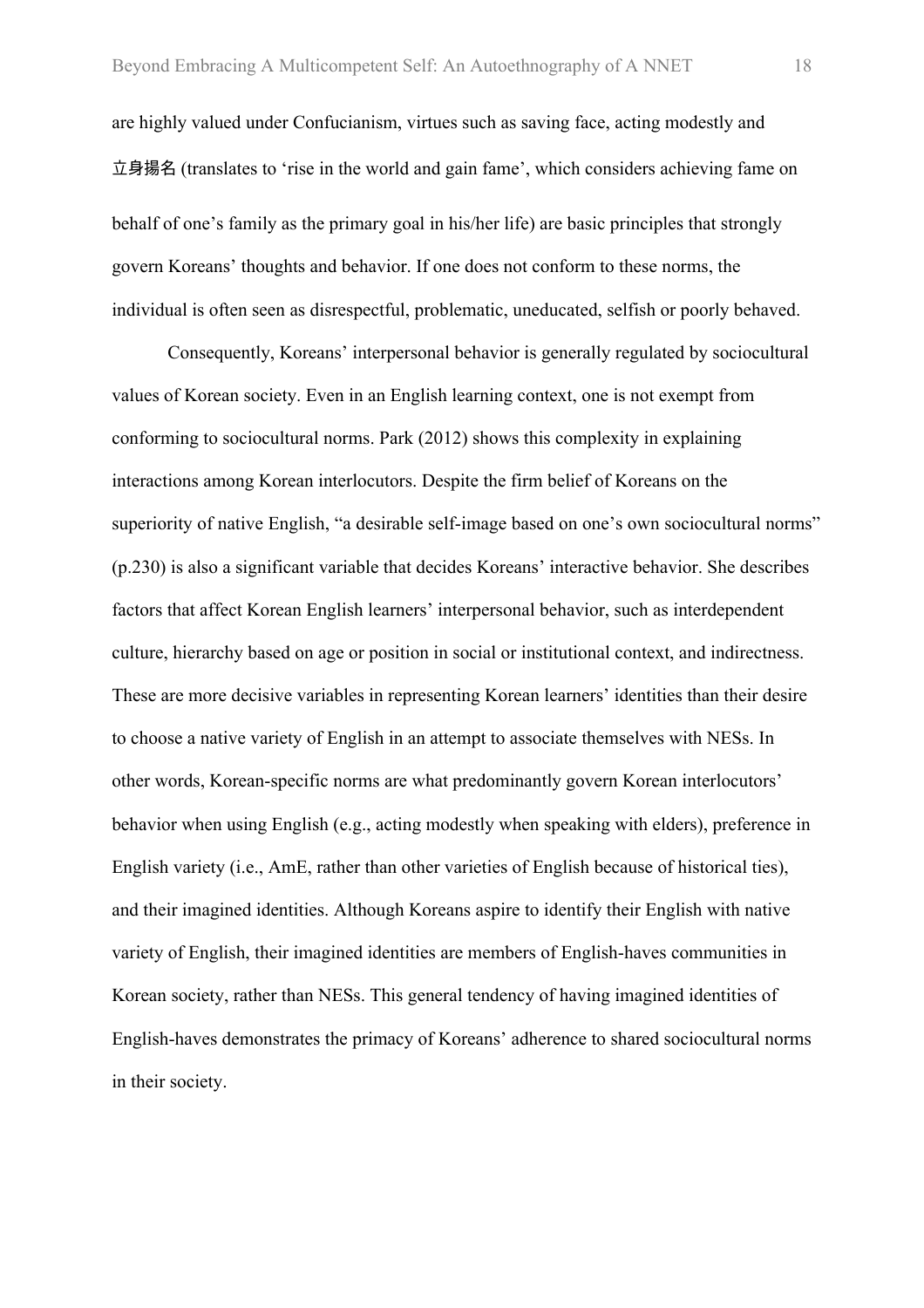## **AN AUTOETHNOGRAPHY**

#### **Chapter One: The first encounter with an exotic language**

I do not remember my first encounter with the English language, but I do remember that the first word that I learned was 'breakfast'. I learned this word when watching a videotaped English program for kids which my parents bought for me. In the video, a number of children were playing around, singing songs, and living together in harmony in a fictitious village. Every morning, they had breakfast all together, shouting the word 'breakfast' in excitement. In hindsight, this may have affected my firm belief that breakfast is the most important meal of the day. More importantly, they communicated with one another both in Korean and English. I remember that I thought it was such a 'cool' idea to use two languages when making friends. English became the first foreign language that I came across in a meaningful context. I was so inspired by seeing children in my age group conversing in an exotic language, as well as my own language, that I even wrote a journal titled, "I love English!" I was around 6 years old.

When I was in elementary school, there was a strong hierarchy among peers. As Suk-Dae Uhm takes over the whole class and other peers succumb to his supreme power and authority in Lee's novel *Our twisted hero*, we – especially girls – had a highly stratified class system that overpowered us. Once you were identified with a certain group, it was hard to move up the 'elementary caste system'. Therefore, you had to be strategic and diplomatic in choosing your friends. All the small kids knew how our class system worked, and conformed to the established rules in our own society, though we were never explicitly taught how politics worked. Due to, I assume, my strong personality at that time, I was in the 'coolest' peer group in the school. I was not afraid of any other kids except for one: Ran (pseudonym). She held an absolute power in our school district. One day, when I was a teenager and penpals were popular, Ran 'designated' me as her penpal and she wrote a letter to me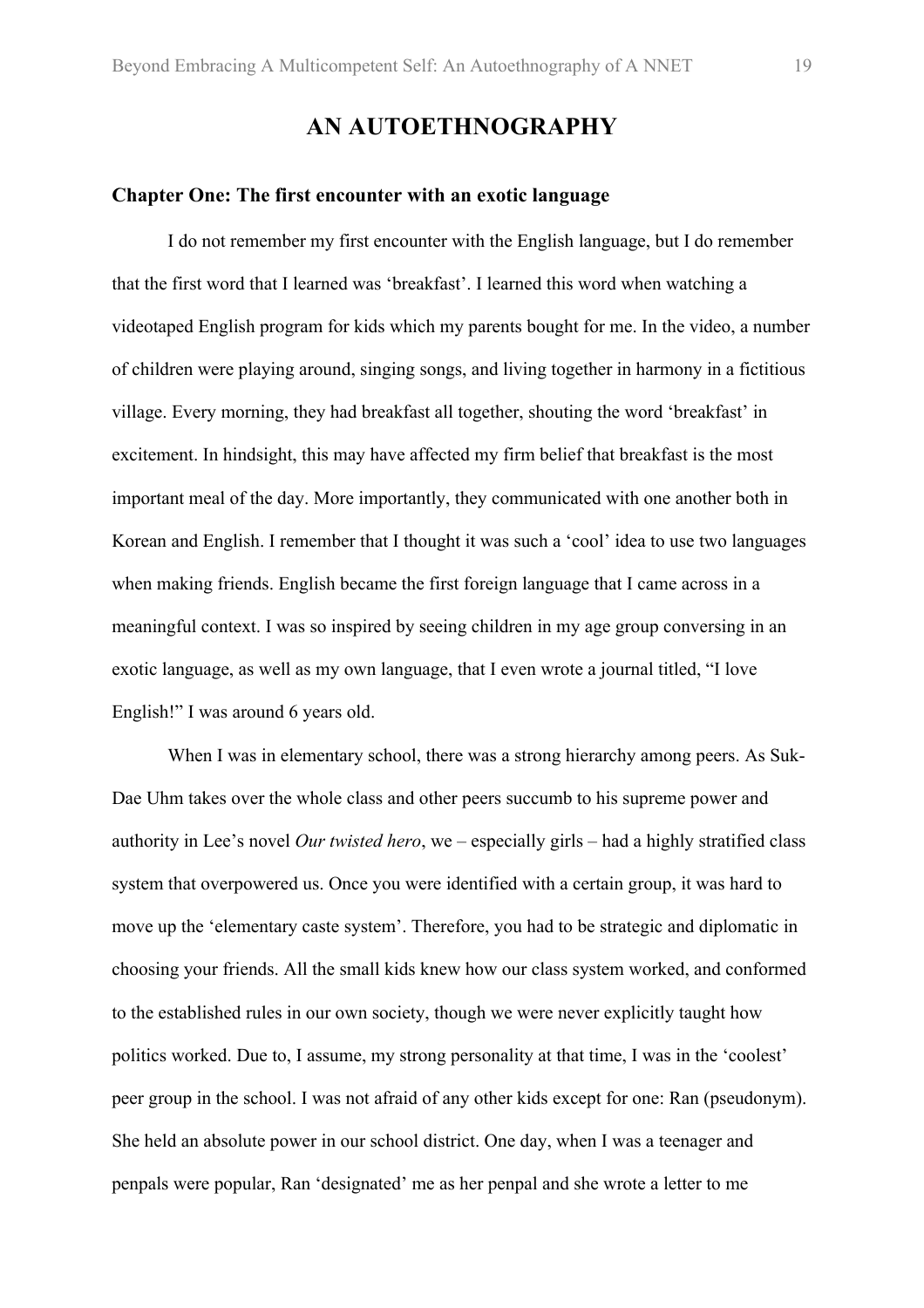expressing that she wanted me to be her 'exclusive bestie', meaning that she did not want me to have any other close friends besides her. Since she had been saying this to a couple of other peers, I felt a sort of pressure that I had to impress her in order to maintain a close friendship with her. As one strategy to impress her – I still do not have a clue where I got this idea – I wrote "to" and "from" on the surface of my letter envelope in English. If my memory is correct, it was a grand success. She favored me over other girls because of my use of the exotic language. At that time, not many kids could use English, as we had not been taught it yet.<sup>9</sup> I had linguistic capital that other peers did not have. It was my first experience using language as a means of gaining social and cultural capital without knowing or being taught 'how'.

#### **Chapter Two: Imagined identity in secondary school**

 

My academic year group officially started learning English in junior-high school, in the  $7<sup>th</sup>$  grade. With the start of English instruction, it became more than a mere 'cool tool' for me to make friends. Instead, it became a must-have item to be equipped with to enter a prestigious college and be a successful individual in the era of globalization. The cultural capital that I could obtain through a command of the English language was no longer limited to gaining the favor of a friend in a powerful position. It was a matter of *what kind of life I would have for the rest of my life* in Korea: the life of either *English-haves* or *English-havenots*. "The key subjects in the college entrance exam are Mathematics and English," university admission experts among college preparation institutes used to say. "There are a

 $9$  Under the  $7<sup>th</sup>$  national curriculum, English was officially introduced to the national elementary curriculum of Korea in 2001 (Lee & Jeong, 2015). With considerable changes being made to the  $6<sup>th</sup>$  national curriculum, English started to be taught using textbooks from  $3<sup>rd</sup>$  grade in elementary school. Up until  $6<sup>th</sup>$  curriculum, which I went through in my elementary school years, there was no English subject in school before the  $7<sup>th</sup>$  grade.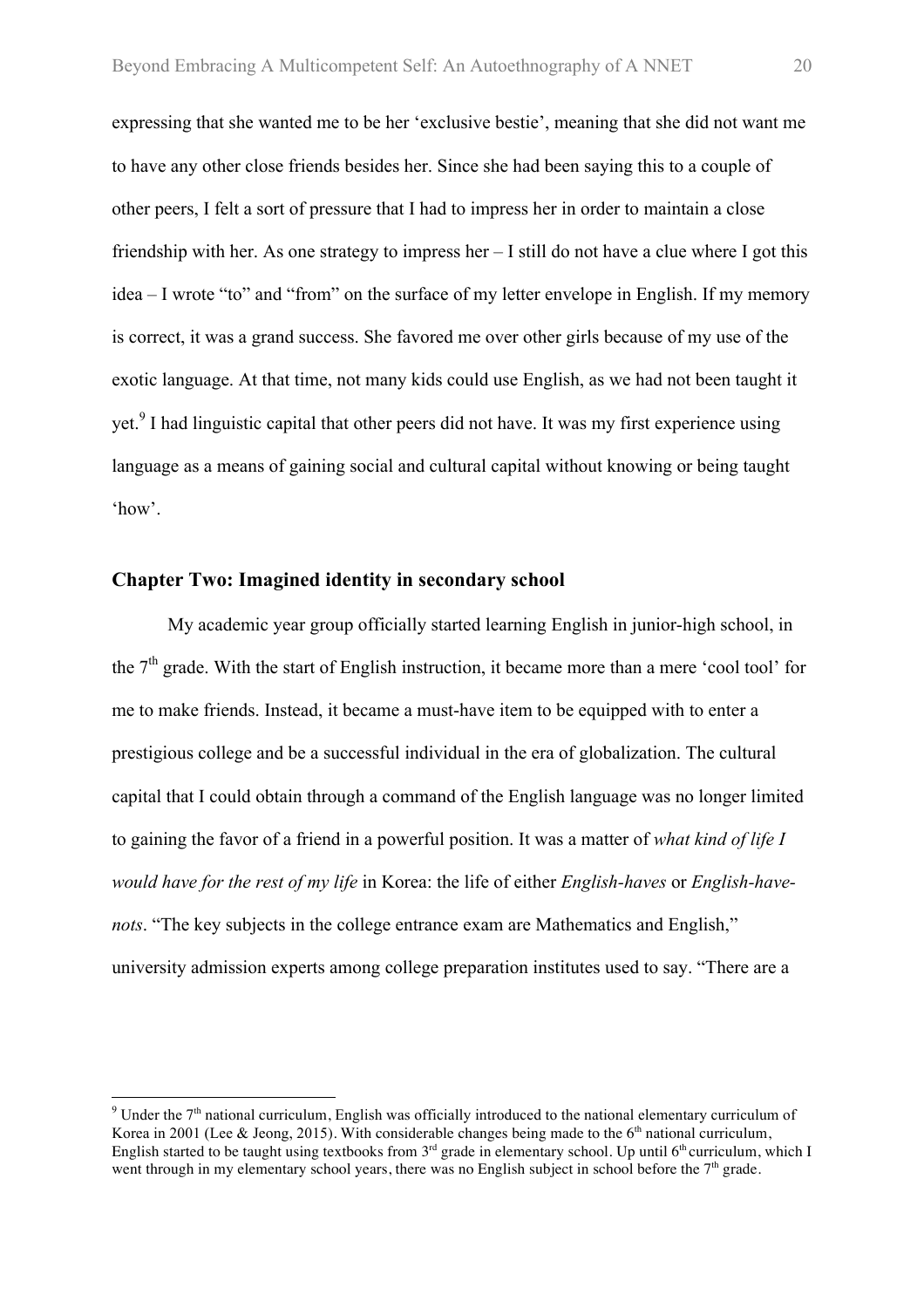number of good<sup>10</sup> universities that do not require Math scores. Yet, there is no university that does not require English scores." During the senior year of high school, a lot of students give up on their Math scores when preparing for the college entrance exam. However, I have hardly heard of anyone giving up on their English scores.

I grew up in this atmosphere, where no one questioned why we had to place stronger emphasis on the English language over our own language. Even when English was not used in our daily lives, I was pushed to become a fluent English language user, as were the majority of the Korean population. My imagined identity was to become a member of the English-haves community, where I could indulge in all of the accumulated cultural capital and high SES in our society. This imagined identity is commonly seen in Korean students. Korean students tend to have a homogeneous superordinate goal, the value of which has been firmly set with unanimous agreement in our society: to be a successful individual, conforming to Korean-specific sociocultural norms. To achieve this goal, we had to enter one of the top-tier universities in Seoul (Sorensen, 1994).

However, in spite of my strong motivation to excel in English, I was never motivated to invest in classroom practice. In each English course, meaningful learning became harder and harder to come across as I advanced through high school because the main focus was merely on the college entrance exam. Teacher-student interaction scarcely happened because of the large class size, and the same teaching patterns made students bored. In class, I found nothing new except a new vocabulary list to memorize every day. In this context, I failed to find any need to invest in classroom tasks. Far from finding new identity options besides entering a good university, I could not find any link even between each classroom activity and my imagined identity (i.e., a good student who gets a higher score in English test). There

 $10$  The adjective 'good' is frequently used to indicate nouns, but in Korea, it inherently means that the modified noun serves Korean sociocultural values and norms well. For instances, when Koreans label something as 'good' (e.g., universities, professionals, husband, wife, son/daughter-in-law, etc.), there is a shared meaning attached to each noun among Korean interlocutors that does not even need to be explicitly explained.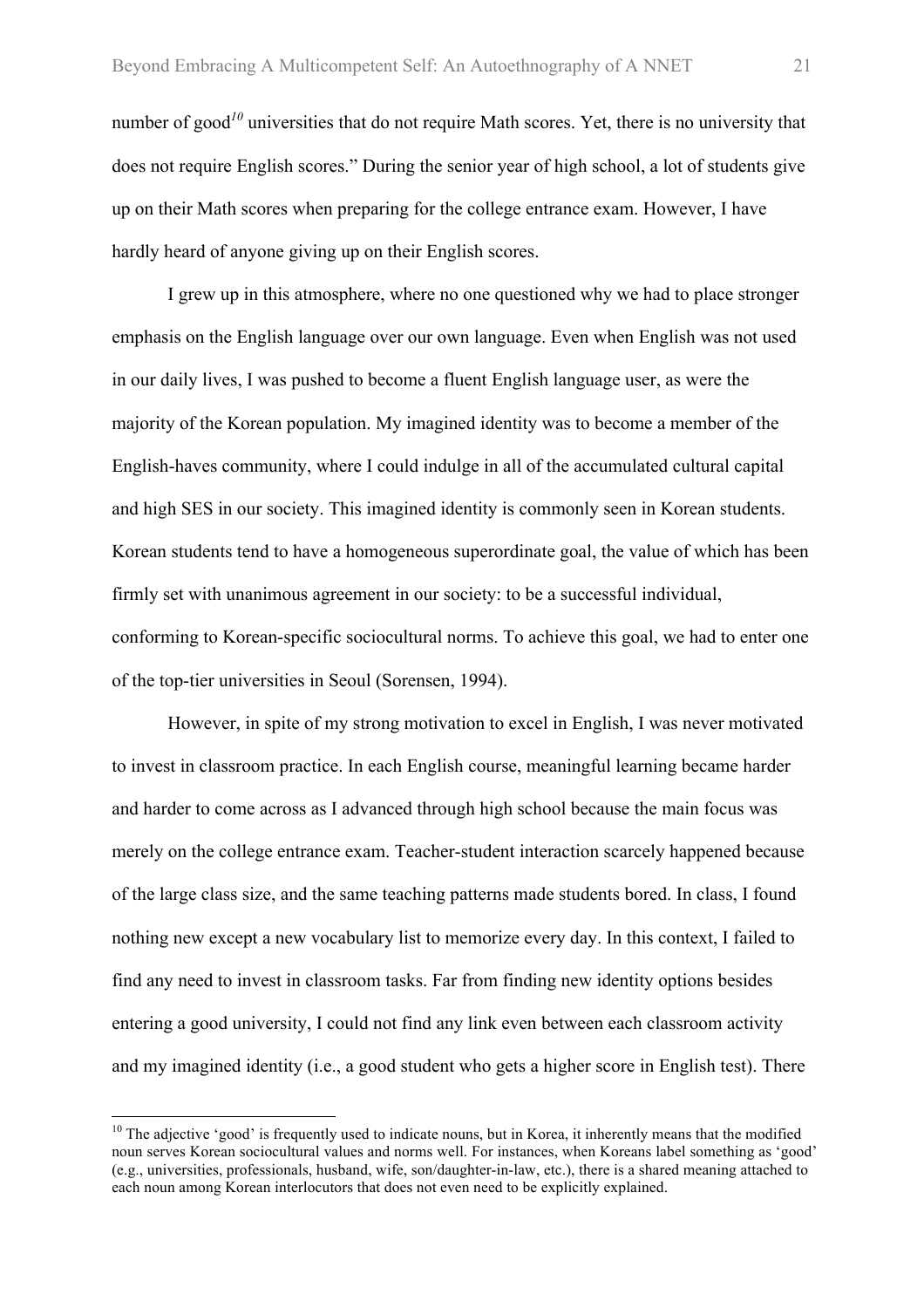was little to no presentation on the meaning-making process in class of how each class was helping me to achieve my imagined identity. However, my lack of classroom participation was not a problem as long as I got a high enough score to get into a 'good' college. My peers also complained that they could not find meaningful connections between the English course in school and their imagined communities (i.e., good universities), saying, "English teachers in our school are not good at teaching". To fill this gap, many of us went to additional private institutes or received private tutoring after school. We studied in school from 6:30 am to 10:30 pm, received extra tutorial instructions, and had homework afterward. This is still the case today.

Looking back on those days, I wonder how I would have spent my time in each English course at school if I had found a meaningful connection between my desired identity and classroom activity. Going further, how excited would I have been if I had been taught that my investment in class would incredibly enrich my life as an English speaker besides enabling myself to get into a 'good' university? If I had known, I would have never missed a single moment in class. This experience in secondary school taught me an unforgettable lesson as an ELT professional; that it is a crucial role for language teachers to provide learners with ample opportunity through which learners can discover a link between their imagined identities and each classroom activity.

Throughout my school years, I had never been considered a good student who listened to teachers and conformed to the school rules. I was a rather aggressive, rebellious and problematic student that challenged teachers' authorities. Yet, I had maintained an outstanding GPA until my  $11<sup>th</sup>$  grade. In the  $11<sup>th</sup>$  grade, I ended up being depressed and pessimistic, getting sick of behaving within Korean sociocultural appropriateness, which had been colliding with my own personality. I tried to drop out of school but was discouraged due to the strong opposition of my father, who had always been supportive and respectful for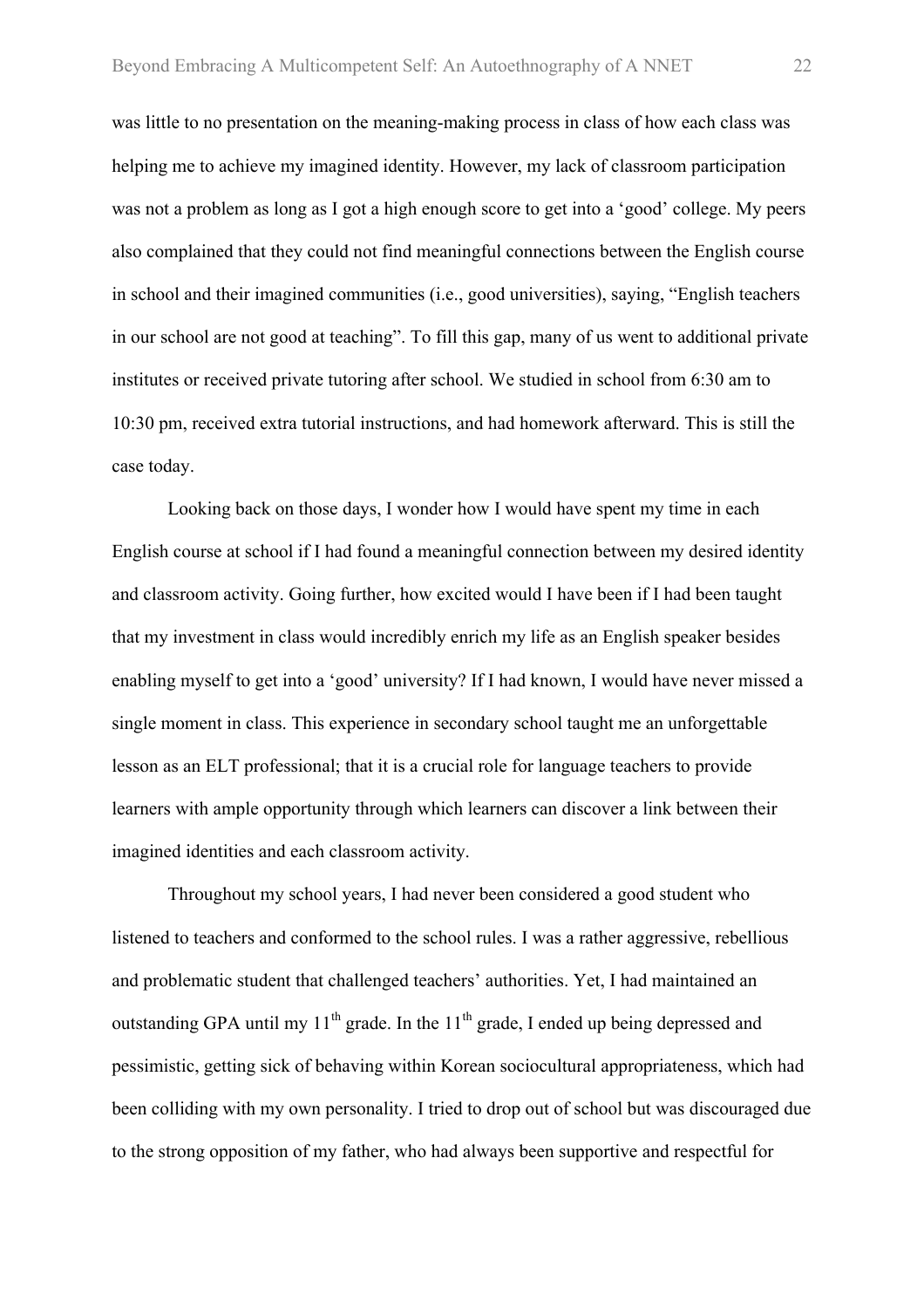every decision that I had made. In my senior year of high school, I ran away from home and school, and went to Seoul alone in an attempt to be freed from all restraints that I did not want to bear anymore, especially from the excessive competition in the college entrance exam system. I was planning to get a part-time job in Seoul as a first step to be an independent individual, but my determination did not last that long. I soon called home to let my parents know that I was safe and would not go back for a while. Over the pay phone, my mother was crying. I was lost for words. Ms. Kim (one of the teachers in my high school, pseudonym) was maybe right when she said I was 'just a peculiar, problematic child who could do nothing but let down my parents all the time,' I thought, standing at the pay phone booth. I came back home with a broken heart as a 'bad' daughter, as well as a 'bad' student. When I came back, my parents were summoned to school because of the unacceptable behavior of their daughter as a student. They were asked to fill out a certain form, promising that they would supervise their daughter well afterwards. Nevertheless, they remained supportive. "Do not do it again. It was dangerous," my father said; and it was the only comment from my parents on my short runaway.

#### **Chapter Three: English language learning in college**

Aside from some deep conversations in the middle of the night over fried chicken and beer – which is forbidden to teens by law – I did not have that many memories of my senior year. I spent the rest of the school days with no desire to invest in college entrance exam preparation anymore. Most of the time at school, I put my head down on the desk and slept in class. All I wanted was to get away from school; I counted days until the graduation. After graduating high school at last, however, I became motivated to study on my own and decided to apply for college in the following year.

After preparing another year for the university entrance exam, I entered one of the prestigious universities in Seoul. Some parents who heard the news asked me to tutor their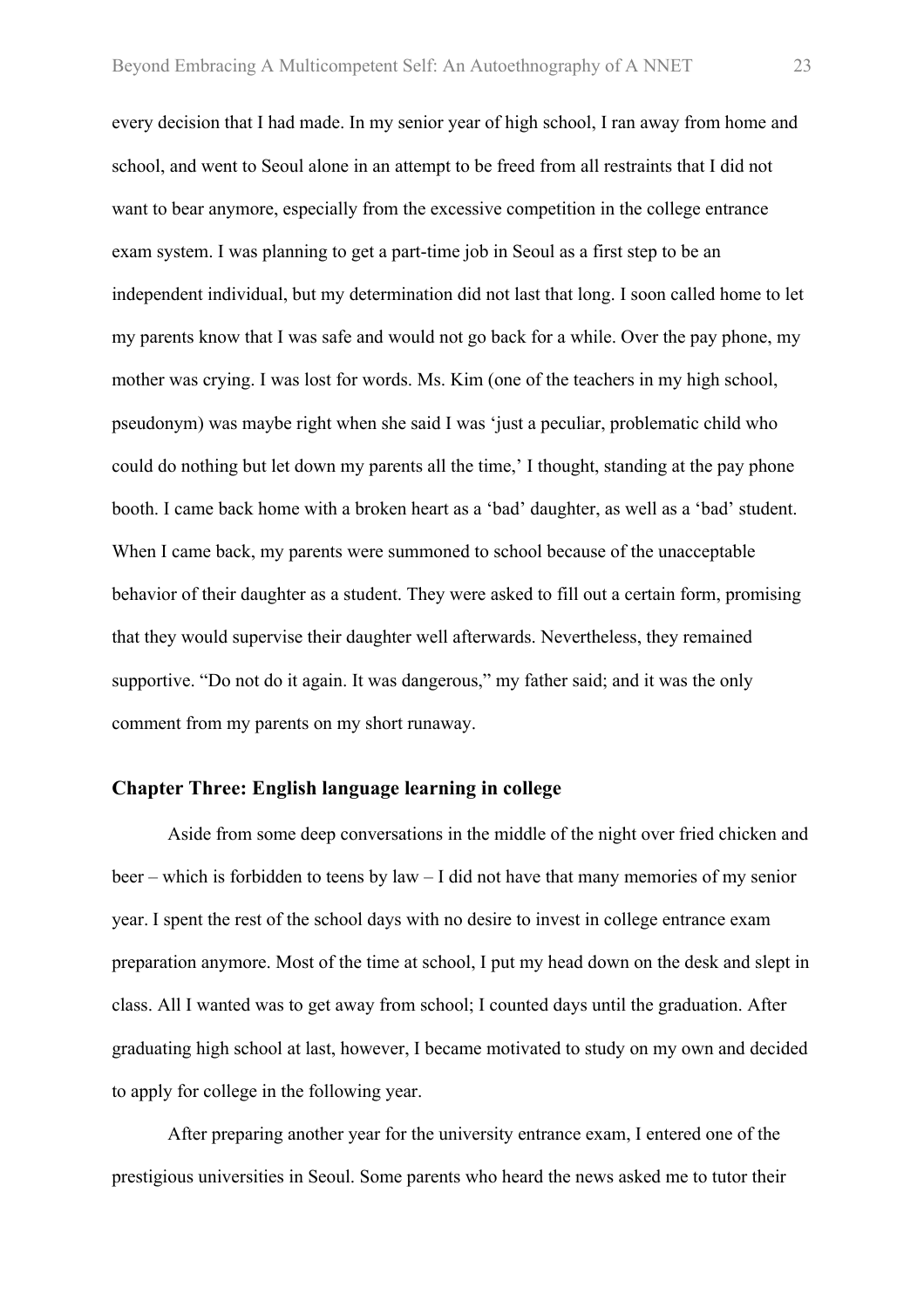children during vacation. I accepted one mother's request and started teaching English and Math to her only son. Soon after, the private tutoring turned out to be one of the hardest tasks that I had ever done. Her son was a  $10<sup>th</sup>$  grader and had no interest in going to college at all. He did not have any foundational knowledge both in English and Math. I started teaching from the very basic level in each subject. Nevertheless, it was hard to tell if he understood what I was teaching. In each session, he did not say any words but just stared at his book. When I asked questions, he did not respond at all. It was obvious that he was just sitting down with me since his mother forced him to. When I tried talking about him to his mother, who had so much passion in her son's education that she even designated textbooks that she wanted me to use, she repeatedly said that her son would eventually be interested in studying if I he met the 'right' *–* a synonym for the adjective *'*good' in this context *–* tutor, who could guide him into a college. Obviously, I was not the 'right' tutor. I had zero desire to persuade him to study, if he had no interest. I thought that forcing students to study would be equivalent to propagating the deeply rooted thought in Korean society that you would be a 'loser' if your GPA was not high enough to enter a good university. Eventually, after tutoring the student for a month, I quit. Before discontinuing the tutoring, I introduced a friend of mine who also entered a Seoul-based university and could possibly be the right tutor. After another month, I heard that she was content with the new tutor. Yet, I could not erase a lingering disturbing feeling inside of me, whenever I thought of the empty look of her son during our tutoring session.

This experience made me never want to do private tutoring again. Even if tutees were willing to learn. I still did not feel right to be a private tutor since the price of the tutoring seemed unfairly measured. In 2007, private tutors were normally paid over 30,000 won (about \$27) an hour, whereas the minimum hourly wage in Korea that college students were generally paid in such places as cafés or bookstores was 3,480 won (about \$3) (Minimum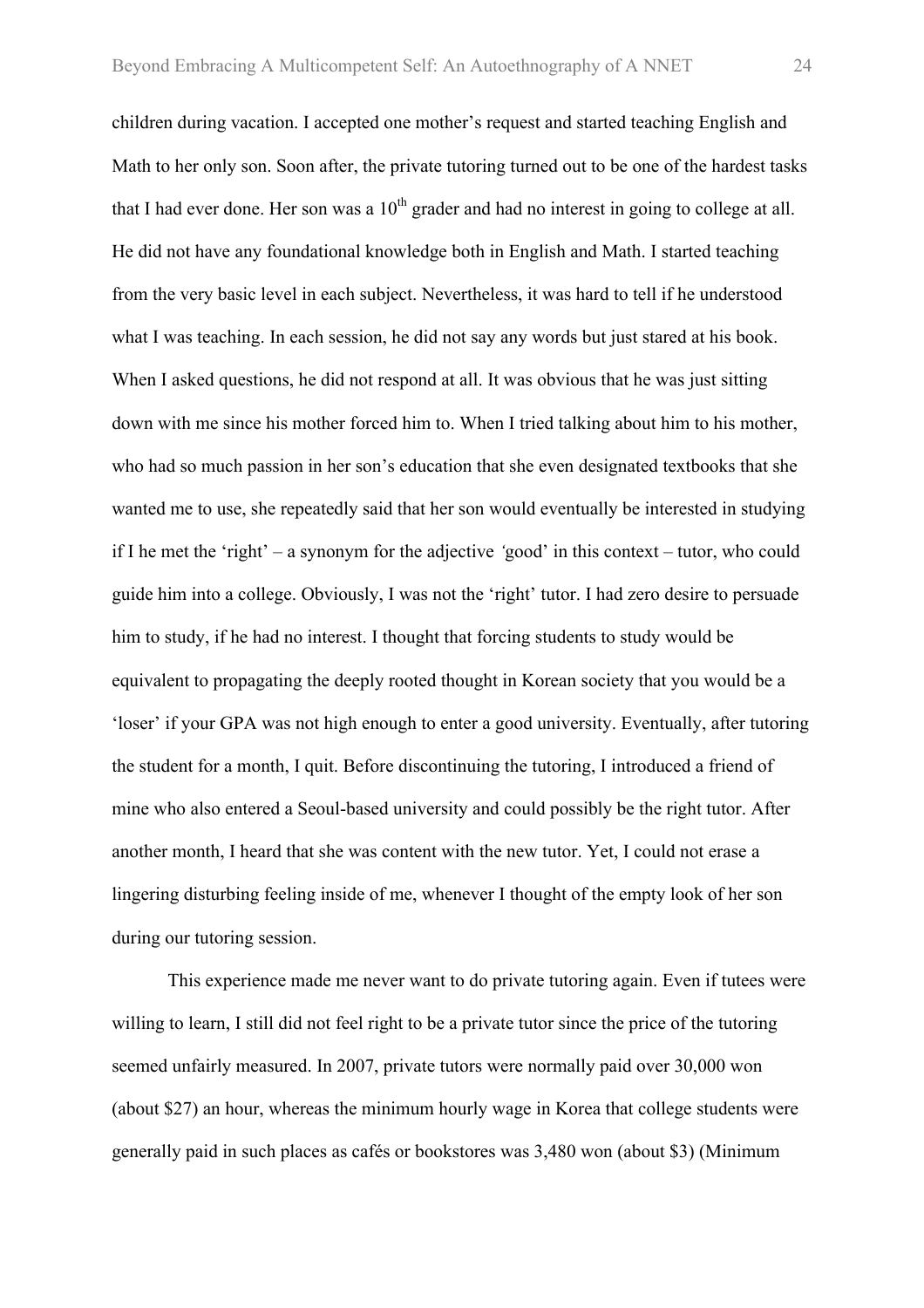Wage Commission, 2016). Moreover, if you were a skilled tutor or taught students in Gangnam, the price of private tuition rises sharply. For better or worse, making money by giving private tutoring was common for the majority of college students in renowned universities. Among college student tutors, English was commonly considered as a relatively easy subject to teach – the only thing they needed to teach was how to use tricks to pick the right answers quickly on the test, instead of teaching an actual language. Given the effort that college student tutors generally put in before giving their lessons, I felt that the price of an hour-private-lesson was overpriced for college students.<sup>11</sup> In some cases of NES students that I knew, their private tutoring price felt ridiculous to me, as they were paid just to chitchat (or 'converse') for hours. When I shared this thought that the market price of one-on-one lesson was unfairly set, one of my friends told me, "That is why you have to enter a prestigious university: to make more money more easily".

If you ask college students in Korea what their plans are for summer or winter vacation, chances are that you will be told one of the following most common options: a) enrolling in an English course in a private institute to prepare for TOEIC, TOEFL, or other standardized English tests or  $-$  if the students already have high enough scores in these English tests – b) applying for an intern position in a big company (Kang, 2006). If you wish to apply for a competitive job in Korea, impressive English scores on standardized tests are prerequisite no matter what types of profession you are applying for.

In 2009 winter, I enrolled for a month-long English course to prepare for TOEFL. I was going into my junior year in college and had not thought about becoming an ELT professional yet. At that time, I was pursuing my first major, B.A. in Film & Theatre, and therefore was interested in directing, acting, and writing screenplays. Having no desire to get a job in a company, I ostensibly did not need English scores for any future career plan that I

<sup>&</sup>lt;sup>11</sup> I acknowledge that there are excellent tutors who have a high sense of professional responsibility among college students. Sadly, however, it was rather rare to find those tutors based on what I had experienced or heard.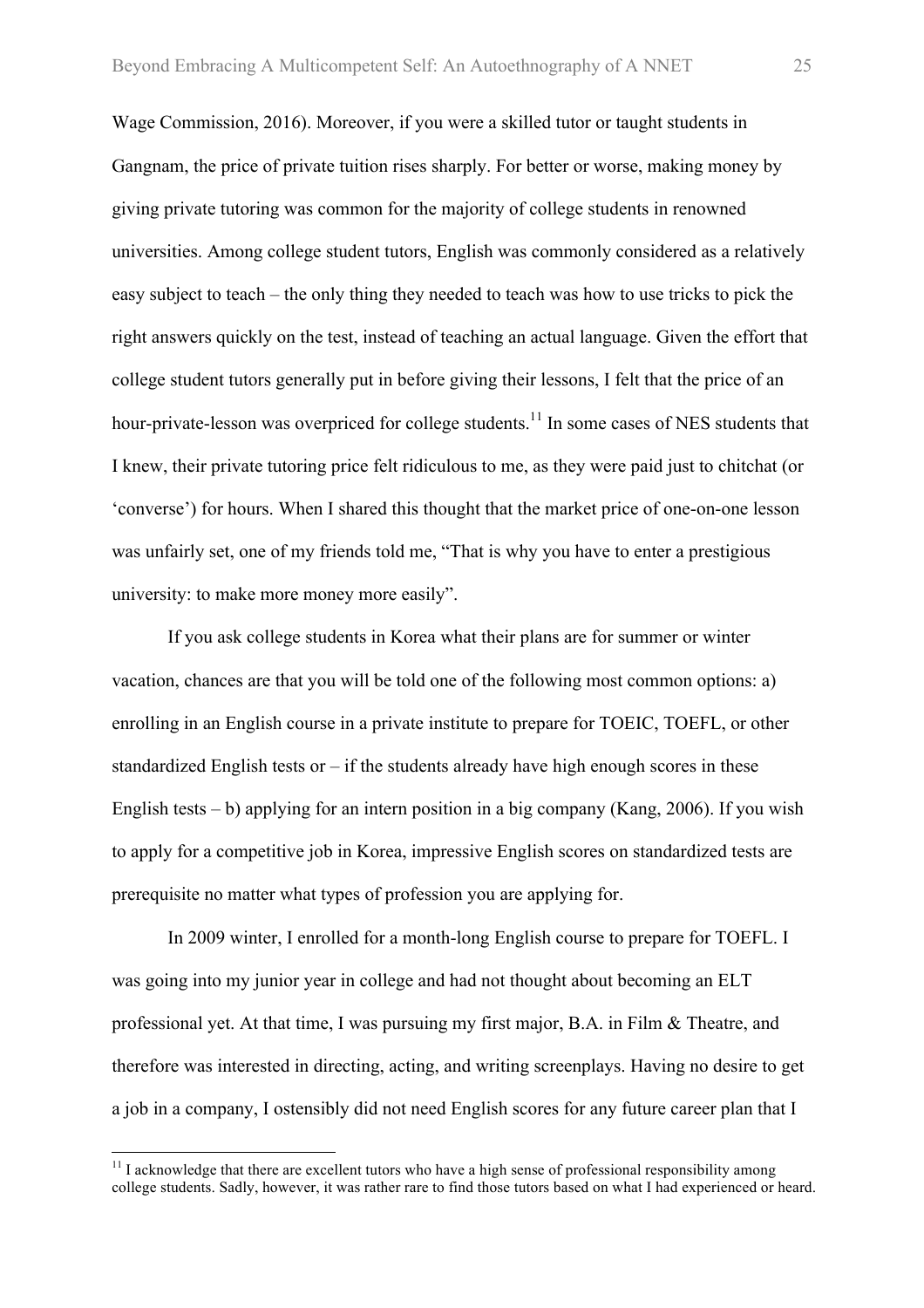had. However, almost every college student that I knew in other majors talked about their TOEIC or TOEFL preparation and was concerned about their scores. I was told that I 'should' have an English test score just in case. Carried along by the atmosphere of preparing for an English test, I went to Gangnam to register for a course.<sup>12</sup>

When the course started, however, I could not stand staying in the class – the stifling atmosphere where every one's mind was occupied with 'English test scores', instructors who taught how to use tricks to get higher scores, and over 100-decontextualized words to memorize every day. The overwhelming atmosphere of the Gangnam area was also oppressive. Every day, there was a ceaseless surging crowd from Gangnam station. It seemed to me as if each train reaching Gangnam station vomited out the massive crowd and sucked up another crowd of people every other minute. The majority of the people in the crowd seemed to be in my age group. They were mostly burying themselves in textbooks written in English. Feeling disgusted by the overall impressions from the class and the area, I threw up right after the first day of the English course. I felt something was not right; I felt an "unspeakable wrongness" (Orwell, 2000:46). I ended up withdrawing from the course and getting a partial refund. I never came back to the area for years afterwards.

#### **Chapter Four: Identity shifting as a NNEST**

In 2013, I chose English Education, which is 'TESOL' in a Korean setting, as my second major in college. After this choice, I witnessed significant changes in my surrounding environment where I negotiated my identity. I had been fairly confident in my English before I started my career as an ELT professional. With the start of my journey as a world traveler, I had experienced the benefits of using English as a *lingua franca*. Most importantly, I had been able to interact with amazingly diversified people and culture all over the world through

<sup>&</sup>lt;sup>12</sup> Gangnam is home to many private English institutes in Korea (cited in Lee, 2016; Lee, 2013). It has the highest density of English private institutes in Korea. Especially Daechi-dong, one of the districts in Gangnam area, has the largest number of hagwons teaching all subjects including English. I often heard about Gangnam's fame for English hagwons, and so I enrolled for a course in the biggest language institute in the area.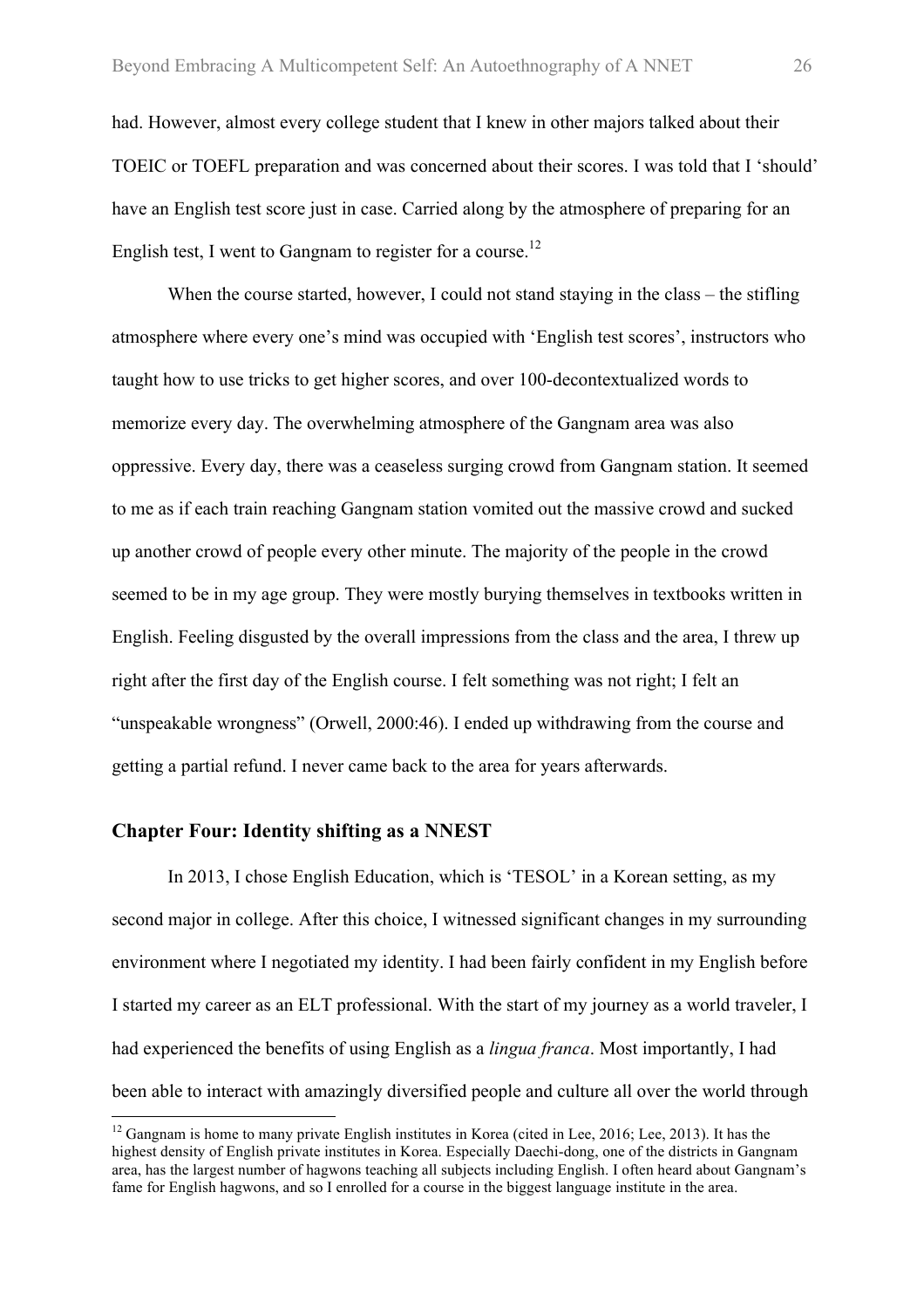English, which in turn had brought tremendous richness into my life. I came to realize that one's identity, worldview, values, or lifestyle were closely intertwined with specific cultural settings in which one had grown up and that these elements could vary considerably. This fact that the way of living one's life could exist in various manners helped me to view myself as a unique individual that had her own culture, instead of a problematic individual according to the perspective of Korean specific norms. This liberating experience was all thanks to English bridging me to the bigger world beyond Korean society. I was deeply appreciative of my ability to use English that enabled me to explore all the newness of the world.

However, my identity as an English speaker shifted as my expected roles changed from an English user to a pre-service English teacher. My imagined identity for investing in the English language was no longer confined to a member of English-haves community in Korean society or backpackers communities worldwide. It became 'being a proficient English teacher', as English became the language of my profession. With the increased pressure on my English proficiency due to this change, I became much more sensitive to the existing gap between my desired and current English proficiency. Furthermore, as I was studying in the English education department and the majority of the course work was in English, I came to be more frequently exposed to fluent English speakers. I also met more NESs. Conversing with NESs, I often felt that my English proficiency would never be enough as an English teacher. Because of this sense of a lack of the essential qualifications of an ELT professional, I became self-conscious when using English. Sometime I could read, or thought I could read, the NESs' embarrassment when communication breakdowns happened. I felt ashamed of myself as if the miscommunications were solely attributed to my lack of English language competence. I suffered from the overwhelming sensation that I would never be able to overcome disadvantages as a NNEST. I perceived an imaginary wall standing right in front of me. The other side of the wall was only for NESTs, who were privileged to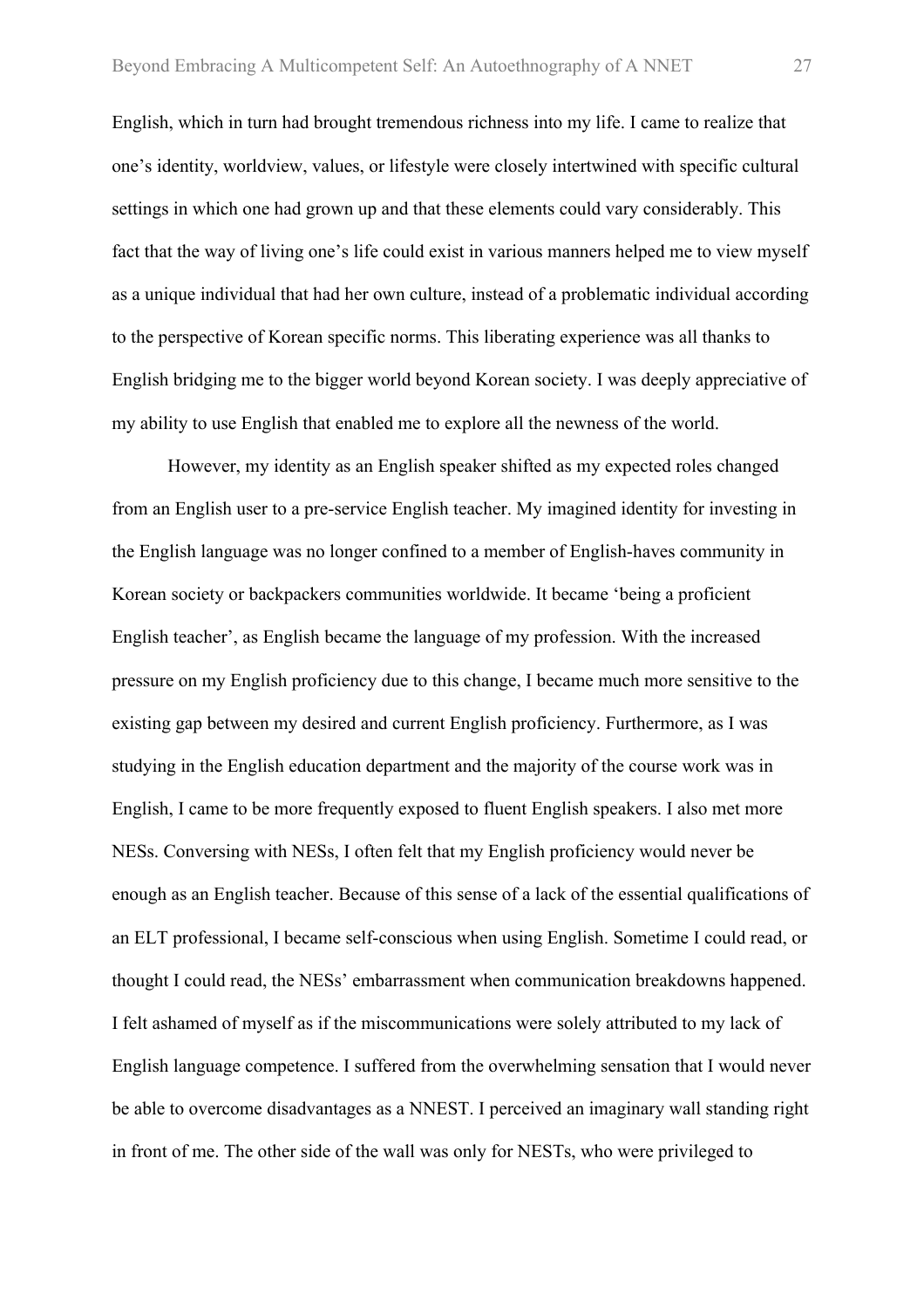naturally 'acquire' the linguistic capital. On the contrary, I as a NNEST who 'learned' English would never be invited to the other side.

This inferior identity as Talia (my English name) was inconsistent with the positive identity as Seullee (my Korean name). Seullee was a competent individual in general. She was able to communicate with others using sophisticated language. On the other hand, Talia often did not have appropriate language to put her thoughts or opinion into. I was confused by the incongruence between two different self-images: Seullee and Talia. Whenever I became Talia, I could not help but confront a deficient self. This phenomenon is consistent with one of the definitions of identity in a sociocultural theory that Norton (2006) notes. In Norton's study on sociocultural theory of identity in second language research, one of the distinctive features of identity with regard to language learning is *transition*. In the nature of context-dependent identity, language learners' identities experience transition over time and space. In a similar vein, Harklau's research (2000) shows how the same students who are regarded as 'good' students in high school can be categorized as 'underachieving' students in college ESL classes. This identity transition caused by changing places from a place in which learners are initially engaged to a place in which they are expected to newly adjust themselves, often results in an identity crisis in language learners. In my case, identity transition from an English user to a prospective English teacher imbued a negative self-image as an incompetent, inadequate professional. This deficient self was contradicting to the competent self that I used to perceive myself as. In turn, this conflict among in-between identities caused me a great deal of pain.

I felt more ashamed of myself speaking in English whenever I talked to *Kyo-po*s, whose L1 was English. Kyo-po refers to people who have Korean ethnic backgrounds but have lived outside of Korea for long periods of time. I noticed that I became extremely silent and passive with them. Furthermore, when asked what I studied in college, I often answered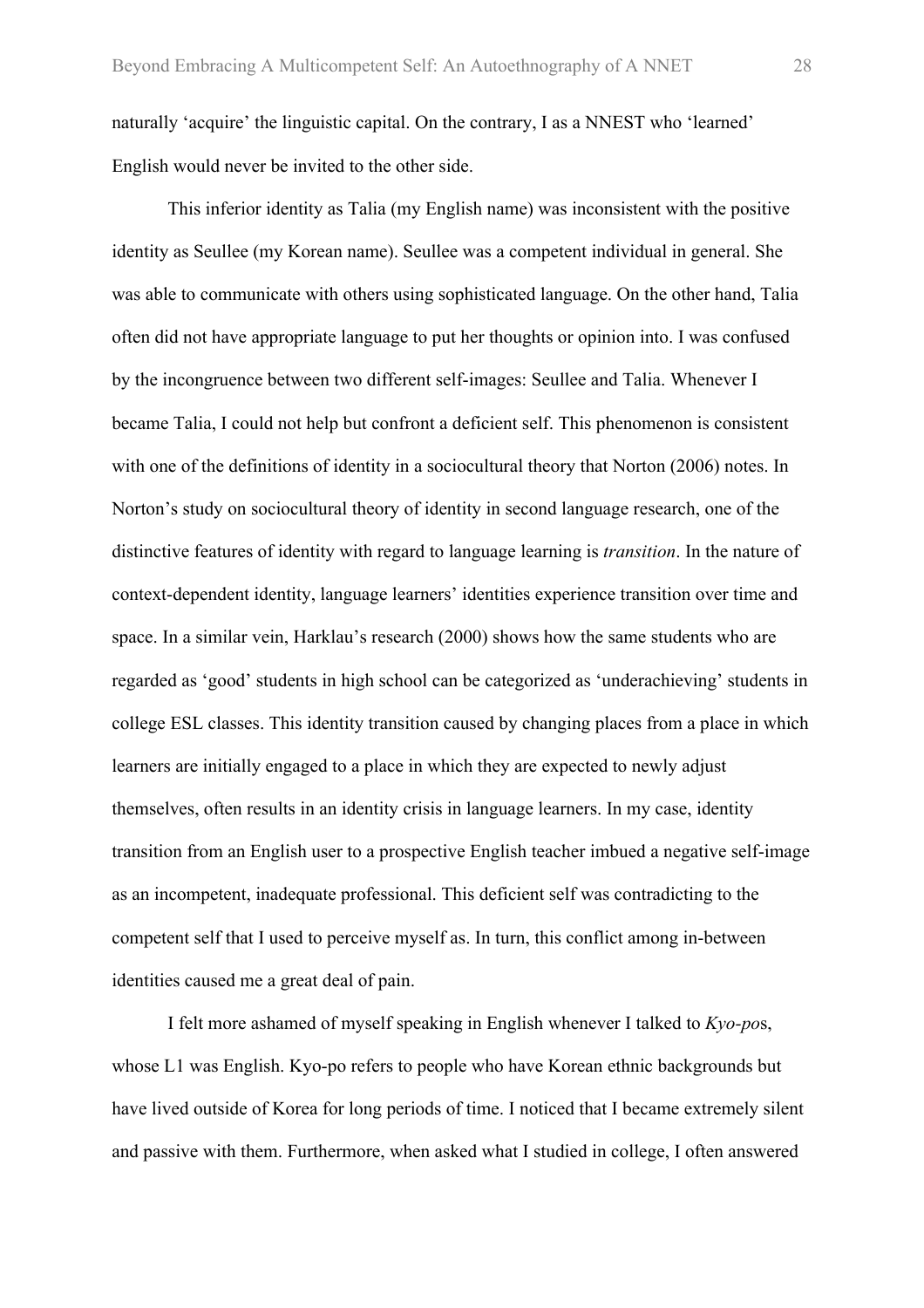"Education" instead of "English Education", to avoid higher expectations of my English proficiency. I often wished I had grown up abroad like Kyo-pos; they were the very ones who I wanted to be. Their physical appearances were similar to mine, and yet it seemed to me like they had a perfect command of English. According to Norton (2001), L2 learners feel most uncomfortable speaking in English with people who they consider as members of – or gatekeepers to – their imagined communities. Thus, the community of Kyo-pos was my imagined community and that was why I got nervous when talking to these current members of my imagined community in whom I had the "particular symbolic or material investment" (Norton, 2001:166).

After graduating college, I taught English in a private high school in Korea. After briefly experiencing the life of a novice English teacher, I came to the United States to pursue my master's degree in TESOL. At that time, I was aware of the issue of the NESTs and NNESTs dichotomy, and yet I myself did not overcome the inferiority complex as a NNEST. When I attended professional conferences such as the KOTESOL International Conference, I saw there was a raised awareness of the NNEST/NEST issues among participants. However, whenever I looked up a teaching position abroad, especially in Asian countries, it was almost impossible to find any school or institute that did not ask for 'native-speakerness' or 'nearnative-speakerness' as a minimum requirement for eligible applicants. As a novice ELT professional, I was confused of where to position myself as a NNEST between the NNEST Movement (Selvi, 2014) in academia and the reality that I faced. Furthermore, having grown up in Korea where the status of NESTs is greatly privileged (Lee & Jeon, 2006), I was already conditioned to acknowledge NESTs' superiority. I did agree that both NESTs and NNESTs had their own benefits. However, I thought there were limitations for me as a NNEST even if I would make the best effort to become a proficient ELT professional. I kept comparing my English to NESTs' automatized language. I remember thinking, NESTs did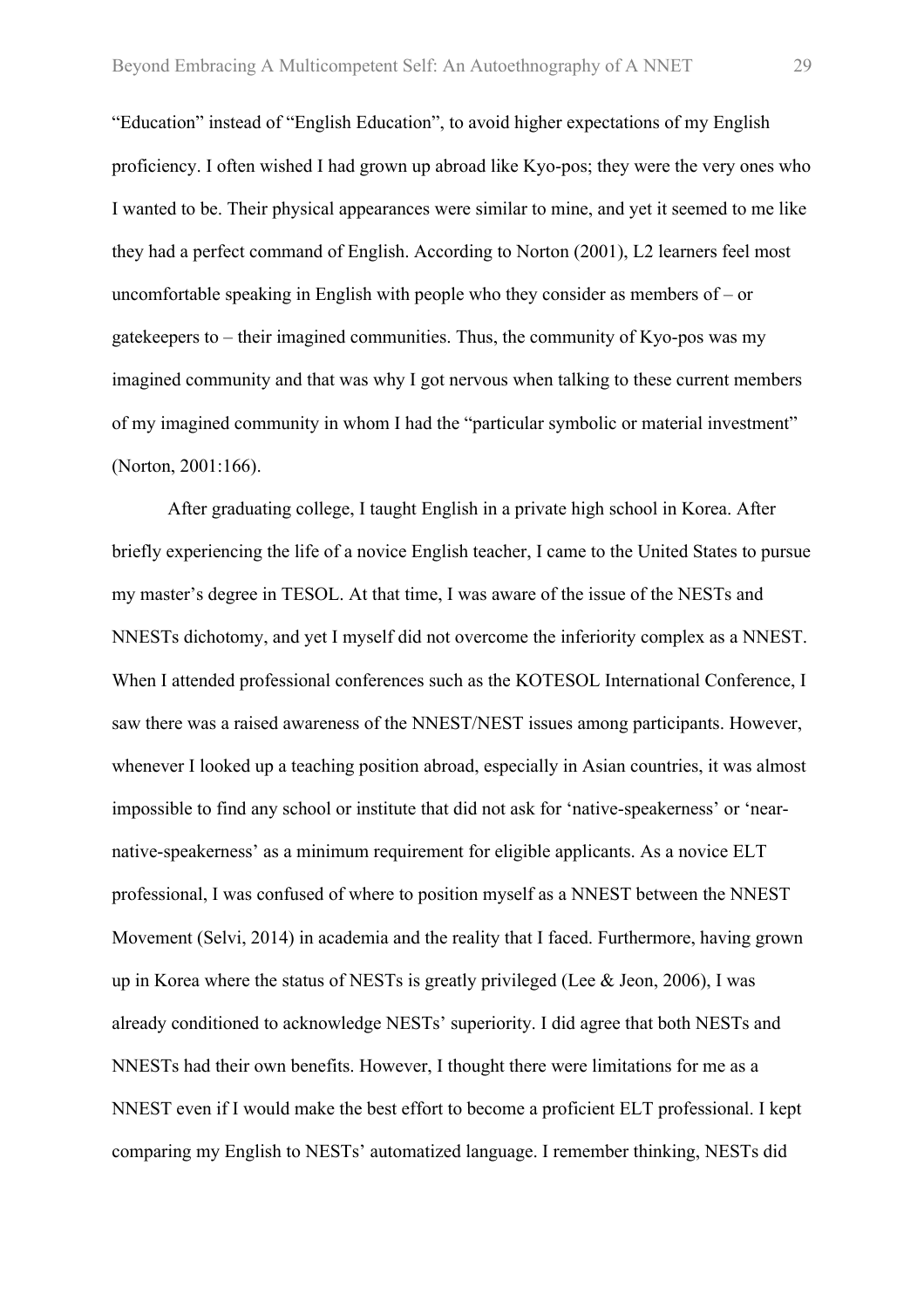not need to pay their focal attention to English itself when giving input to their students. On the other hand, I could not help but produce a number of errors in spite of taking extra care when teaching in class. For this reason, I was afraid of myself being in a teaching position, as I could fossilize my students' 'errors'. Therefore, the unequal treatment in the reality of ELT profession as being a NNEST, to some extent, did make sense to me and worsened a sense of inferiority in myself.

Since coming to a graduate school in the United States, my ontological struggle as a NNEST intensified. In the very beginning of my master's program, my imagined identity was to become a native-speaker-like teacher. Consequently, I had to keep facing my deficient English because of my inability to achieve native-speakerness. However, it was my TESOL program that enabled me to see new imagined identity options. Not only did my graduate school place strong emphasis on social justice issues, but my TESOL program also always challenged the monolingual bias in TESOL. For instance, my academic advisor noticed that I often paid a great deal of attention to my non-native-speakerness in my discourse. He pointed it out and provided several articles that would empower me. In SLA class, I was introduced to the notions of multicompetence (Cook, 1992) which has had a monumental effect on my perspective. I realized that I, whose mother tongue was not English, could be a powerful resource that could enrich my students' learning experience. My SLA professor was the perfect example for this, as she brought in-depth knowledge and rich experiences to the class by being a NNEST. Talking to her, my confidence in myself as an ELT professional grew, in the hope that I would become a teacher who could provide, as she did, learners with a new identity option: multicompetent individuals. Contrary to suffering from an inferior identity as a second-class citizen in English-speaking communities, embracing my multicompetent self was a revolutionary change in my personal and professional development.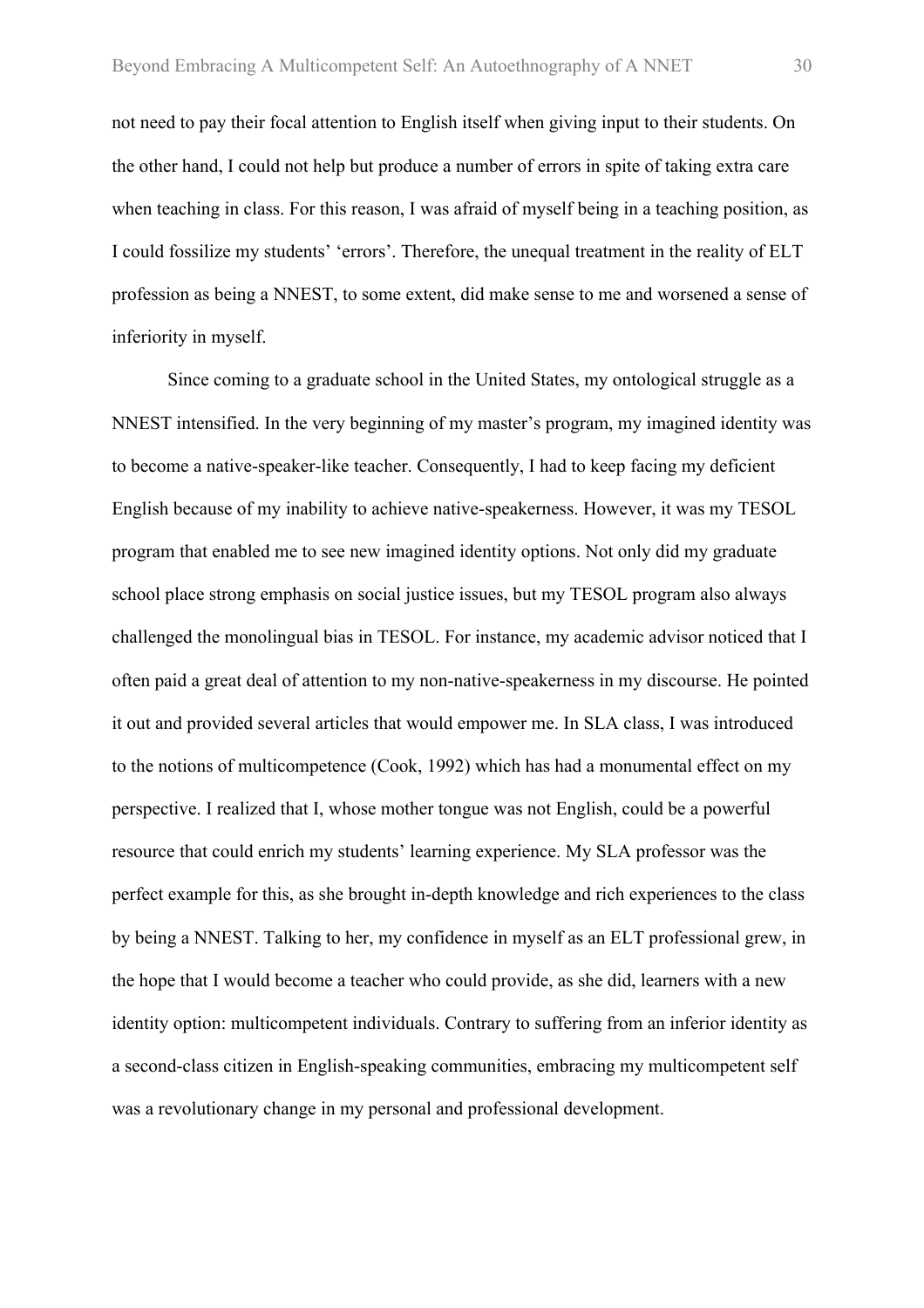On top of the enormous guidance from faculty members in my master's program, I came to be further empowered by reading other NNESTs' narratives. I did not know that an academic paper could be therapeutic until I came across Pavlenko's article (2003a). In her work, Pavlenko illustrates how the shift in pre-service or in-service English teachers' imagined identities plays a key role both in shaping their self-images and increasing participation in their community. The participants go through identity transformation as they start to view themselves as multicompetent individuals, instead of deficient NNESTs. Through readings and course work, they come to realize that it is not necessarily desirable to keep their previously imagined community (i.e., a community of NESs) and come to knowledge about a new imagined community option (i.e., a community of multilinguals where their multicompetence as ELT professionals will be welcomed) (Pavlenko, 2003a). Walking through their narratives and watching their identity transformation process, I was filled with an indescribable joy. As they did, I realized my effort in trying hard to get into NESs community was undesirable. It was not only 'impossible', but 'unnecessary'. I as a multicompetent teacher already had eligibility and ability to be a proficient English teacher, as did NESTs. In a hope for this new imagined identity, I became more actively engaged in each class with a greater confidence in myself. I decided to stop mentioning anything belittling my English because of my NNESTness, but rather, to be appreciative of my multicompetence. Likewise, a significant increase of my investment in ELT professional communities was seen with the shift of my imagined identity from a NNEST to a multicompetent teacher.

#### **Chapter Five: Beyond embracing the new identity option as a multicompetent teacher**

The majority of the faculty members and colleagues in my TESOL program seemed to be alert on the issues of the NNEST/NEST dichotomy. Acknowledging that English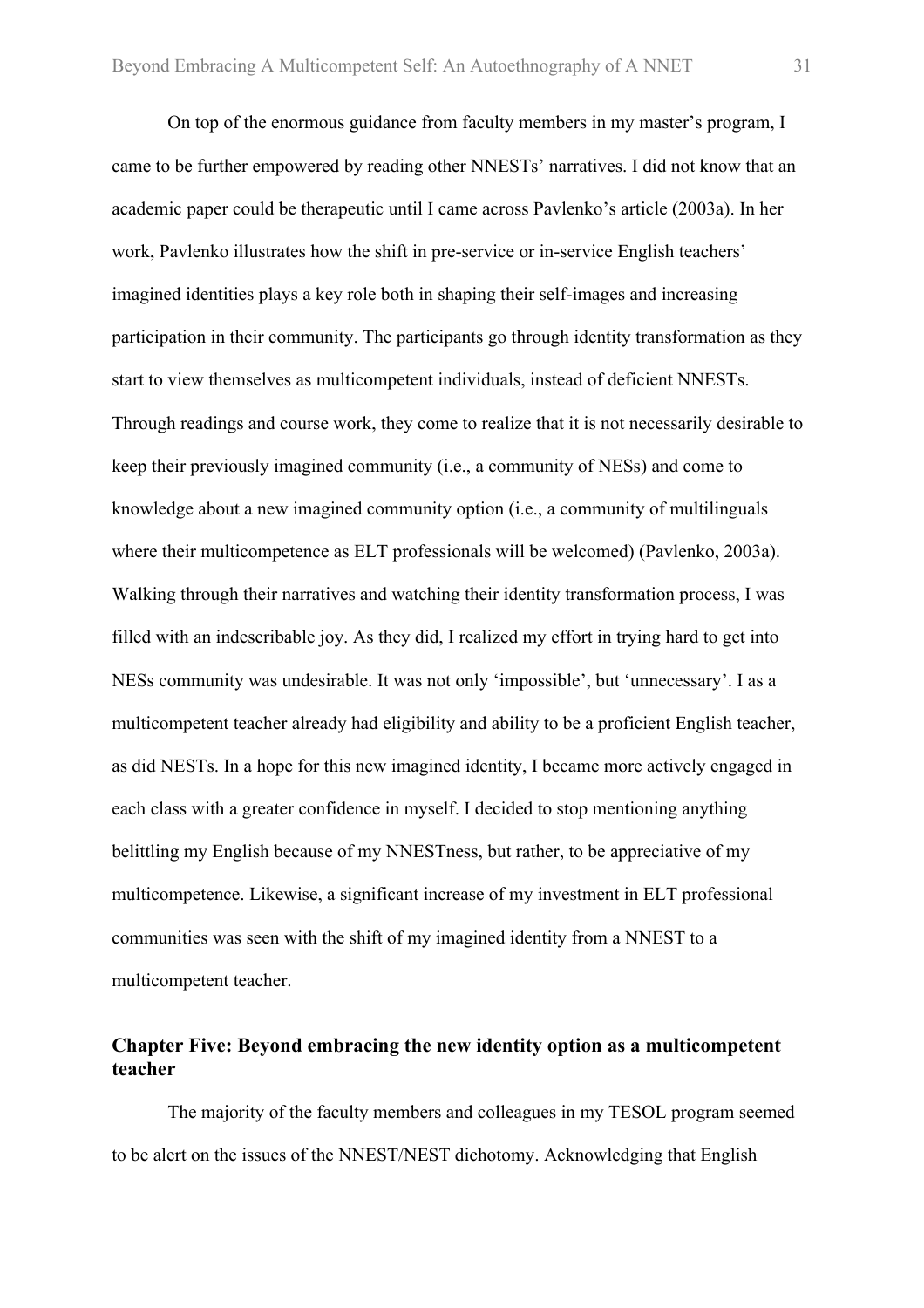language learning always embodied socioeconomic and political ideologies by its very nature (Pennycook, 1994), they were mindful of power inequity issues surrounding the English language and were cautious about their attitudes and behaviors toward the matters. One of my close colleagues with whom I did my teaching practicum as part of our master's program is an example. When he and I were together in Nicaragua, people tended to ask questions related to English to him, instead of me, as he was a 'native speaker' from 'the United States'. Every time it happened, he deflected the questions to other interlocutors whose first languages were not English by asking, for instance, "what do you think, Talia?" and added his thought if necessary, saying, "I am inclined to say  $(...)$ , but this is just my opinion". By doing this, he intended to destabilize the existing dichotomy between NESTs and NNESTs. He was showing that he was not the only authority who owned English due to his nationality. Likewise, thanks to the help of these proactive faculty and colleagues in reconceptualizing the ownership of English, I was able to continue to hold on to the new imagined identity as a multicompetent ELT professional.

Nevertheless, the fact that I was a multicompetent self and professional did not necessarily mean that I was a prepared English teacher. Although I embraced the new identity option, I felt something was still missing to be a proficient English teacher. Especially, it was obvious to me that my NES colleagues were more advanced English language users than I was. Yet, when I shared my concerns that my perceived English proficiency was not high enough to be an effective teacher, people seldom seemed to think it was true or a 'big deal'. For most people who had an awareness of native-speakerism issues, talking about a NNEST's English proficiency could be sensitive. Those people had tentatively made an effort not to view each English teacher in the frame of the NNEST/NEST binary. As Selvi (2014) puts it, we agreed that each teacher should be understood as "situated, historical, glocal, and transformative facets of their identities" (2014:587), regardless of their native-speakerness. In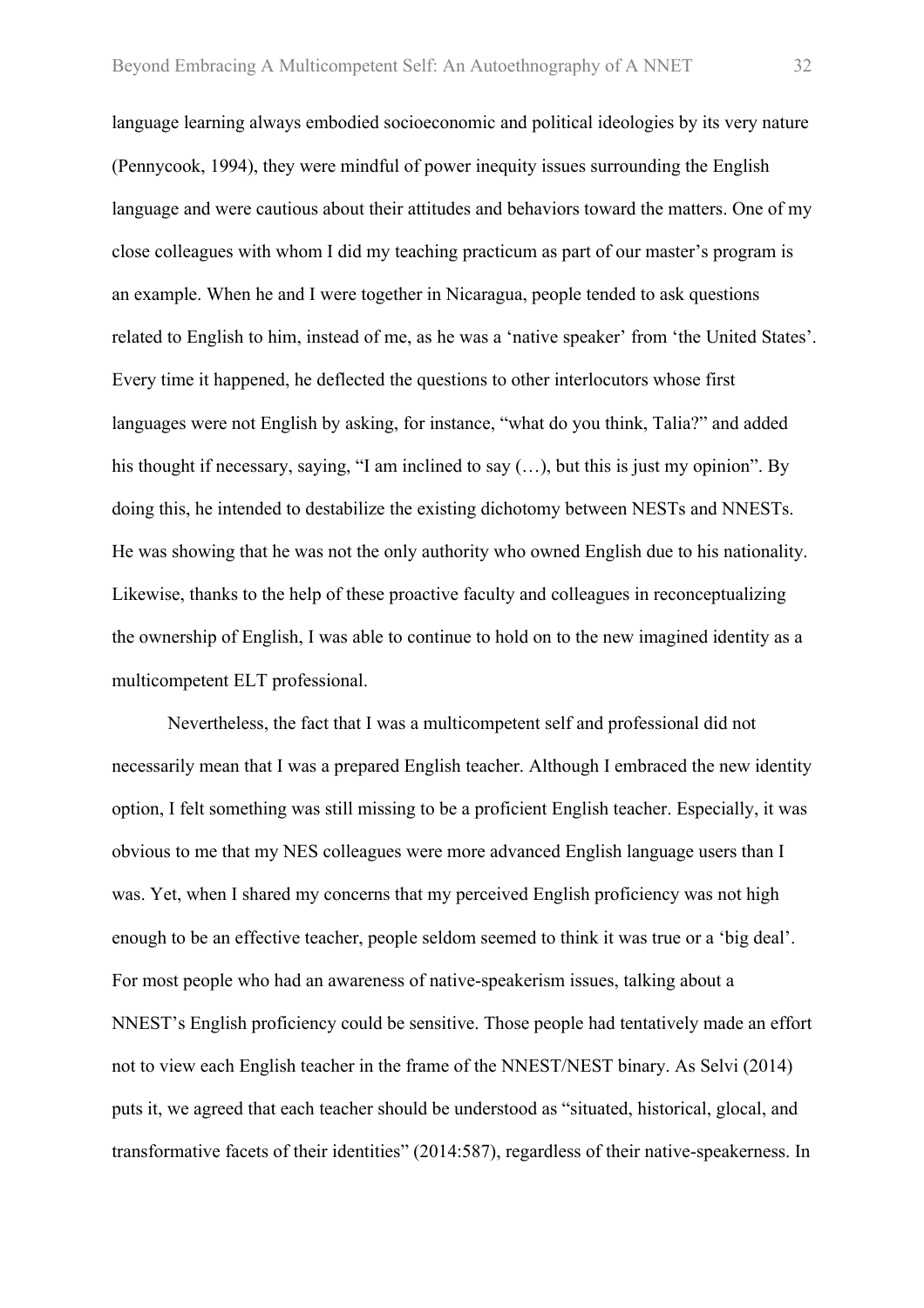this context, I was considered as a multicompetent English user and teacher that had expertise in unique skills – for example, I was equipped with a high level of grammatical competence that most NESTs were struggling to acquire. Therefore, I was often told that my English was 'good enough' and I did not need to be worried about my English.

This general – unconditionally supportive – atmosphere toward NNESTs made me wonder if the feeling that I lacked something as an efficient teacher was indicative that I was still experiencing the NNESTs complex. However, I found that other NNESTs with multicompetent identities experienced the similar dissatisfaction in terms of their English proficiency. In Brutler's study (2004:245) in Korea, Japan, and Taiwan, he found that there was consistent incongruence between teachers' self-evaluated current language proficiency and their desired level of language proficiency to be effective teachers. Other researchers demonstrate that this discrepancy often leads NNESTs to lack of self-esteem and confidence as ELT professionals (cited in Mahboob, 2010; Brinton, 2004; Brutt-Griffler & Samimy, 1999; Kamhi-stein & Mahboob, 2005; Medgyes, 1994; Reves & Medgyes, 1994). This phenomenon that the lack of English proficiency causes negative self-images in NNESTs even after their identity transformation as multicompetent selves/teachers is inevitable because having an excellent command of English is a fundamental qualification for all ELT professionals. Many scholars have contended a high level of English language proficiency is one of the most important characteristics of good teachers for quality ELT (e.g. Allen & Valette, 1994). The successful language learning of English language learners relies not on the native-speakerness of English teachers, but rather on teachers' linguistic skills alongside pedagogical and methodological skills (Astor, 2000). In a similar spirit, learners have shown their preference of teachers with "strong pedagogical skills and high level of declarative and procedural knowledge of English language" (qtd in Selvi, 2014:590; Mullock, 2010) whereas they have demonstrated no clear preference on native-speakerness of teachers. Of course, as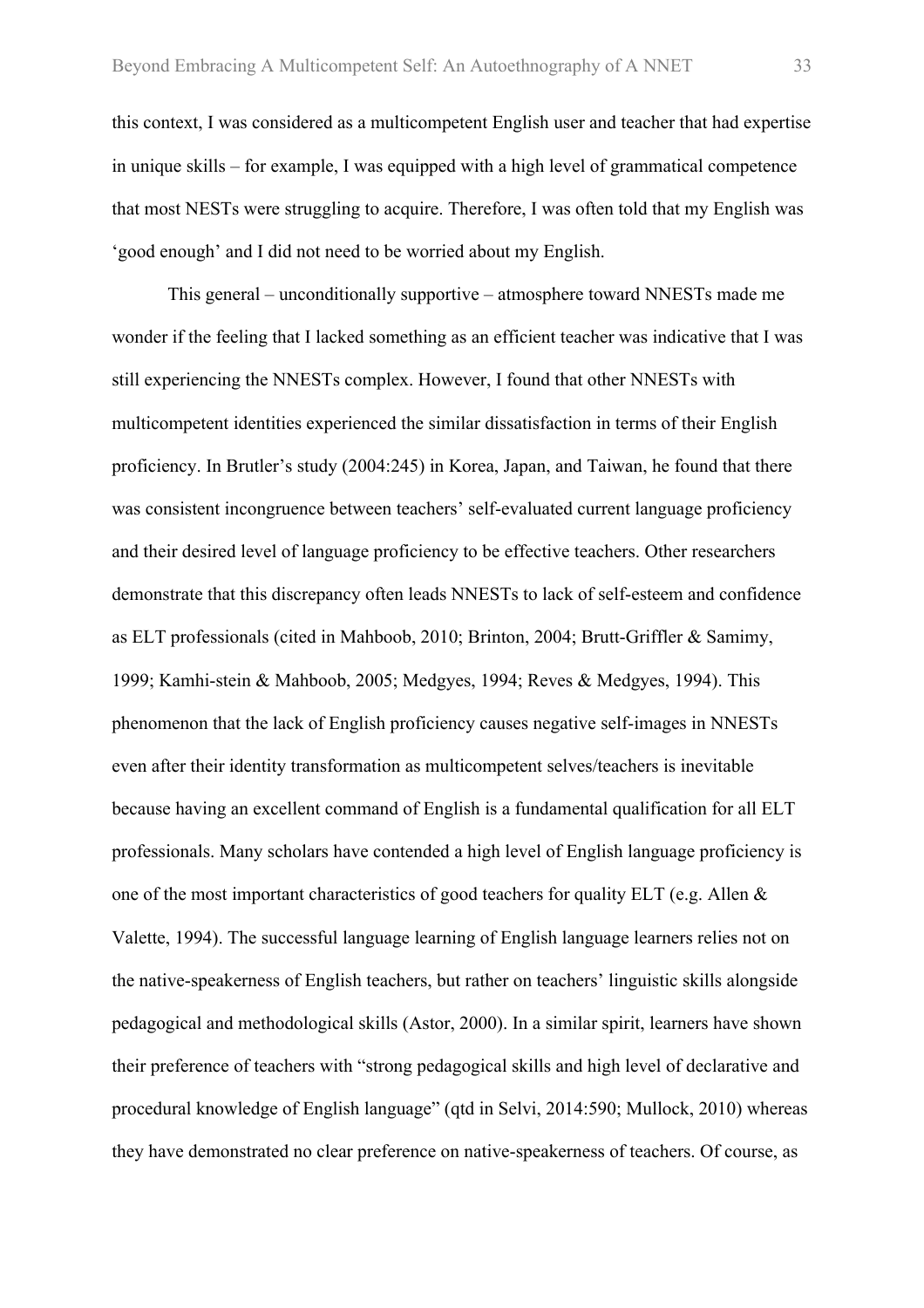illustrated in the statements above, teachers' language proficiency is not the only requirement for successful ELT. Pasternak and Bailey (2004) contend that a good command of English of ELT professionals is "only one element of professionalism" (p. 161). They put strong emphasis on professional preparation as well as language proficiency. In order to be professionally well prepared and proficient in English, teachers need to be equipped with both declarative (knowledge 'about' something) and procedural knowledge (the ability to do things), regardless of their native-speakerness (p.157).

The problem is that among all the qualifications that are required for quality ELT, the most urgent need of many NNEST students in TESOL programs is language proficiency, procedural knowledge in particular. Many – not 'all' – NNESTs have limited knowledge of usage of English (procedural knowledge) although they have a high level of grammatical competency in English (declarative knowledge). This phenomenon is an inevitable repercussion of many NNESTs' linguistic environments where English had not been commonly used when they were growing up. According to Liu (1999), many NNESTs use English "in a way that may be grammatically correct but difficult to understand because of the interference from their native language structure and usage"  $(p.205)$ .<sup>13</sup> For example, as I was born and grew up in Korea, I was seldom exposed to English in daily life until I started traveling abroad as an adult. English was rather a language to 'study', not to 'use'. Hence, when producing new utterances that I had never heard of or used, I had to utilize grammatical knowledge that I had built in school and locate pieces of the language in accordance with it. At first, my hypothetical utterances could barely deliver the intended meaning despite its grammatical correctness. Through trials and errors over time, however, I came to have a better grasp of the English usage and be better at producing comprehensible utterances to other interlocutors.

 $13$  Liu (1999) makes it clear that what he means by "an excellent command of English" is not equivalent to "native-like pronunciation or intonation". It is rather "fluent and idiomatic use of the English language" (p.204), which is functional and thus allows interlocutors to understand each other properly.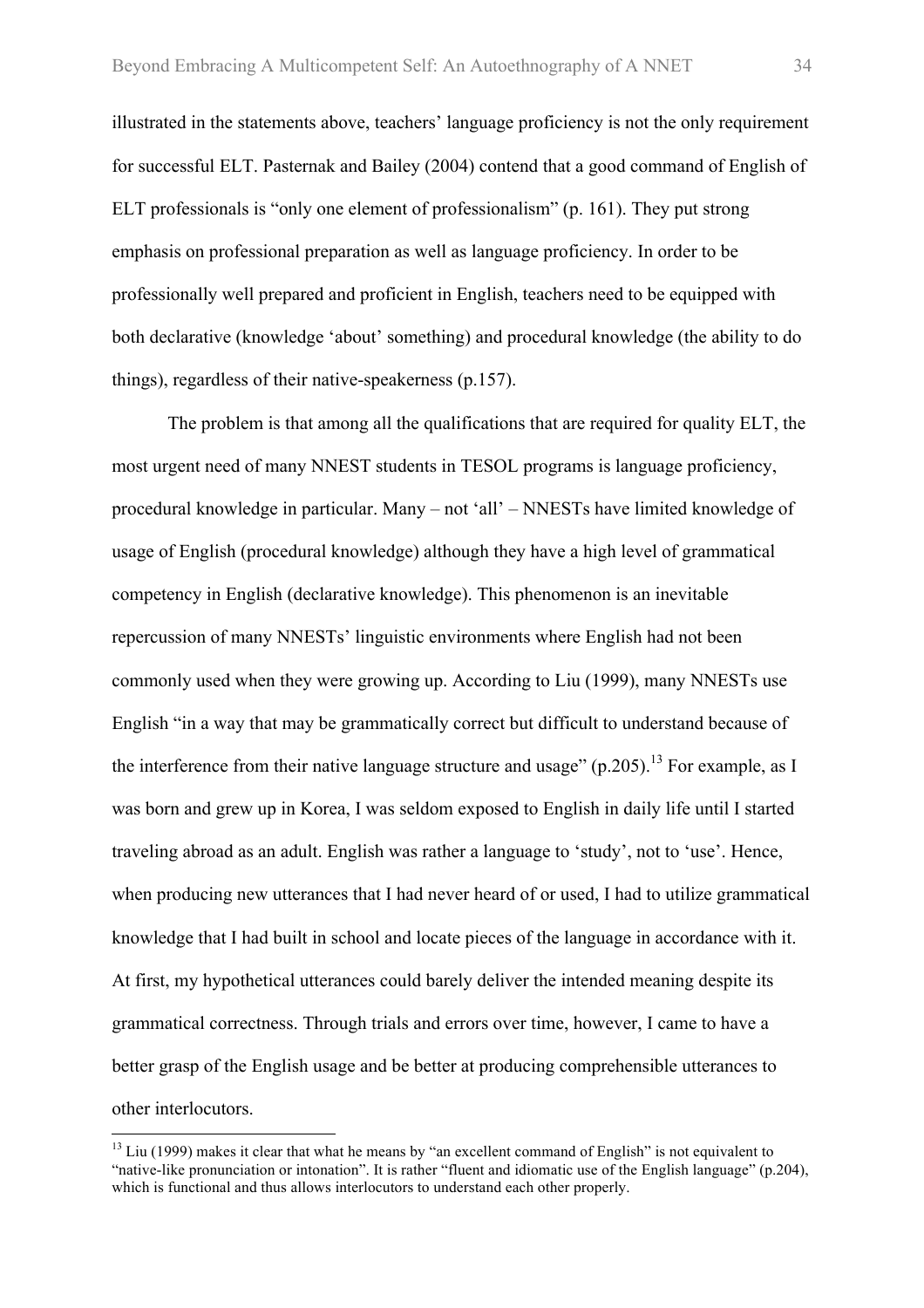It is not only in the use of English on a day-to-day basis, but also in an academic setting such as MA TESOL courses that NNESTs have a difficulty because of their lack of language proficiency. Despite NNESTs scoring high enough in standardized English tests such as TOEFL or IELTS to be accepted in TESOL programs, the actual academic language proficiency of NNESTs varies from very high to very low. Consequently, many NNESTs struggle to understand the concepts and theories that are taught in their courses because of their limited academic language proficiency (Mahboob, 2010). To address this issue, many TESOL programs in ICCs provide English for Academic Purpose (hereafter EAP) courses to NNEST students. Nonetheless, many EAP courses are not as effective as they are intended to be. In my MA TESOL program, an English language course was offered to serve linguistic needs of international students. This course was mandatory for all international students whose L1 was not English. However, I often heard complaints about this course from students who had previously registered for the course. The major cause of complaints was the greatly varied language proficiency between the students in the course. Some students had lived in English-speaking countries and were fluent in listening and speaking. Their primary needs were attaining cultural reference of the United States or developing sophisticated academic writing skills. Other students, on the other hand, had limited proficiency of speaking or listening, as they had never been exposed to English for the purpose of communication in the past. They wanted to improve their general proficiency of English including speaking, listening, writing and reading skills. Apparently, the latter group's needs were not compatible with those of the former group and most students in the former group consequently dropped out of the course. For similar reasons, three out of four international students in my MA TESOL program, including myself, withdrew from the course after attending several sessions. Personally, it was not only because the level of the course was too low, but also the goal of the course was too generic: to improve English language skills of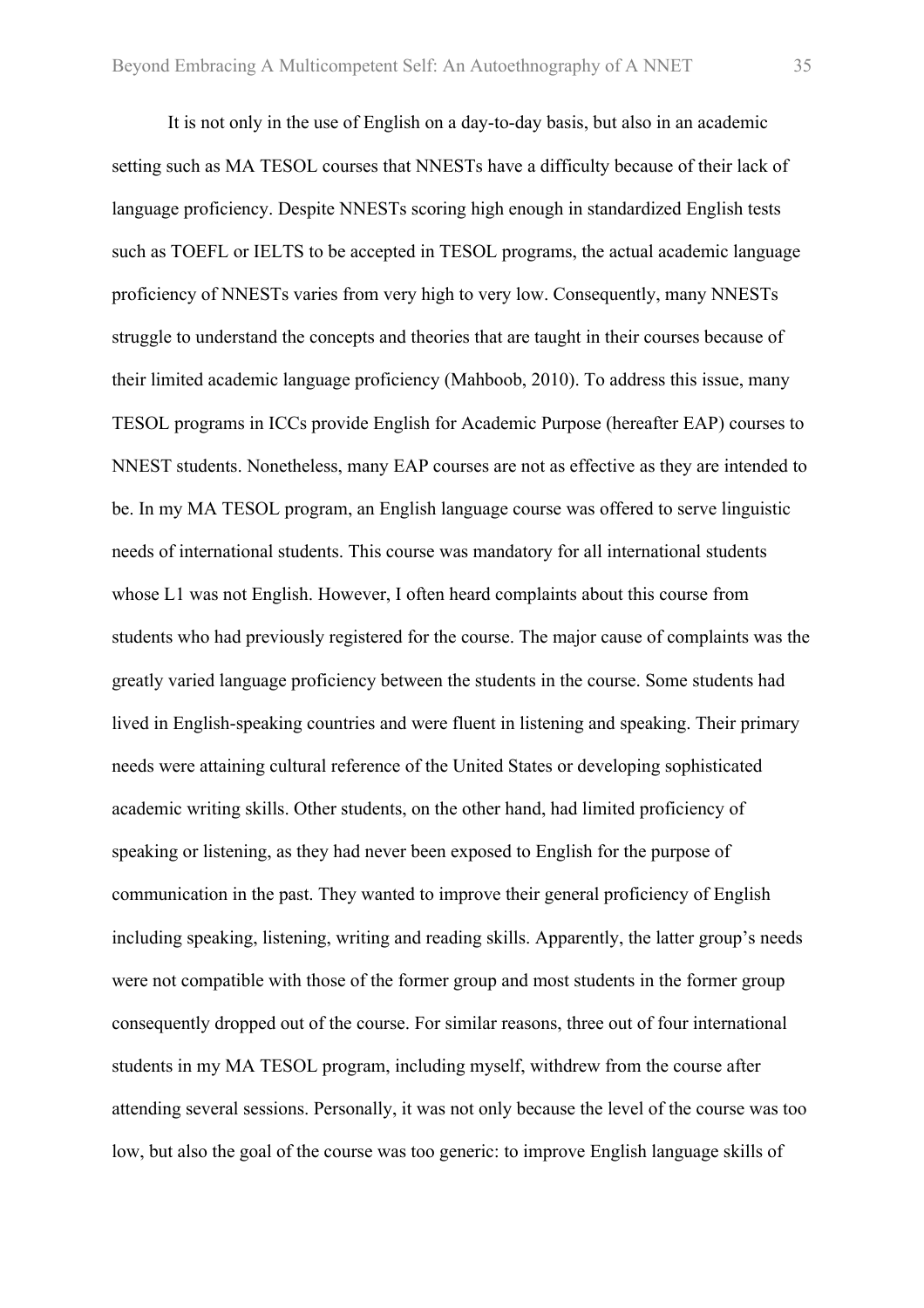international students. I wish there had been a specialized language course for ELT professionals that focused on enhancing procedural knowledge of English.

Along with ineffective language courses, a lack of awareness to the needs for linguistic development of NNESTs is also problematic. In current TESOL programs in ICCs, I found that there has been a binary division of attitudes towards NNESTs: viewing them either as second-class citizen teachers of English or multicompetent teachers whose legitimacy should not be questioned any longer. Recently, the latter perspective has been gaining popularity in SLA and TESOL. We have seen the active movement in reconceptualizing English teachers' legitimacy regardless of their places of birth and in deconstructing native-speakerism in TESOL (Canagarajah, 2014; Selvi, 2014). Nevertheless, there has not been enough recognition of the necessity to problematize a lack of practical support for NNESTs in line with multilingualism. Much has been written about both language training for language teachers and NNESTs' identities as multicompetent professionals in segregation. Yet, no mainstream research that I came across in both fields has taken the step of linking them together.

This limited amount of awareness in TESOL praxis is seen from the core curriculum of many TESOL programs. Most TESOL programs only focus on professional preparation, not on language development of NNESTs (Mahboob, 2010). In Liu's article (1999), it is well shown that only a few TESOL programs have addressed linguistic needs of NNESTs and focused more on enhancing students' explicit knowledge of English grammar. Designing TESOL courses that foster grammatical knowledge of TESOL students may benefit NESTs who have not been taught on how their mother language actually operates; however, in many cases, such courses do not meet the needs of NNESTs. NNESTs, especially from ECCs, often have well-established foundation of English grammar, already. What is imperative for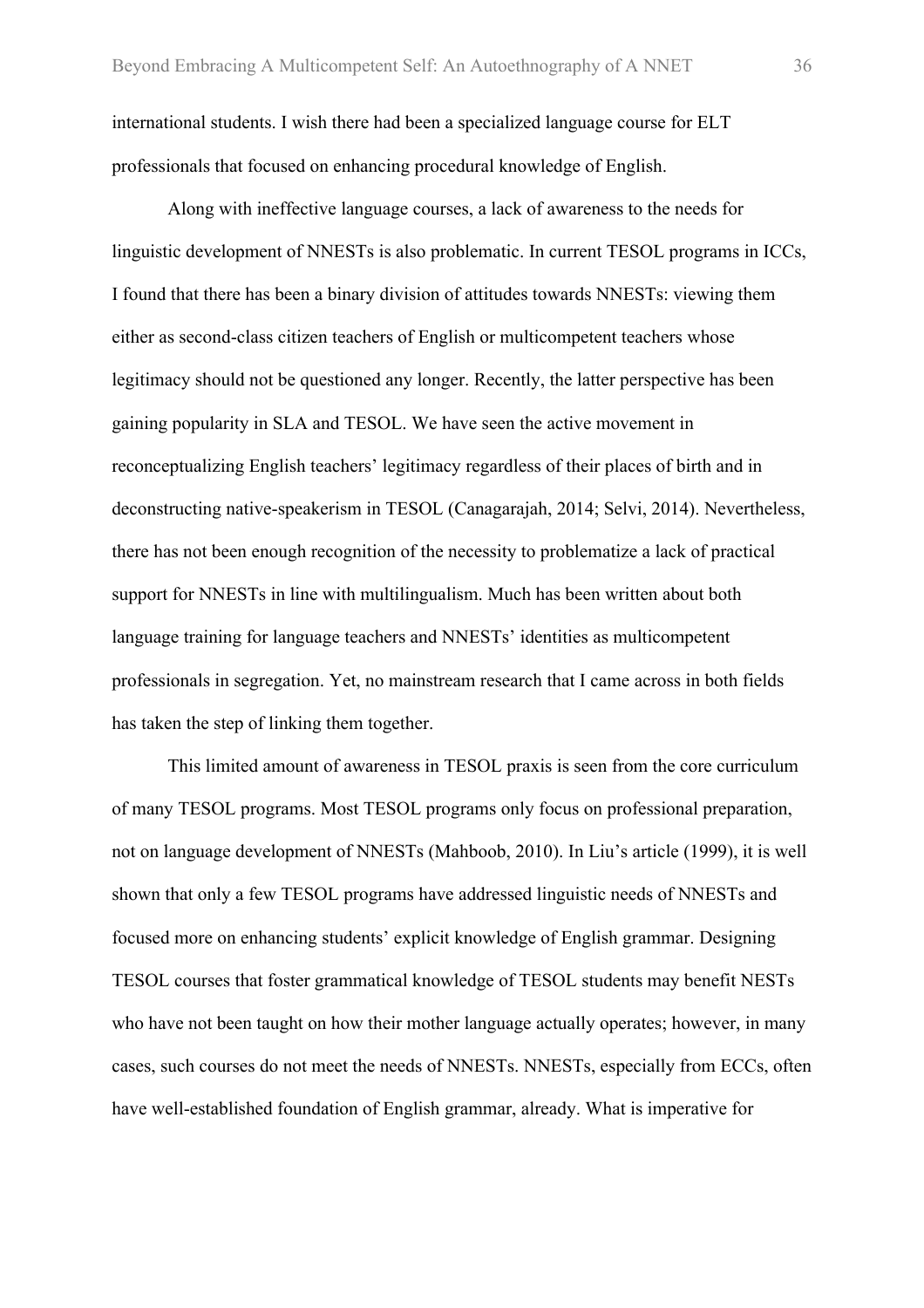NNESTs is to work more on procedural knowledge of English. Nonetheless, most TESOL programs overlook this unique situation of NNESTs.

As Pasternak and Bailey (2004) insist, I do believe that TESOL programs can significantly improve how they help NNESTs to improve language proficiency as well as their professionalism. To do this, a greater emphasis should be placed in linguistic development in the core curriculum of the programs. Pasternak and Bailey (2004) suggest a number of ways to support NNESTs in TESOL programs, such as providing EAP courses, including a learner-training element in program orientations, and designating an academic advisor to each and every student. Shin (2008) also provides some examples for TESOL programs such as designing English courses that aim to address the specific needs of NNEST students. She also insists that NNEST students should be offered language support outside the classroom as well as inside the classroom throughout the programs. As an example, oncampus employment or volunteer opportunities are good ways to provide NNEST students with authentic input in diverse contexts. Several sources with regard to improving NNEST students' language proficiency are also introduced in the book of Mahboob (2010). In this edited volume, Mahboob et al. contend that English courses for NNEST students in MA TESOL programs should not be separate but integrated into other existing courses that are being taught in the programs.

Along with all these support for NNEST students, I personally think that recognizing NNEST students' linguistic needs, developing procedural knowledge in particular, and making an effort to meet those as one of the prime responsibilities of TESOL programs is highly important. Currently, most MA TESOL programs do not consider language support for NNEST students as a priority (Mahboob, 2010). This perspective in pedagogical orientation of MA TESOL programs needs to change. Rather than viewing issues regarding NNEST students' linguistic development as 'not their job' or trying not to admit NNEST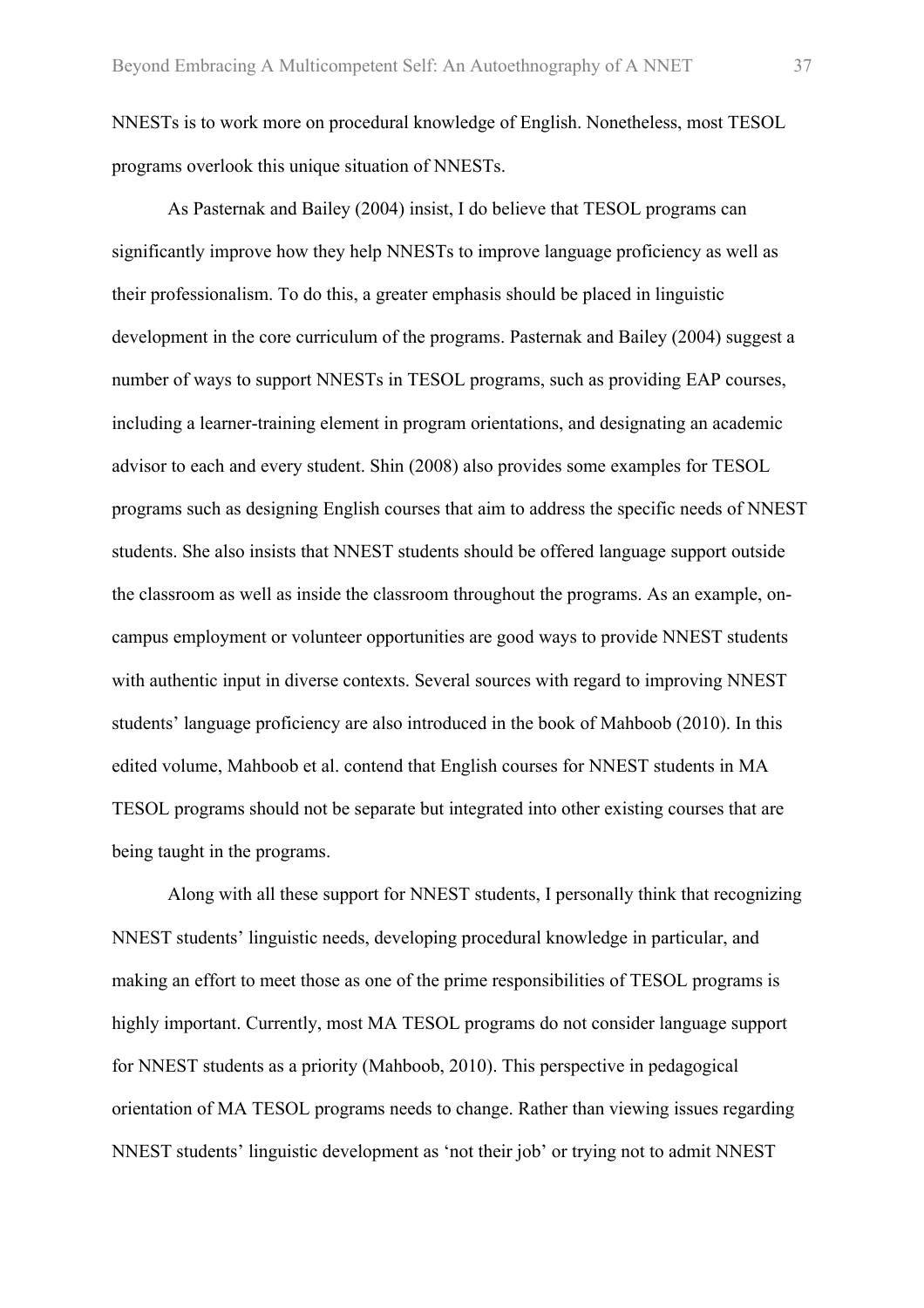students with relatively low English proficiency (Frazier & Phillabaum, 2012), TESOL programs should be willing to be more responsible for their students' language development. There is a growing call for greater numbers of English teachers so as to meet the demands of the many and varied English language learners around the world. TESOL programs need to play a pivotal role as ELT training schools that deal with this situation well and prepare teachers both in procedural and declarative knowledge of English.

Above all, all this practical support should take place with NNESTs' transforming experience as multicompetent individuals. Otherwise, the effort in language development may only serve the undesirable, impossible imagined identities as NESs of NNESTs. TESOL programs thus need to carefully design well-balanced curriculum between enhancing language proficiency of and providing new identity options with NNEST students; none of those should be undermined. Only then, positive changes of NNESTs will be maximized throughout TESOL courses, as NNESTs embrace their multicompetent identities as well as are better prepared as skilled professionals.

#### **Chapter Six: Coming back, eyes opened**

After the on-campus phases of my master's program ended, I left the United States and came back to Korea. On the plane, I had an interesting conversation with a passenger sitting next to me. At first, I was impressed by his fluent English. He was older than my grandparents and it was rare to find people in my grandparent's generation who could speak fluent English. When I asked how he had learned English, he said that he had worked in the United States for over 50 years and retired a while ago. After retiring, he moved to Korea a few years ago and was heading back to Korea after a trip to San Francisco by himself.

I used the Korean language when speaking to him, as I could tell his first language was Korean. However, he spoke back to me in English. After sharing stories of his trips to over 20 countries so far, he said there was no other country better to live in than the United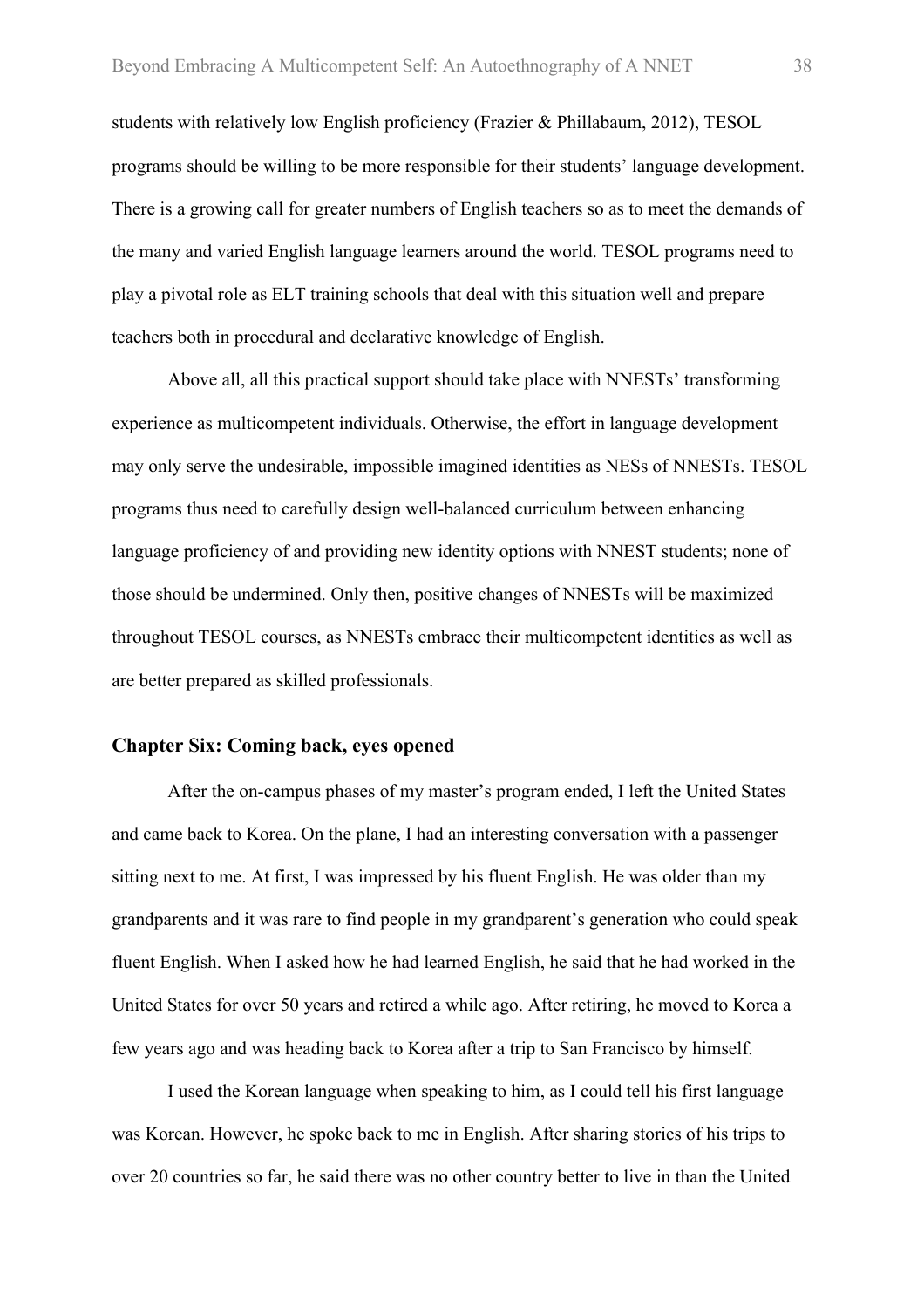States; it had the best education, culture, nature, and so forth. He also asked me if I made an American boyfriend while staying in the United States. When I said "no", he insisted that I be married to an American man – he meant a 'US citizen' here – so that I could get an American passport. By having an American passport, my life would be much richer and more comfortable. I asked how my life would be 'richer and more comfortable'. He said, "You know, better life." I just smiled.

After relaxing at home for a couple of days, for a regular checkup, I visited the hospital where my mother had been working for more than 20 years. Since most people in the hospital had been working together for many years, they knew every single story about each other. Many people had also watched me growing up since I was very little. As soon as they saw me, they commented on the color of my skin. For them, I was in the prime age for marriage and therefore needed to take good care of my skin to be 'porcelain-like'*. <sup>14</sup>* However, I had gotten tanned while staying Nicaragua for my teaching practicum and my skin was too dark for their liking. When I expressed my preference for tanned skin over porcelain-like skin, they laughed and said, "you don't want to marry, do you?" The chitchat topic naturally moved on to my marriage. They said that I needed to bring over a 'Kyo-po' with an 'American' passport as a future husband. "A native English speaker from America with black hair – a US citizen with Korean ethnic background – is the most popular type of son-in-law nowadays," they said. "Foreigners – 'Western men' in this context – are not bad, though," they all agreed to each other. Several questions through which I could single out an imperial ideology in their comments popped up on my mind, but again, I just smiled.

Before I came back, I expected myself to face the same issues in Korean society that had been so prevalent and had had a great impact on me: the national obsession with the English language, the native/non-native speaker fallacies, the obsequious attitude toward

<sup>&</sup>lt;sup>14</sup> In Korea, we commonly use the expression 'porcelain-like' for someone's skin to describe beautiful, fair, flawless skin.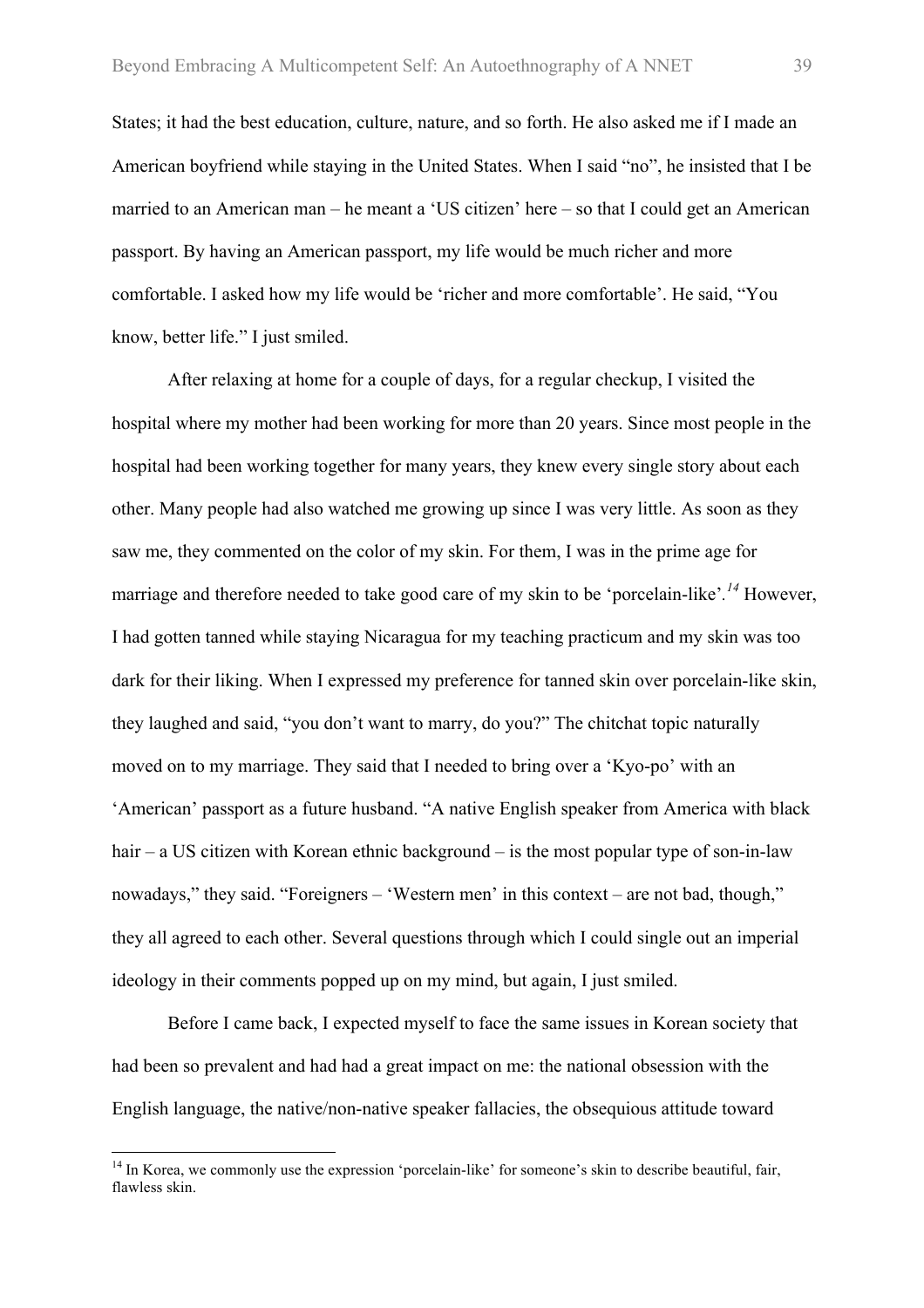Western cultures, and so forth. All these had put me into identity conflicts and a sense of inferiority as a NNES(T). Although I was transformed to have a different perspective, coming across these issues again is still not easy. Nevertheless, because I had grown up as a Korean in this sociocultural context, I had to struggle hard and therefore was able to accept my new identity option as a multicompetent individual. Now I appreciate my Koreanness more than ever before – as much as I had not appreciated it – as well as my multicultural identity. I imagine how many people in my country will enjoy much richer lives as multicompetent individuals when freed from deficient NES imagined identities. My own transformation has not been easy, I thought, when I was listening to the passenger on the plane and the people in the hospital. Yet the struggle has been worthwhile. I smiled again, satisfied for now with the person I had become.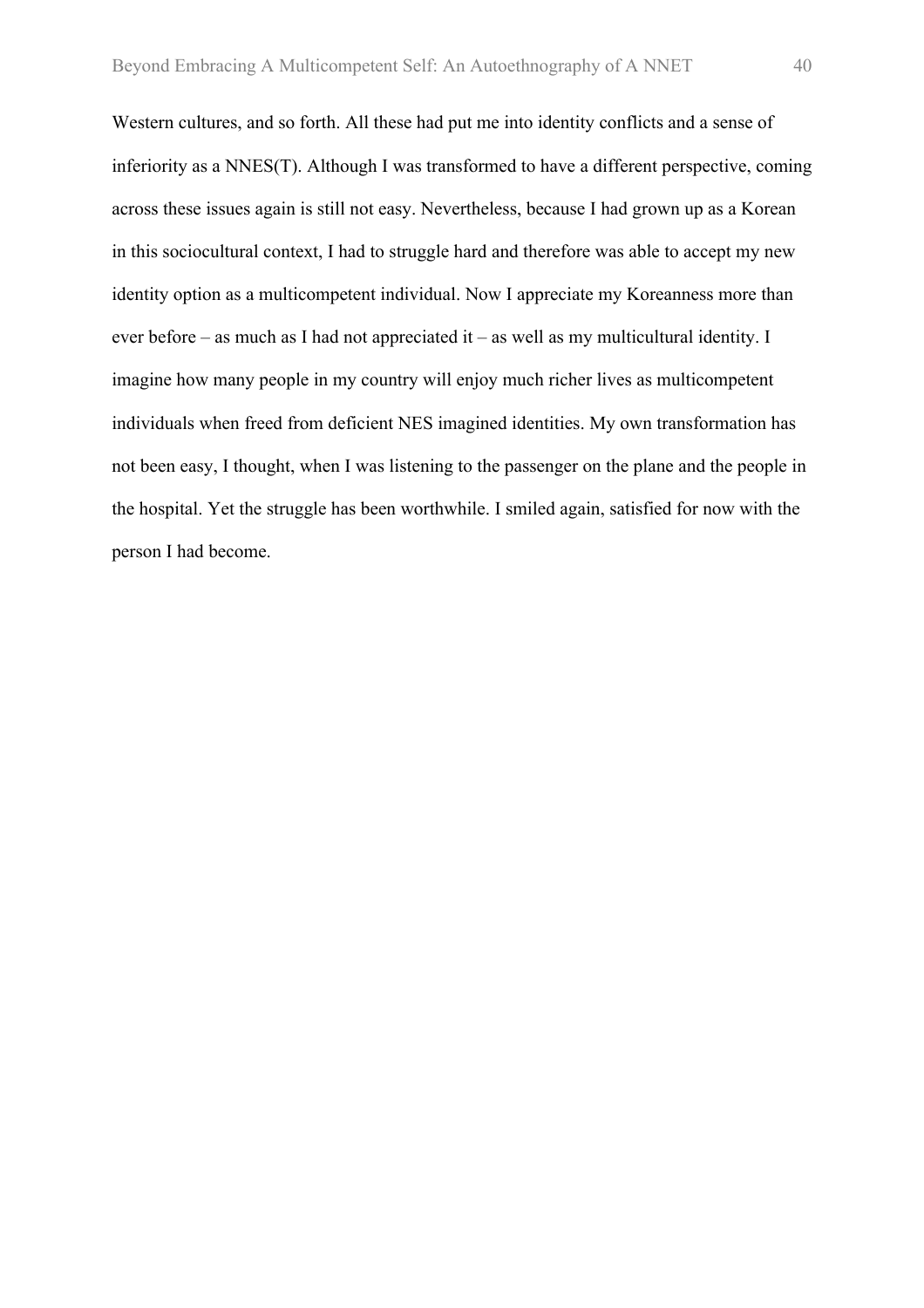## **CONCLUSION**

So far, I have demonstrated how theoretical constructs in identity research and power inequity issues regarding the NNEST/NEST dichotomy in SLA can be well explained in my narrative. Through a number of personal vignettes, I have first illustrated that the English language manifests as significant cultural capital in Korean society. Despite its rarity in use on a daily basis, English has historically been associated with the power of dominant groups and deepened the gap between English-haves and English-have-nots in Korea. Also, I have explored my identity development as a NNES(T) through the lens of identity theories. Apparently, a multicompetent self as a new imagined identity option does offer a transformative experience for NNESTs. Yet, in order to be truly empowered as competent professionals, NNESTs need to work further on their language proficiency to the point of their aspired level along with the identity transformation. However, this necessity for language development of NNESTs has not been accommodated in most TESOL programs. In addressing this, TESOL praxis should overcome the current atmosphere where discussing NNESTs' language proficiency is unnecessarily shunned, which is an aftereffect of reconceptualizing NNESTs' professional legitimacy in the light of multilingualism. Beyond talking about multilingualism, the TESOL field needs to realize and problematize its lack of practical support for NNESTs in current TESOL programs; systematic help and curriculum improvement are imperative to meet NNESTs' linguistic needs. By doing so, NNESTs will be able to enhance their identity transformation experiences as multicompetent selves and become more effective, competent ELT professionals.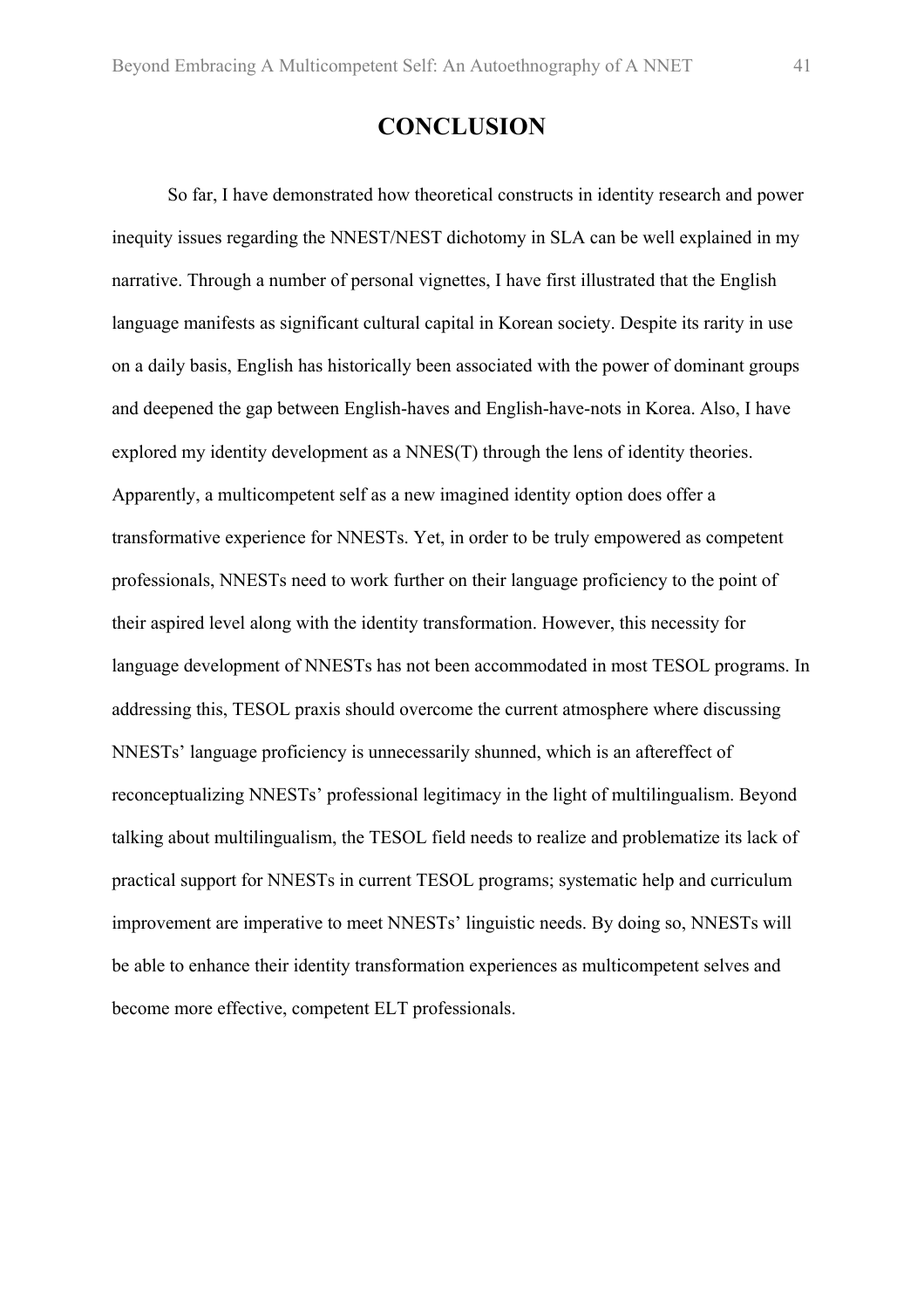## **BIBLIOGRAPHY**

- Allen, E. D. & Valette, R. M. (1994). *Classroom techniques: Foreign language and English as a second language*. Prospect Heights, IL: Waveland.
- Anderson, B. (1991). *Imagined communities*. Reflections on the origin and spread of nationalism (Rev. ed.) London: Verso.
- Astor, A. (2000). A qualified non-native English-speaking teacher is second to none in the field. *TESOL Matters*, *10*(2), pp. 18-19.
- Berghahn, V. R. (2010). The debate on 'Americanization' among economic and cultural historians, *Cold War History*. *10*(1), pp. 107-130.
- Bourdieu, P. (1977). *Outline of a theory of practice*. Cambridge, UK: Cambridge University Press.

Bourdieu, P. (1984). *Distinction*. London: Routledge.

Bourdieu, P. (1991). *Language and symbolic power*. Harvard University Press.

- Bourdieu, P. (1997). The forms of capital, In A. Halsey, H. Lauder, P. Brown & A. Stuart Wells (Eds.), *Education: Culture, economy and society*. Oxford: Oxford University **Press**.
- Brinton, D. (2004). Nonnative English-speaking student teachers: Insights from dialogue journals. In L. Kamhi-Stein (Ed.), *Learning and teaching from experience* (pp. 190- 206). Ann Arbor, MI: University of Michigan Press.
- Brutt-Griffler, J. & Samimy, K. (1999). To be a native or nonnative speaker: Perceptions of nonnative speaking students in a graduate TESOL program. In G. Braine (Ed.), *Nonnative educators in English language teaching* (pp. 127-144). Mahwah, NJ: Erlbaum.
- Butler, G. Y. (2004). What level of English proficiency do elementary school teachers need to attain to teach EFL? Case studies from Korea, Taiwan, and Japan. *TESOL Quarterly*, *38*(2), pp. 245-278.
- Byun, S. Y. (2007). Cultural capital and school success: The case of South Korea. Unpublished Ph.D., University of Minnesota, United States -- Minnesota.
- Canagarajah, S. (2012). Teacher development in a global profession: An autoethnography, *TESOL Quarterly*, *46*(2), pp. 258-279.
- Canagarajah, S. (2014). In search of a new paradigm for teaching English as an international language, *TESOL Journal*, *5*(4), pp. 767-785.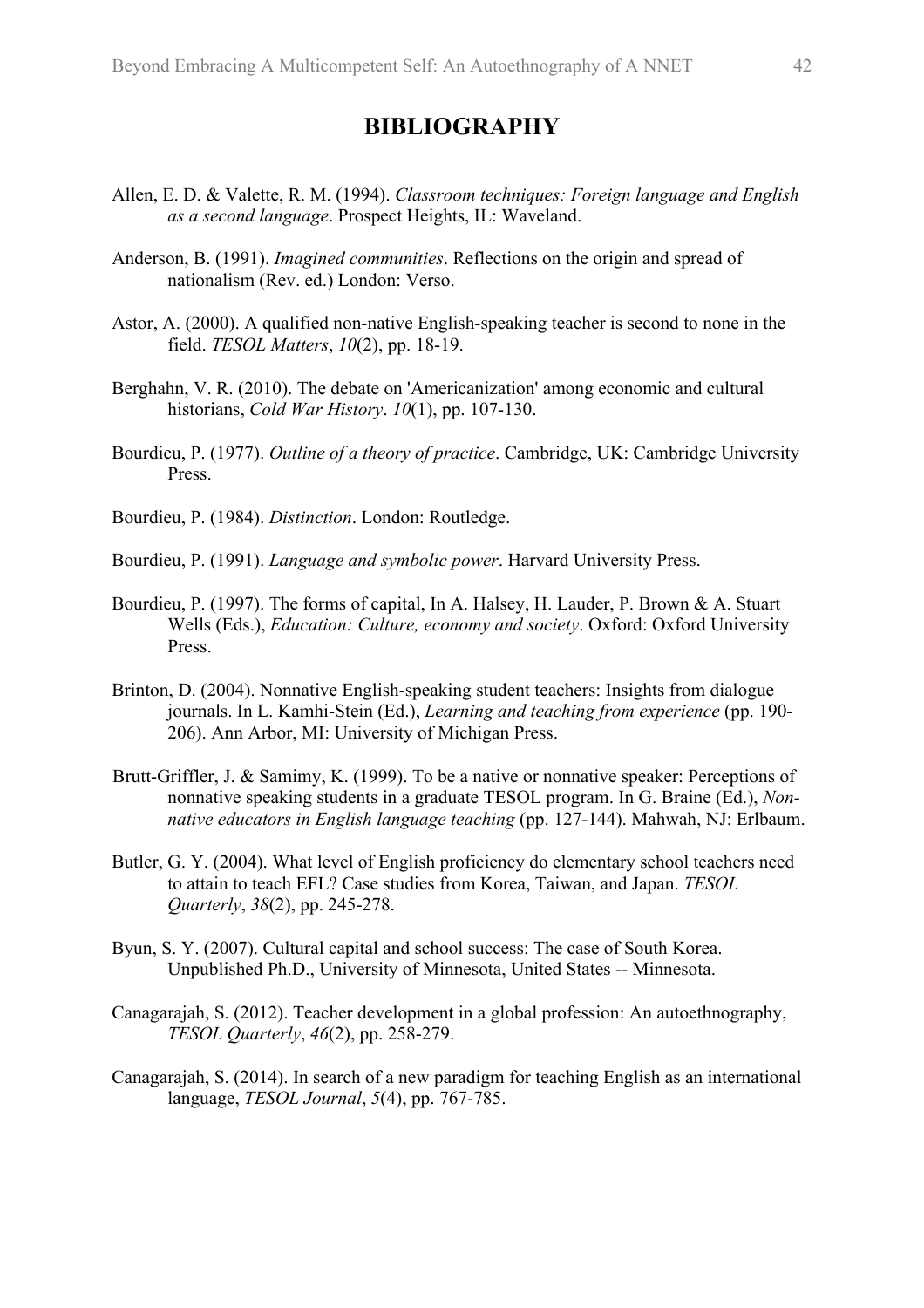- Choi, J. S. (2010, April 26). (in Korean) 기업 10 곳 중 4 곳,"영어 잘하면 연봉 더 준다", The Korea Economic Daily, Retrieved from http://www.hankyung.com/news/app/newsview.php?aid=201004261368i
- Cook, V. (1991). The poverty-of-the-stimulus argument and multi-competence. *Second Language Research*, *7*, pp. 103-117.
- Cook, V. (1992). Evidence for multicompetence. *Language Learning, 42*, pp. 557-591.
- Cook, V. (1999). Going beyond the native speaker in language teaching. *TESOL Quarterly, 33*, pp. 185–209.
- De Angelis, G. (2007). *Third or additional language acquisition*. Clevendon: Multilingual Matters.
- Frazier, S. & Phillambaum, S. (2012). How TESOL educators teach nonnative Englishspeaking teachers. *The CATESOL Journal, 23*(1), pp. 155-181.
- Galtung, J. (1971). A structural theory of imperialism. *Journal of Peace Research, 8*(2), pp. 81-117.
- Guerlain, P. (2002). Americanization and globalization: The power behind the two words. *Annales du Monde Anglophone*, Université Paris III, pp. 65-80.
- Harklau, L. (2000). From the "good kids" to the "worst": Representations of English language learners across educational settings. *TESOL Quarterly, 34*(1), pp. 35–67.
- Holliday, A. R. (2005). *The struggle to teach English as an international language*. Oxford: Oxford University Press.
- Jeong, J. H. (2011, March 23). (in Korean) 강남아파트 1 채 팔면 보성군에서 25 채 산다, Inews24, Retrieved from http://news.inews24.com/php/news\_view.php?g\_menu=022700&g\_serial=559470
- Kachru, B. (1985). Standards, codification and sociolinguistic realism: The English language in the outer circle. In Quirk R., Widdowson H. (Eds.), *English in the World*. Cambridge University Press, Cambridge, UK.
- Kachru, B. (1986). *The alchemy of English: The spread, functions and models of non-native Englishes*. Oxford, England: Pergamon.
- Kachru, Y. (1994). Monolingual bias in SLA research. *TESOL Quarterly, 28*, pp. 795–800.
- Kamhi-Stein, L. & Mahboob, A. (2005). *Language proficiency and NNES professionals: findings from TIRF-funded research initiatives*. Paper presented at the 39th Annual TESOL Convention, San Antonio, TX.
- Kang, H. W. (2006, January 10). (in Korean) "취업전쟁 준비로 방학도 없어요", Maeil Business News Korea. Retrieved from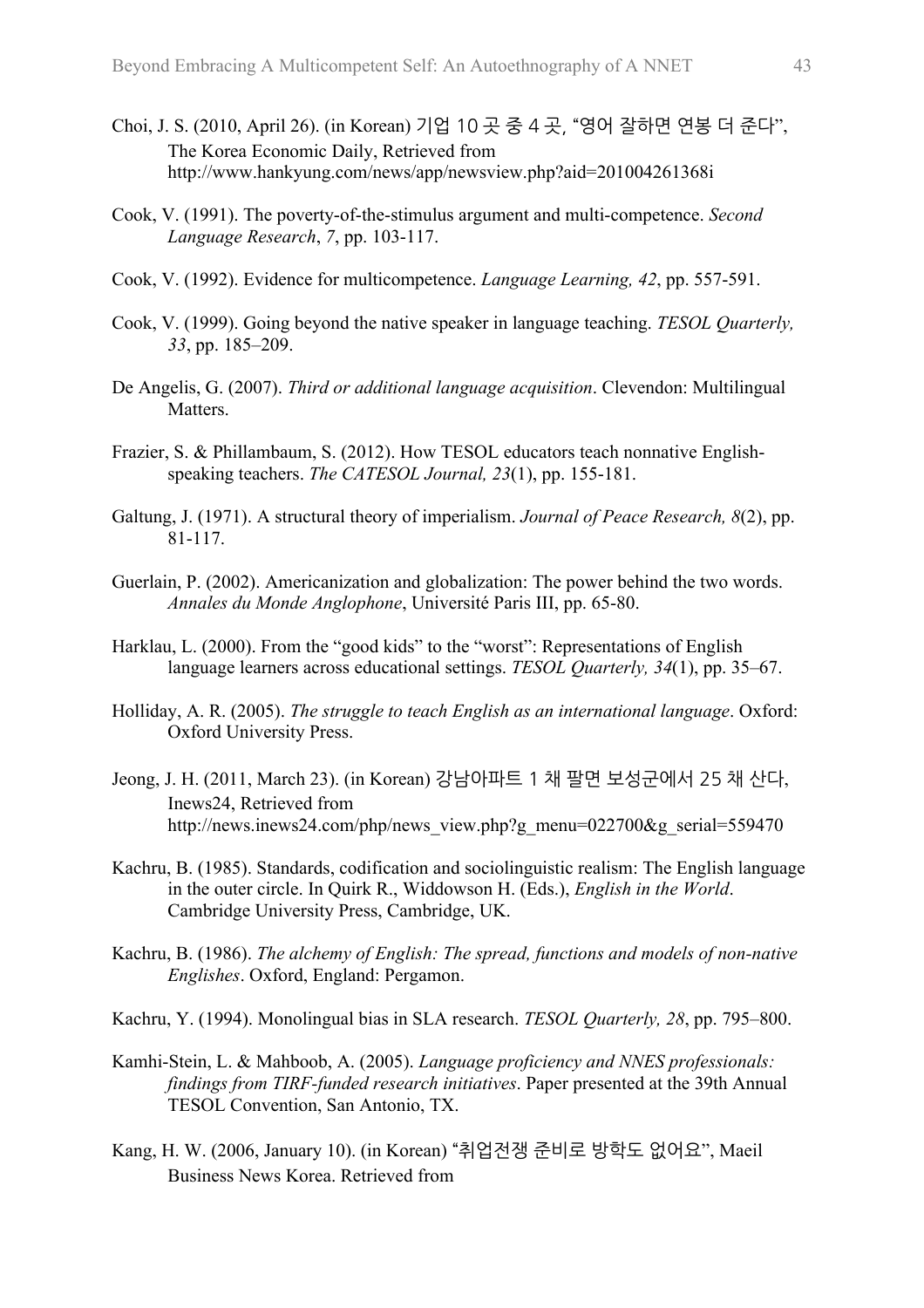http://news.naver.com/main/read.nhn?mode=LSD&mid=sec&sid1=110&oid=009&ai d=0000481464

- Kanno, Y. & Norton, B. (2003). Imagined communities and educational possibilities: Introduction. *Journal of Language, Identity, and Education, 2*(4), pp. 241-249.
- Lamont, M. & Lareau, A. (1988). Cultural capital: Allusions, gaps and glissandos in recent theoretical developments. *Sociological Theory, 6*(2), pp. 153-168.
- Lee, J. K. & Jeong, E. S. (2015). An overview of the elementary English textbooks from national to authorized by 7<sup>th</sup> national curriculum, *Journal of the Elementary Education Society, 21*, pp. 73-82.
- Lee, J. Y. & Jeon, M. H (2006). Hiring native-speaking English teachers in East Asian countries, *English Today 88, 22*(4).
- Lee, K. (2013). *Culture in Gangnam*. Seoul: Hyengsellaiphu.
- Lee, M. W. (2016). 'Gangnam style' English ideologies: Neoliberalism, class and the parents of early study-abroad students. *International Journal of Bilingual Education and Bilingualism, 19*(1), pp. 35-50.
- Lee, M. Y. (2001). *Our twisted hero*. Hachette Books.
- Liu, D. (1999). Training non-native TESOL students: Challenges for TESOL teacher education in the West. In G. Braine (Ed.), *Non-native educators in English language teaching* (pp. 197-210). Mahwah, NJ: Lawrence Erlbaum Associates.
- Mahboob, A. (Ed.). (2010). *The NNEST lens: Nonnative English speakers in TESOL*. Newcastle upon Tyne: Cambridge Scholars Press.
- May, S. (Ed.). (2013). *The multilingual turn: Implications for SLA, TESOL and bilingual education*. New York, NY: Routledge.
- Medgyes, P. (1994). The non-native teacher. London: Macmillan; (1999). Language training: A neglected area in teacher education. In G. Braine (Ed.), *Non-native educators in English language teaching* (pp.177-195). Mahwah, NJ: Erlbaum.
- Minimum Wage Commission Republic of Korea, Minimum wage rates by years, Retrieved from http://www.minimumwage.go.kr/eng/sub04.html
- Mullock, B. (2010). Does a good language teacher have to be a native speaker? In A. Mahboob (Ed.), *The NNEST lens: Nonnative English speakers in TESOL* (pp. 87– 113). Newcastle upon Tyne, England: Cambridge Scholars Publishing.
- Norton Peirce, B. (1995). Social identity, investment, and language learning. *TESOL Quarterly, 29*(1), pp. 9–31.
- Norton, B. (2000). *Identity and language learning: Gender, ethnicity and educational change*. Essex: Pearson.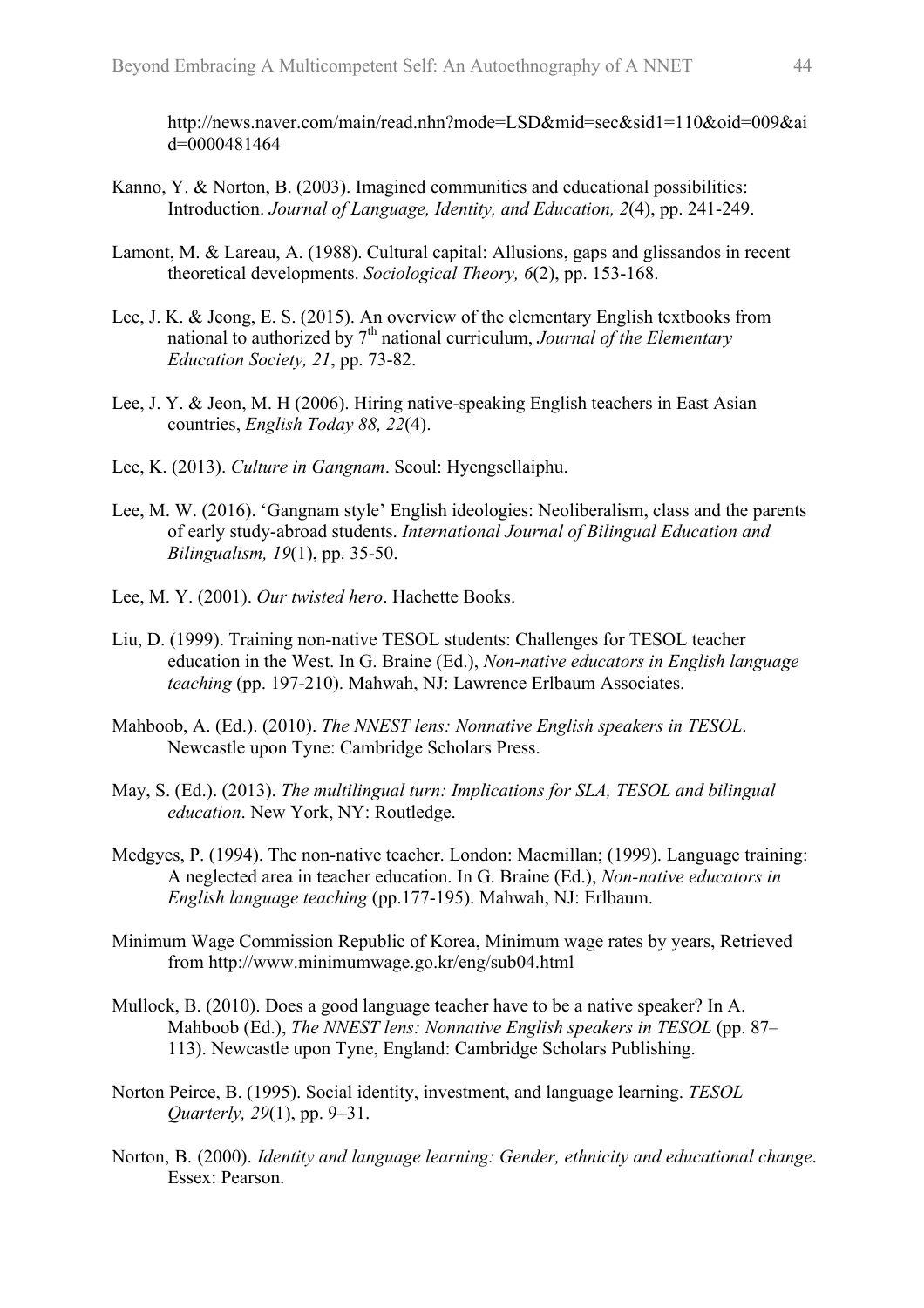- Norton, B. (2001). Non-participation, imagined communities and the language classroom. In M. Breen (Ed.), *Learner contributions to language learning: New directions in research* (pp. 159–171). Harlow, England: Pearson Education.
- Norton, B. (2006). Identity as a sociocultural construct in second language education. In K. Cadman & K. O'Regan (Eds.), *TESOL in Context* [Special Issue] (pp. 22-33).
- Norton, B. (2013). *Identity and language learning: Extending the conversation* (2nd ed.). Bristol, UK: Multilingual Matters.
- Norton, B. & Toohey, K. (2011). Identity, language learning, and social change. *Language Teaching, 44*(4), pp. 412−446.
- Orwell, G. (2000). The collected essays. In Sonia & Ian Angus (Eds.), *Journalism, and letters of George Orwell*. Boston: David R. Godine.
- Park, H. S. (2012). Insight into learners' identity in the Korean English as a lingua franca context. *Journal of Language, Identity & Education, 11*(4), pp. 229-246.
- Pasternak, M. & Bailey, K. M. (2004). Preparing nonnative and native English-speaking teachers: Issues of professionalism and proficiency. In L. D. Kamhi-Stein (Ed.), *Learning and teaching from experience: Perspectives on nonnative English-speaking professionals* (pp. 155-175). Ann Arbor, MI: University of Michigan Press.
- Pavlenko, A. (2003a). "I never knew I was a bilingual": Reimagining teacher identities in TESOL. *Journal of Language, Identity, and Education, 2*, pp. 251-268.
- Pavlenko, A. (2003b). The privilege of writing as an immigrant woman. In Casanave, C. and S. Vandrick (Eds.), *Writing for scholarly publication: Behind the scenes in language and multicultural education* (pp. 177-193). Mahwah, NJ: Lawrence Erlbaum.
- Pavlenko, A. (2006). Bilingual selves. In A. Pavlenko (Ed.), *Bilingual minds: Emotional experience, expression, and representation* (pp. 1-33). Clevedon, UK: Multilingual Matters.
- Pennycook, A. (1994). *The cultural politics of English as an international language*. Longman.
- Phillipson, R. (1992) *Linguistic imperialism*, Oxford University Press.
- Phillipson, R. (2008). The linguistic imperialism of neoliberal empire. *Critical Inquiry in Language Studies, 5*(1), pp. 1–43.
- Reves, T. & Medgyes, P. (1994). The non-native English speaking EFL/ESL teacher's selfimage: An international survey. *System, 22*(3), pp. 353-367.
- Schneider, E. W. (2011). *English around the world: An introduction*. Cambridge: Cambridge University Press.